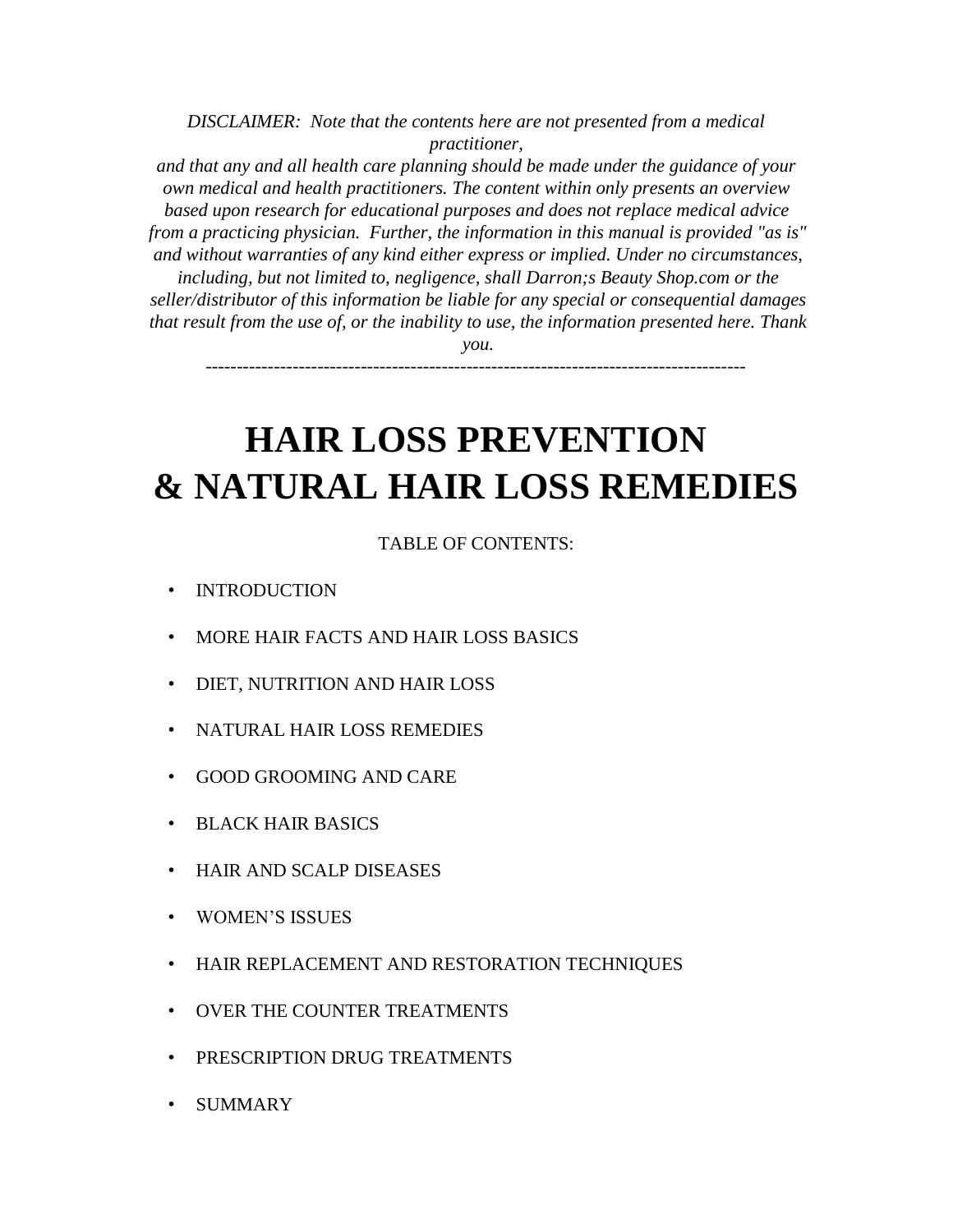## • RESOURCES FOR HAIR CARE AND HAIR LOSS PREVENTION

The best start to preventing hair loss is understanding the basics of hair: what it is, how it grows, what system malfunctions can cause it to stop growing. And this ebook will cover the bases for you. Note that the contents here are not presented from a medical practitioner, and that any and all dietary and medical planning should be made under the guidance of your own medical and health practitioners. This content only presents overviews of hair loss prevention research for educational purposes and does not replace medical advice from a professional physician.

## **Introduction**

Hair is the fastest growing tissue of the body, made up of proteins called keratins. Every strand of hair is made up of three layers: the inner layer or medulla (only present in thick hairs); the middle layer or cortex, which determines the strength, texture, and color of hair; and the cuticle, which protects the cortex. Hair grows from roots, which are enclosed in follicles. Below this is a layer of skin called the dermal papilla, which is fed by the bloodstream carrying nourishments vital to the growth of hair. Only the roots of hair are actually alive, while the visible part of hair is dead tissue, and therefore unable to heal itself. It is vital then to take care of the scalp and body in order to perpetuate hair growth and maintenance. Expensive treatments that claim to treat the visible hair and nourish it therefore are usually no more than bogus claims made to sell products.

Hormones called androgens, usually testosterone, can cause hair follicles to shrink, causing thinning of hair or eventual hair loss. Reportedly only bone marrow grows faster in our body than hair does. The average scalp contains 100,000-150,000 hair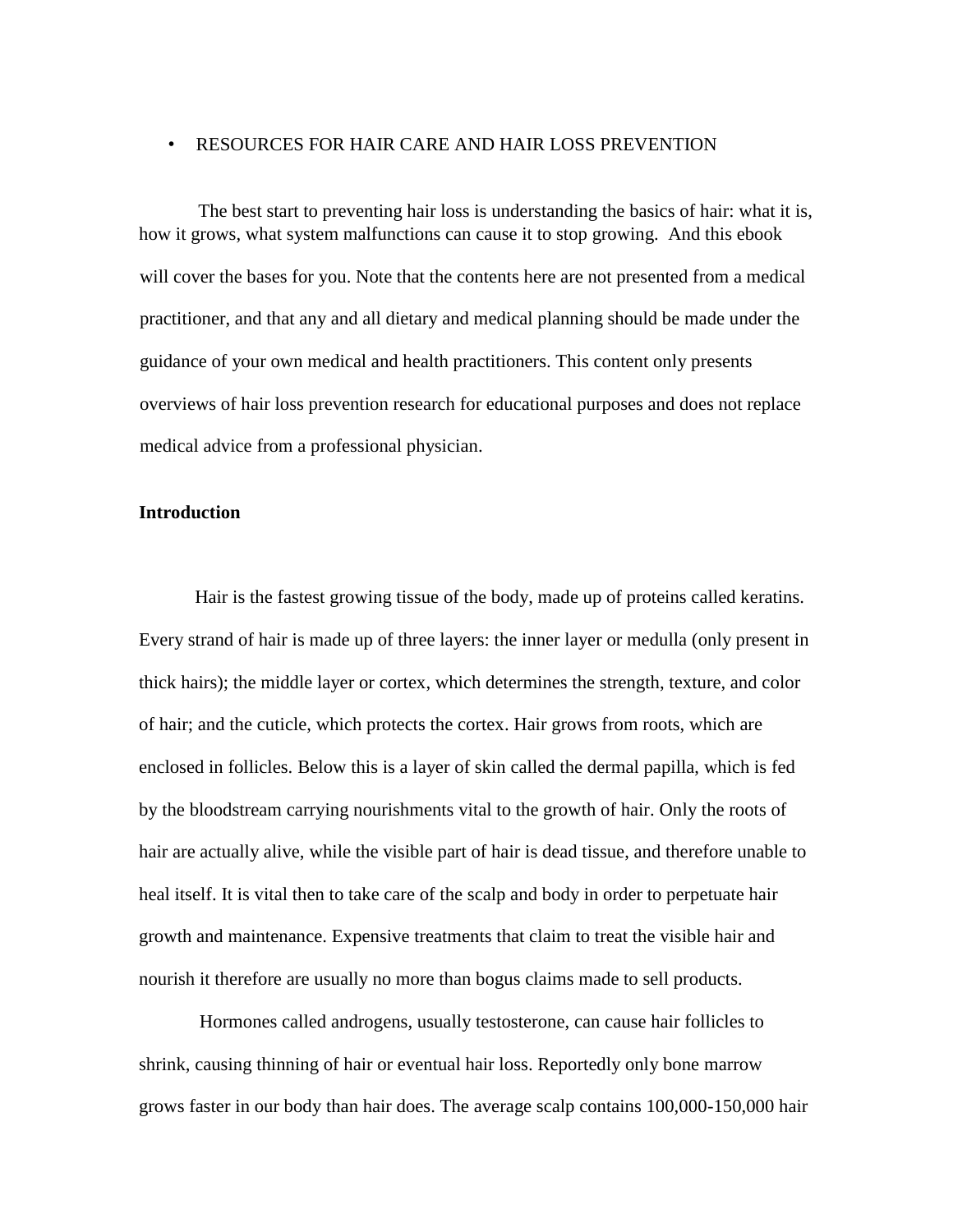follicles and hairs, with 90% growing and 10% resting at any given time. Hair actually grows in three stages: anagen, catagen, and telogen. The anagen phase is the phase where hair is actively growing, and of course this phase is longer for follicles in the scalp than anywhere else on your body, and lasts longer for women than men. It is natural for follicles to atrophy and hair to fall out, and this is called the catagen phase. This phase is only temporary, and eventually the follicle enters the telogen phase where it is resting. These are the 10% at rest mentioned above. Normal anagen phases last approximately five years, with catagen phases lasting about three weeks, and telogen phases lasting approximately 12 weeks. As you see it is natural to lose some hair. Natural hair loss is considered to be in the range of 100 hairs per day. It is not apparent to most people that hair is actually being lost until more than 50% of a person's hair is actually lost.

#### **More Hair Facts and Hair Loss Basics**

Although both men and women can suffer significant hair loss, over 50% of men will suffer with Male Pattern Baldness (MPB), also known as androgenetic alopecia, at some point in their lives. The reason behind hair loss is a genetically inherited sensitivity to Dihydrotestosterone (DHT) and 5-alpha-reductase. The enzyme 5-alpha-reductase converts testosterone, a male hormone, to DHT, the substance identified as the end-cause for hair loss.

Most hair loss follows a pattern that has been codified in a table called the Norwood Scale (see figure 1). There are seven patterns of hair identified in the Norwood Scale, Norwood I being a normal head of hair with no visible hair loss, Norwood II showing the hair receding in a wedge-shaped pattern. Norwood III shows the same receding pattern as Norwood II, except the hairline has receded deeper into the frontal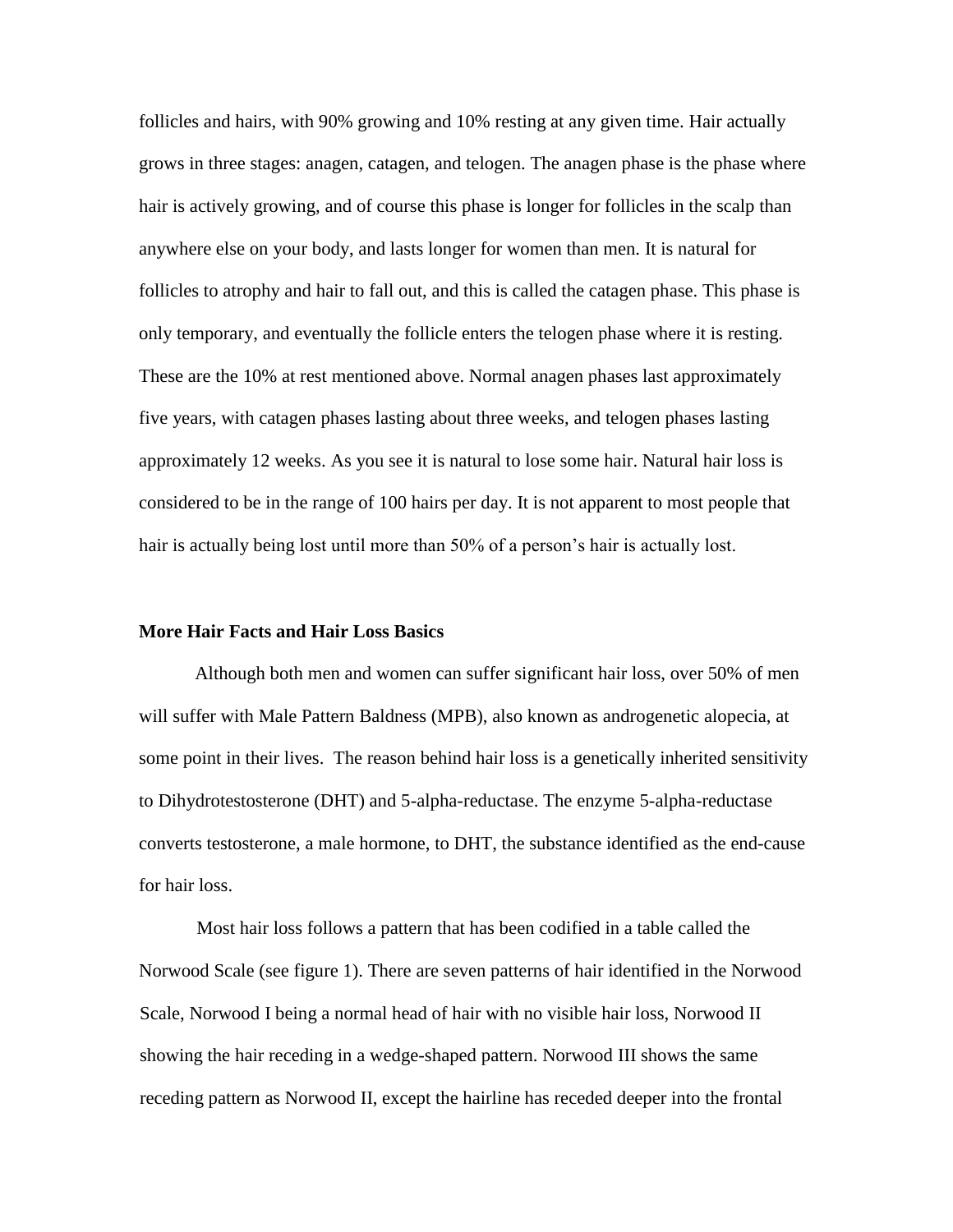area and the temporal area. Type IV on the Norwood Scale indicates a hairline that has receded more dramatically in the frontal region and temporal area. Additionally there is a balding area at the very top center of the head, but there is a bridge of hair remaining between that region and the front. Type V on the Norwood Scale shows that very same bridge between the frontal region and the top center, also called the vertex, beginning to thin. Type VI on the Norwood Scale indicates that the bridge between the frontal region and the vertex has disappeared. Finally, Type VII on the Norwood Scale shows hair receding all the way back to the base of the head and the sides just above the ears. Norwood patterns are determined genetically.

| 1      | 4  |  |
|--------|----|--|
| 2      | 4Α |  |
| 2A     | 5  |  |
|        | 5A |  |
| 3A     | 6  |  |
| VERTEX |    |  |

Figure 1. Norwood Scale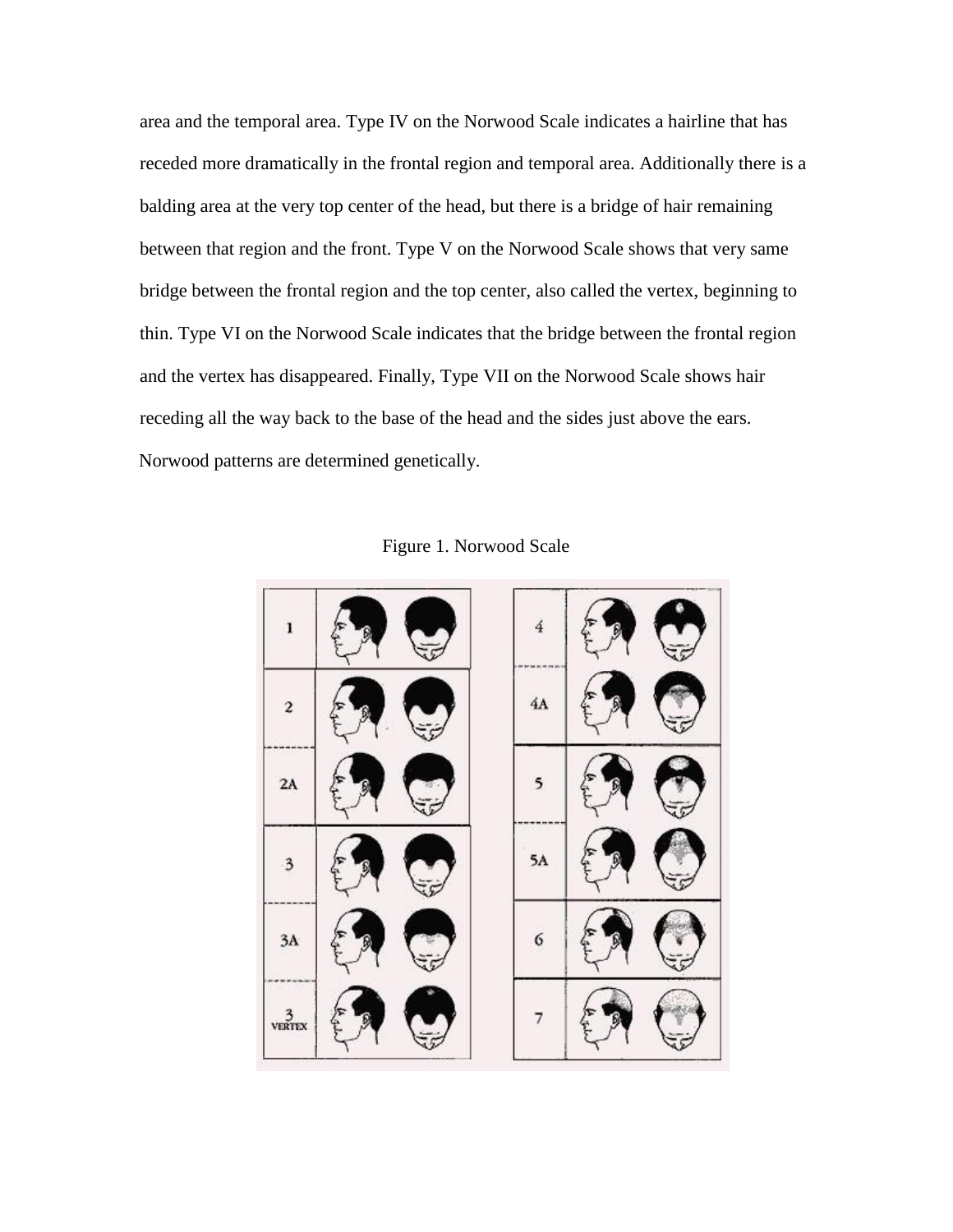Hair loss has been noticed and studied throughout the ages, and some interesting discoveries were made in ancient times. For one it was noticed that eunuchs: those males without genitals-never went bald. Men who were castrated as a result of accidents in battle also never went bald. This was the first indication that testosterone had something to do with hair loss. It has also been found that the more recessive the hair gene, the more propensity toward baldness one has. Blond-haired persons have a greater propensity toward hair loss than darker-haired people, and therefore Caucasian persons have a greater propensity toward hair loss than non-Caucasian people. Beyond the genetic propensity of certain people toward hair loss, there seems to be various dietary triggers that activate the process, a notion that is promising since this can be controlled.

What exactly are androgens? Androgens are sex hormones mainly produced by males, the main one of which is testosterone. Androgens are produced by the adrenal glands, which protect the body in stressful situations by also producing adrenaline so that the body may respond to situations it deems to be threatening. The stress of daily life in Western civilization has caused a state of alarm in people that has made the body unable to distinguish between everyday stressors and threatening situations. Therefore the adrenal glands in most people in Western civilizations are overactive, constantly producing adrenaline and naturally producing testosterone along with it. Additionally, the over-consumption of red meat and high fat foods in Western society cause an overactive adrenal gland, perpetuating this situation.

There is a definite connection between the syndrome of Male Pattern Baldness (MPB) and the prostate gland. The prostate gland is actually a cluster of small glands in males surrounding the urethra, located just below the bladder. There is not a lot known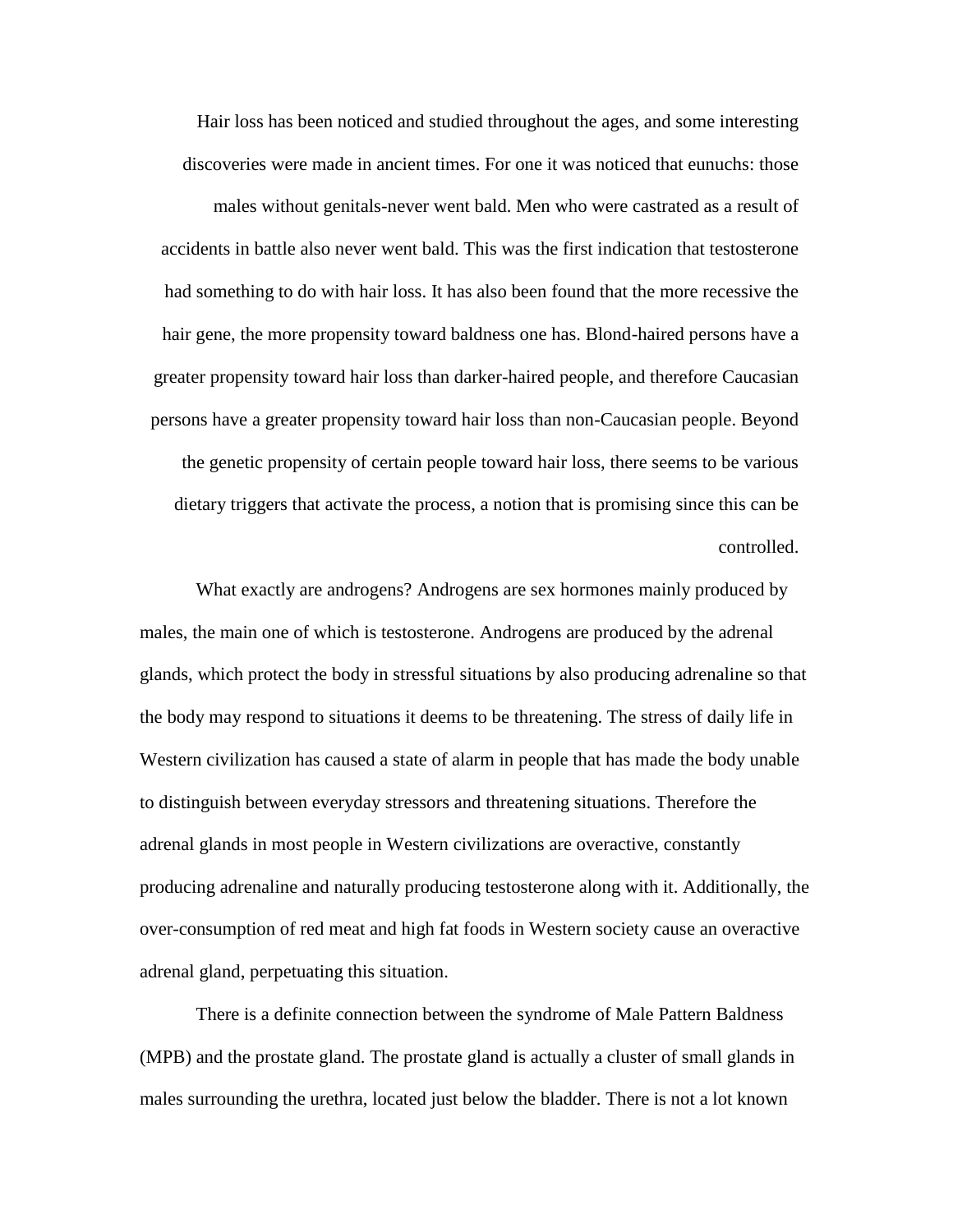about all the functions of the prostate, except that it serves to squeeze seminal fluid into and through the urethra during ejaculation. Prostate problems can cause serious problems with urination it becomes enlarged, and sometimes the prostate becomes cancerous. The syndrome of non-cancerous enlargement of the prostate is known as benign prostatic hyperplasia (BPH). DHT is responsible for the division of cells in the prostate, and is normally expelled by the prostate. However, when the prostate fails to expel the DHT, it builds up and causes enlargement. It has been confirmed that typical North American and northern European diets lend to the perpetuation of BPH and prostate cancer, whereas these are uncommon phenomena in other lands and was even uncommon here in the past. This is significant because the overproduction of DHT is responsible for BPH and prostate cancer, and is also responsible for MPB or androgenetic alopecia. The findings in research for BPH cures have usually simultaneously produced benefits in hair growth. We shall cover some of these discoveries in various sections of this book. Additionally, changes in diet are necessary to avoid all of these conditions and improve overall health.

Some common myths have arisen concerning hair loss. Because of medical advancements many of these myths are being addressed and corrected. For starters, although androgenetic alopecia or pattern baldness is genetic and therefore can be hereditary, it is not passed down through only your mother's side of the family. Either side of the family can pass down the genetic disposition toward baldness. Also, contrary to old family tales, wearing hats does not cause baldness either.

Most common hair loss comes under what has been commonly known as Male Pattern Baldness (MPB). Although referred to as MPB, females suffer a similar syndrome, so it is more properly called androgenetic alopecia. Although hair loss is not life or health threatening, it can cause serious problems with a person's psyche and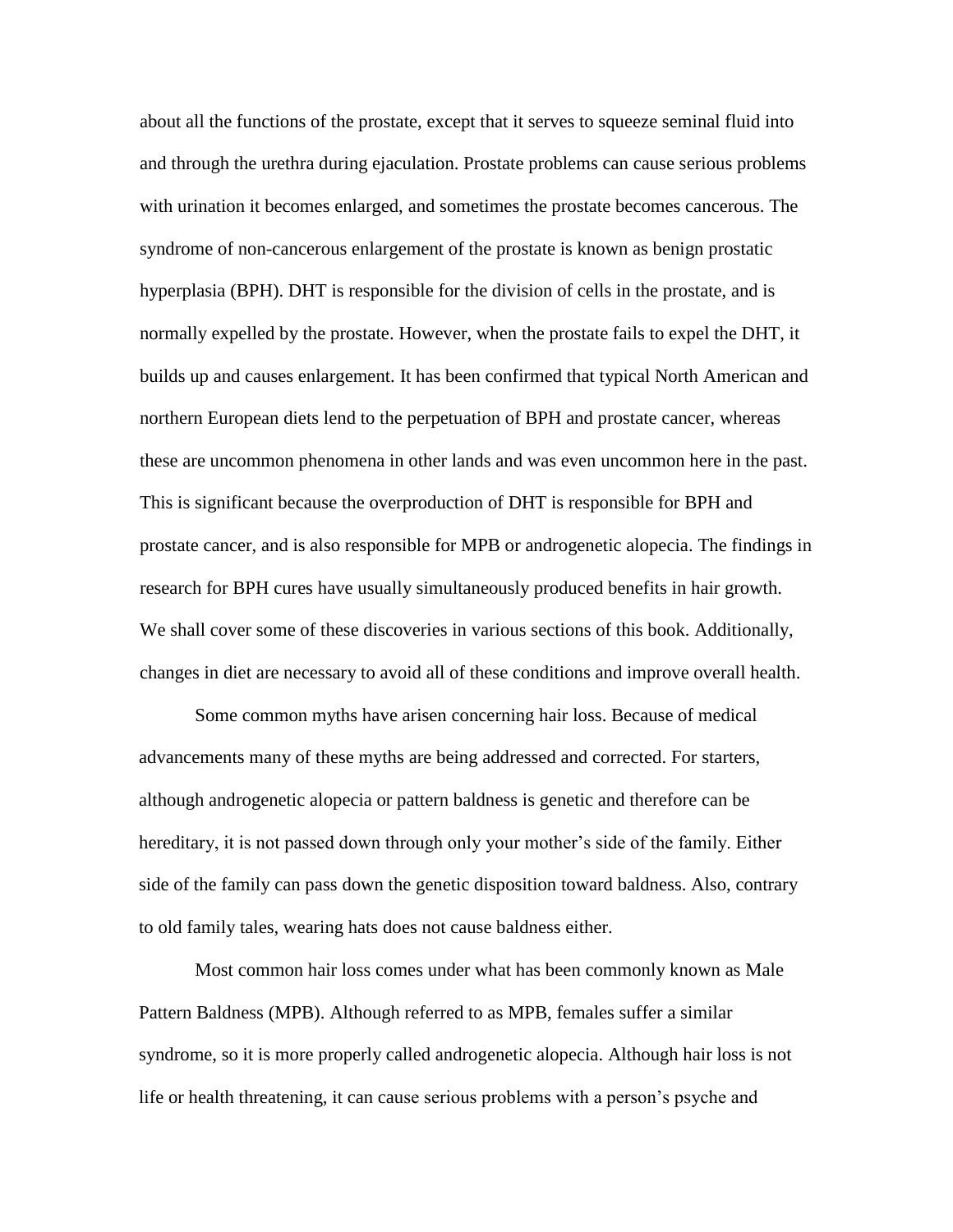selfconfidence. There has been no absolute cure found for hair loss, and many factors of hair loss are hereditary, however there are several preventative measures one can take to maintain healthy hair and scalp.

#### **Diet, Nutrition and Hair Loss**

One key factor in maintaining a growing protein on a part of one's biological body is obvious: one must maintain a healthy diet. Although certain factors have been definitely identified as contributors to hair loss, we must keep in mind that hair is part of the complete biological system of the human body. Being a system, dysfunctions in one part of the system can contribute to dysfunctions in other parts; chain reactions occur when one part of the body malfunctions, causing other parts within the system to falter. To maintain optimum health, it is best to maintain a healthy diet and regular exercise regimen.

Defining exactly what a healthy diet is when it comes to preventing hair loss can be a little more complex. Principally, the main vitamins, minerals, and nutrients that one must ingest in some form to maintain healthy hair are vitamin A, all B vitaminsparticularly vitamins B-6 and B-12, folic acid, biotin, vitamin C, vitamin E, copper, iron, zinc, iodine, protein of course, silica, essential fatty acids (EFA's, formerly known as vitamin F) and last but not least one must consume water. There are also certain foods that may cause dysfunctions that will contribute to hair loss.

The best way to maintain a healthy vitamin and mineral intake is a good diet. It is not necessary or advisable to go out and buy a bunch of over-the-counter vitamin supplements in order to achieve your suggested nutritional levels. Many over-the-counter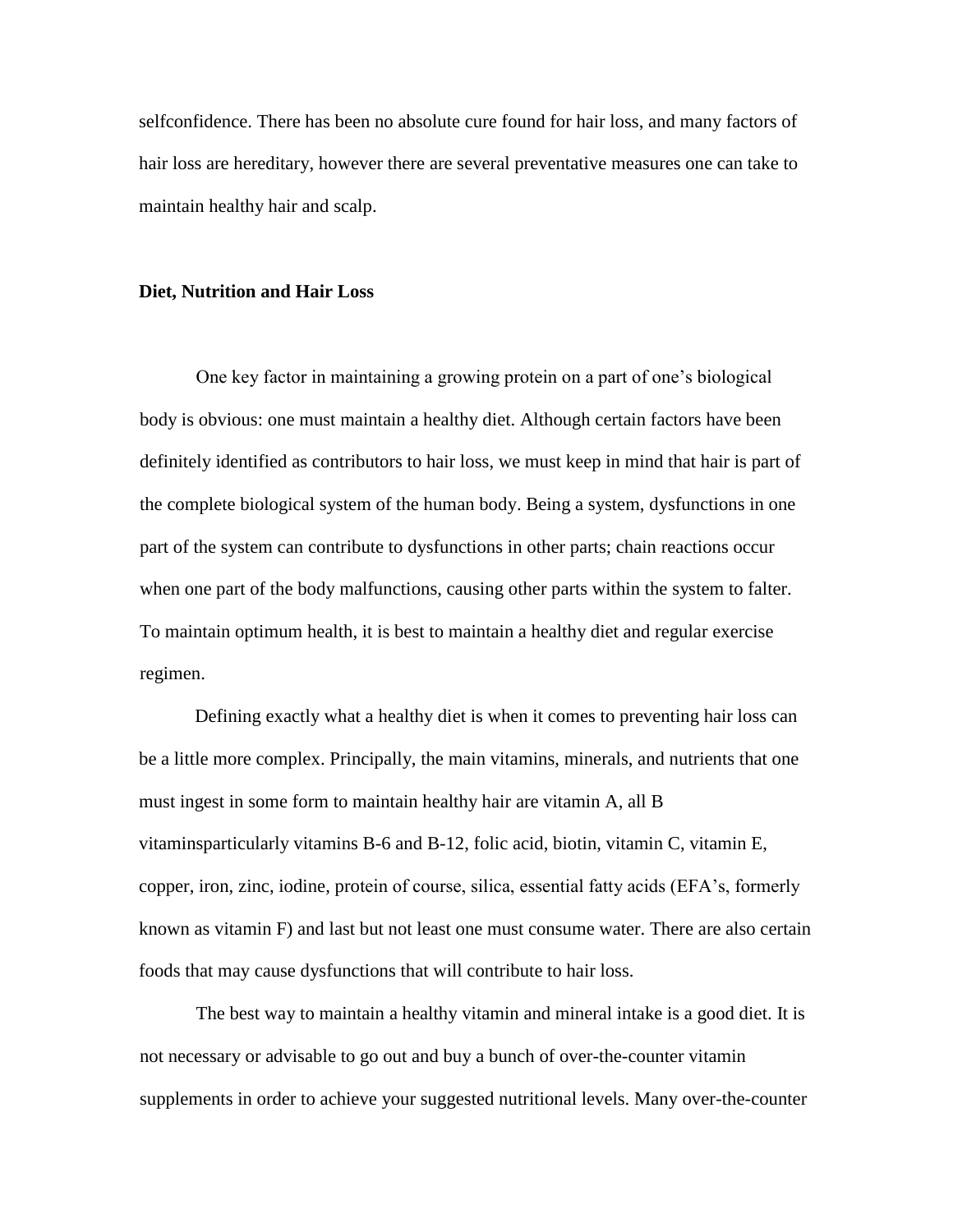vitamins are chemically processed and are not completely absorbed into the system. It is also easy to overdose oneself with over the counter vitamins particularly when taking supplements of fat-soluble vitamins and minerals, causing toxicity and adverse reactions. The likelihood of doing this is far less with food; therefore it is always best to obtain the bulk of your vitamin and mineral requirements from whole foods.

Vitamin A is a key component to developing healthy cells and tissues in the body, including hair. Additionally it works with silica and zinc to prevent drying and clogging of the sebaceous glands, the glands vital to producing sebum, which is an important lubricant for the hair follicle. Vitamin A deficiencies commonly cause thickening of the scalp, dry hair, and dandruff. Air pollution, smoking, extremely bright light, certain cholesterol-lowering drugs, laxatives, and aspirin are some known vitamin A inhibitors. Liver, fish oil, eggs, fortified milk, and red, yellow, and orange vegetables are good sources for vitamin A, as are some dark green leafy vegetables like spinach. Be particularly careful if you take vitamin A supplements, as vitamin A is fat-soluble, allowing the body to store it and making it easy for the body to overdose on vitamin A. Vitamin A overdoses can cause excessively dry skin and inflamed hair follicles, and in some cases ironically can cause hair loss. If you choose to take supplements of this vitamin, consult with a specialist first. As mentioned above, the likelihood of overdosing by achieving your vitamin A intake by food sources is almost nil, so it is best to attempt to achieve this at all costs.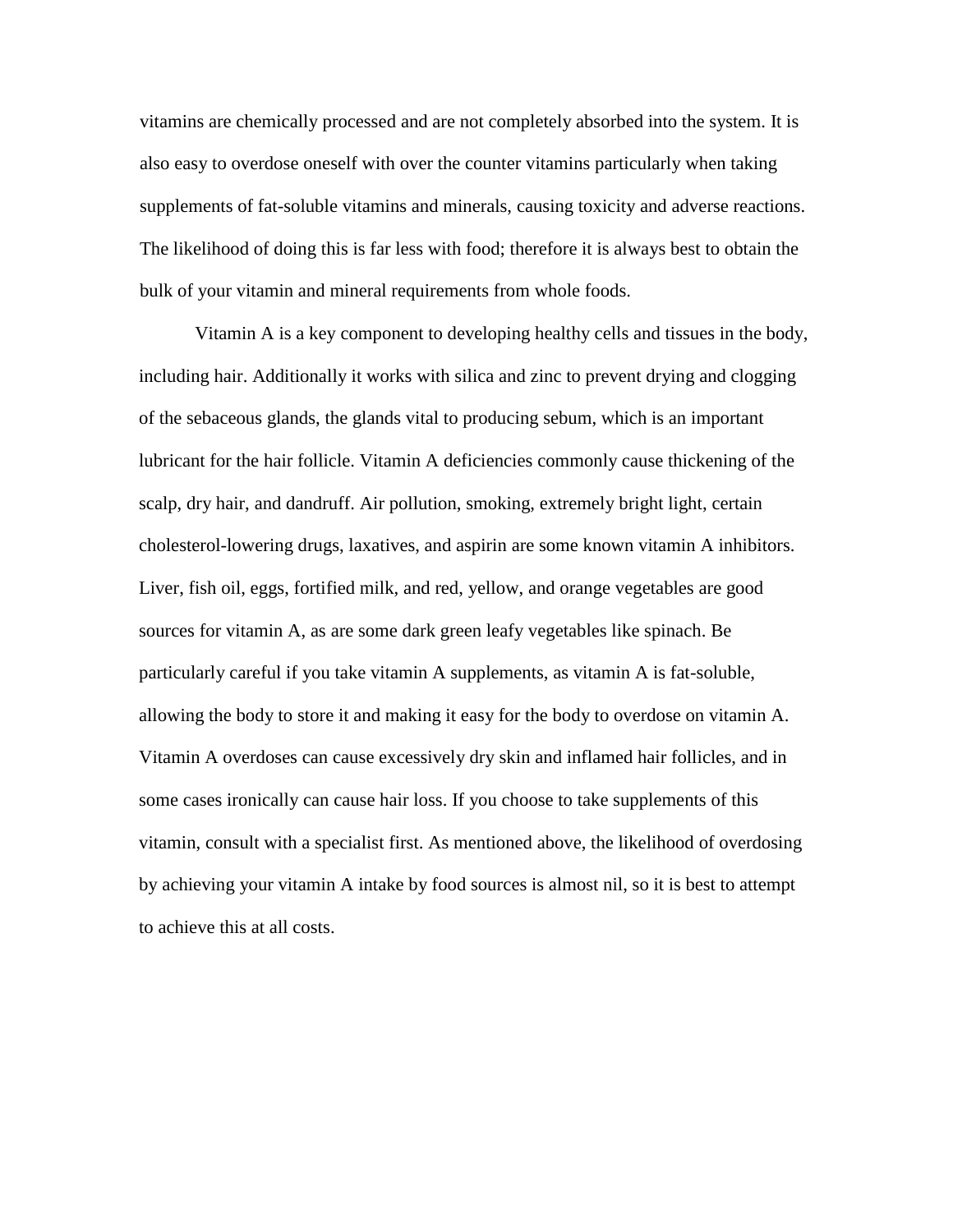

B-vitamins work

interdependently and therefore all levels of B vitamins need to be sufficient in order to maintain proper health. Vitamins B-6, folic acid, biotin, and vitamin B-12 are all key components in maintaining healthy hemoglobin levels in the blood, which is the ironcontaining portion of red-blood cells. Hemoglobin's primary function is to carry oxygen from the lungs to the tissues of the body, so if these vitamins were deficient in one's body, then hair and skin would indeed suffer. Fortunately some of the tastiest foods contain these vitamins. Vitamin B-6 is found in protein rich foods, which is excellent because the body needs a sufficient amount of protein to maintain hair growth as well. Liver, chicken, fish, pork, kidney, and soybeans are good sources of B-6 and are relatively low in fat when they are not fried. Folic acid is found in whole grains, cereals, nuts, green leafy vegetables, orange juice, brewer's yeast, wheat germ, and liver again. Meat, fish, poultry, eggs, and other dairy products meanwhile provide healthy amounts of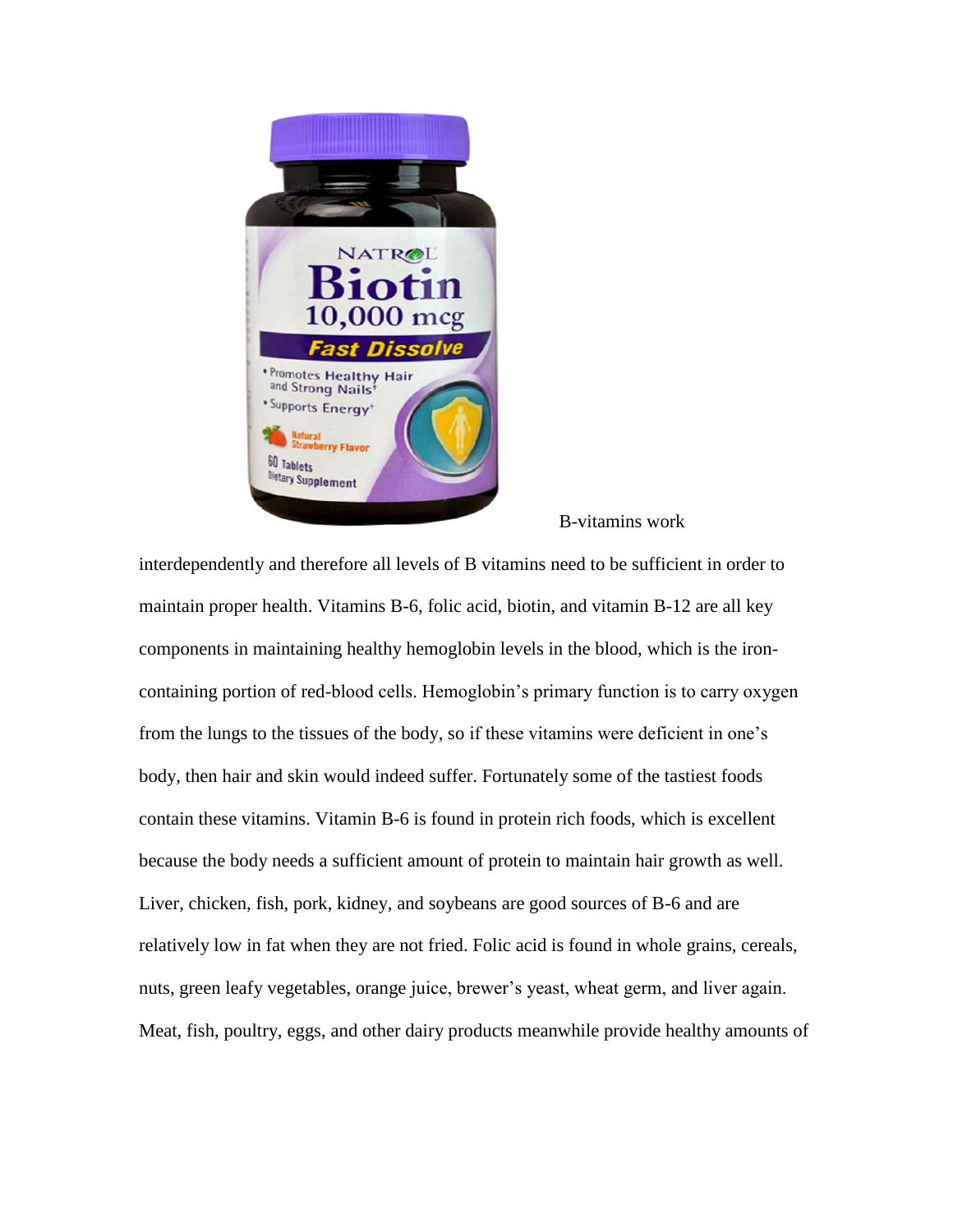B-12. Biotin deficiencies are rare unless there is a severe case of malnutrition or a serious intestinal disorder, since a healthy gut produces biotin through good bacteria found there.

Note: if you have a known intestinal disorder and are plagued by hair loss, ask your doctor about biotin deficiencies and possible solutions.

Vitamin C is responsible for the development of healthy collagen, which is necessary to hold body tissues together. A vitamin C deficiency can cause split ends and hair breakage, yet this is easily reversible with an increase to normal vitamin C levels. Vitamin C can be found in foods such as fresh peppers, citrus fruits, melons berries, potatoes, tomatoes, and dark green leafy vegetables.

Vitamin E is necessary to provide good blood circulation to the scalp by increasing the uptake of oxygen. Vitamin E is derived from foods such as green leafy vegetables, nuts, grains, vegetable oils, and most ready-to-eat cereals, which are fortified with vitamin E. Vitamin E deficiencies are rare in people in North America and Europe. In the rare cases of vitamin E deficiency, usually caused by the inability to absorb oils and fats, dietary supplements are available.

Copper is a trace mineral that is also necessary in the production of hemoglobin. Hemoglobin as mentioned earlier is vital to the process of carrying oxygen to tissues such as the hair, and obviously hair is alive cannot grow without proper oxygen, yet it does not breathe as other components of our body do, because the oxygen must get to the shaft of the hair. Good sources of copper are liver again, seafood, nuts, and seeds.

Another key mineral vital in the production of hemoglobin is iron. Iron is found in two forms, heme and non-heme; heme iron is much easier to absorb into the system. This is where the problem lies. Of course most people know that red meat is a good source of iron, however red meat is non-heme iron and is difficult for the body to absorb, as are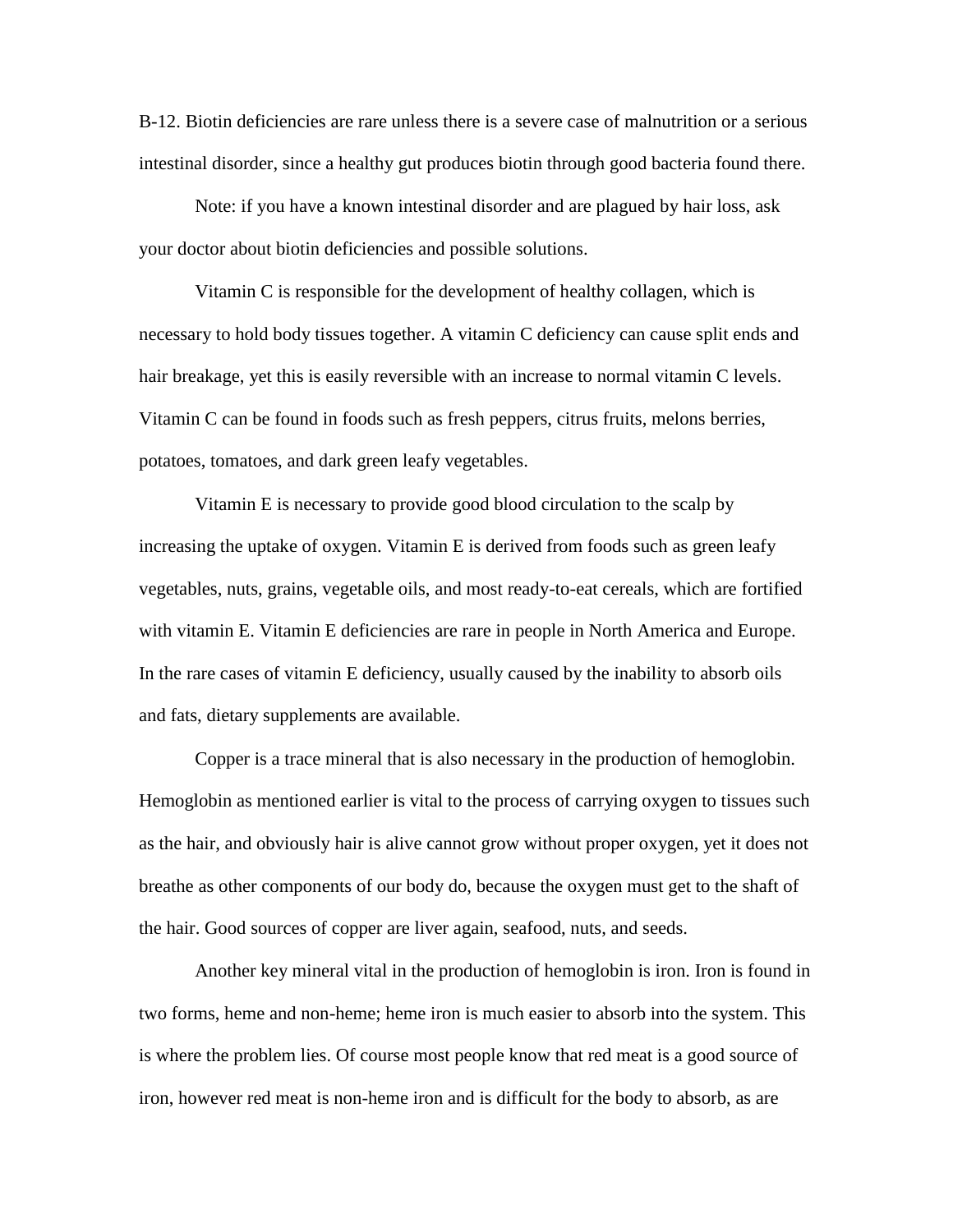many iron supplements. Good heme iron sources are green leafy vegetables, kidney beans, and bran. Additionally, one can increase the absorption of non-heme iron into the body by consuming non-heme food sources and vitamin C sources in the same meal.

Zinc is another vital component to healthy hair, being that it is responsible for cell production, tissue growth and repair, and the maintenance of the oil-secreting glands of the scalp. It also plays a large role in protein synthesis and collagen formation. For this reason, zinc is important for both hair maintenance and dandruff prevention. Most Americans are deficient in zinc. Most foods of animal origin, particularly seafood, contain good amounts of zinc; oysters are particularly rich in zinc. Zinc is also found in eggs and milk, although in much smaller amounts. Zinc from sources such as nuts, legumes, and natural grains is of a different type than those found in animal sources and is not easily used by the body, although oats are a good source of zinc that is readily used by the body.

Protein is found in most of the aforementioned animal source foods, particularly meats, fish, milk, cheese, eggs and yogurt. There is no need for a person eating the average Western diet to eat additional protein. Too much protein, even though hair is made of protein, will not improve hair growth and may cause other health problems.

A challenge for vegans is to maintain healthy levels of protein, being that complete proteins containing all nine essential amino acids necessary are found mostly in animal sources. Legumes, seeds, nuts, grains and vegetables do not contain the same form of protein necessary for a healthy body. There is only one common non-meat source for complete protein, and that is the soybean. Fortunately, soybeans have been made into tofu and texturized vegetable protein (TVP) so that they can be made into various dishes.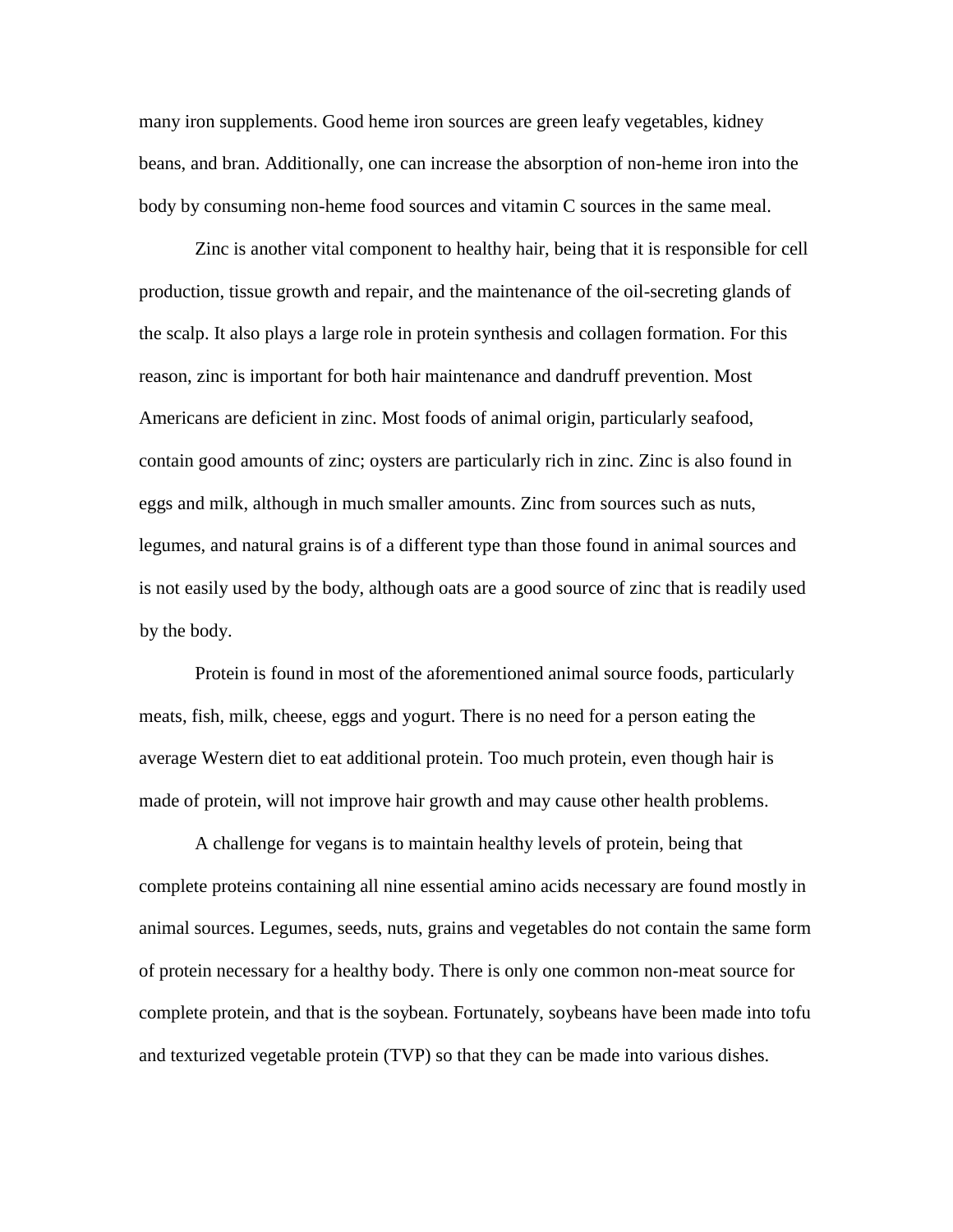Additionally, one may eat from a wide variety of vegetable sources in order to obtain all the essential amino acids.

Iodine is vital to the growth of hair. Sheep farmers long ago discovered that vegetation void of iodine due to iodine-depleted soil will adversely affect the growth of wool in sheep. Likewise, our hair needs iodine to grow. Iodine is synthetically added to table salt, however in this form it is not assimilated well into the body and can therefore cause iodine overload. An excess of iodine in the body can adversely affect the thyroid. It is best to use non-iodized salt and retrieve your iodine from natural food sources. These include seaweed, salmon, seafood, lima beans, molasses, eggs, potatoes with the skin on, watercress and garlic.

One of the most difficult nutrients vital to hair growth to get in one's diet is the trace mineral silica. Silicon is a form of silicon and is the second most abundant element in the earth's crust, second only to oxygen. The Earth provides everything we need for health, and with silicon being so abundant, it would seem that there would never be a problem with silica deficiency. Unfortunately, trace minerals are rare in Western diets because our food is processed and our soil depleted by chemical treatments so often that trace minerals are lost. Silica is vital to the strength of hair, and although it will not necessarily stop hair from falling out from the follicle, it will stop hair breakage. It works by stimulating the cell metabolism and formation, which slows the aging process. Foods that are rich in silica are rice, oats, lettuce, parsnips, asparagus, onion, strawberry, cabbage, cucumber, leek, sunflower seeds, celery, rhubarb, cauliflower, and swiss chard. Note that many of these foods, particularly rice, are a large part of Asian diets and Asians tend to have the strongest and healthiest hair. Be sure to seek out all the above foods from sources that grow food organically, as this is vital to obtaining the trace minerals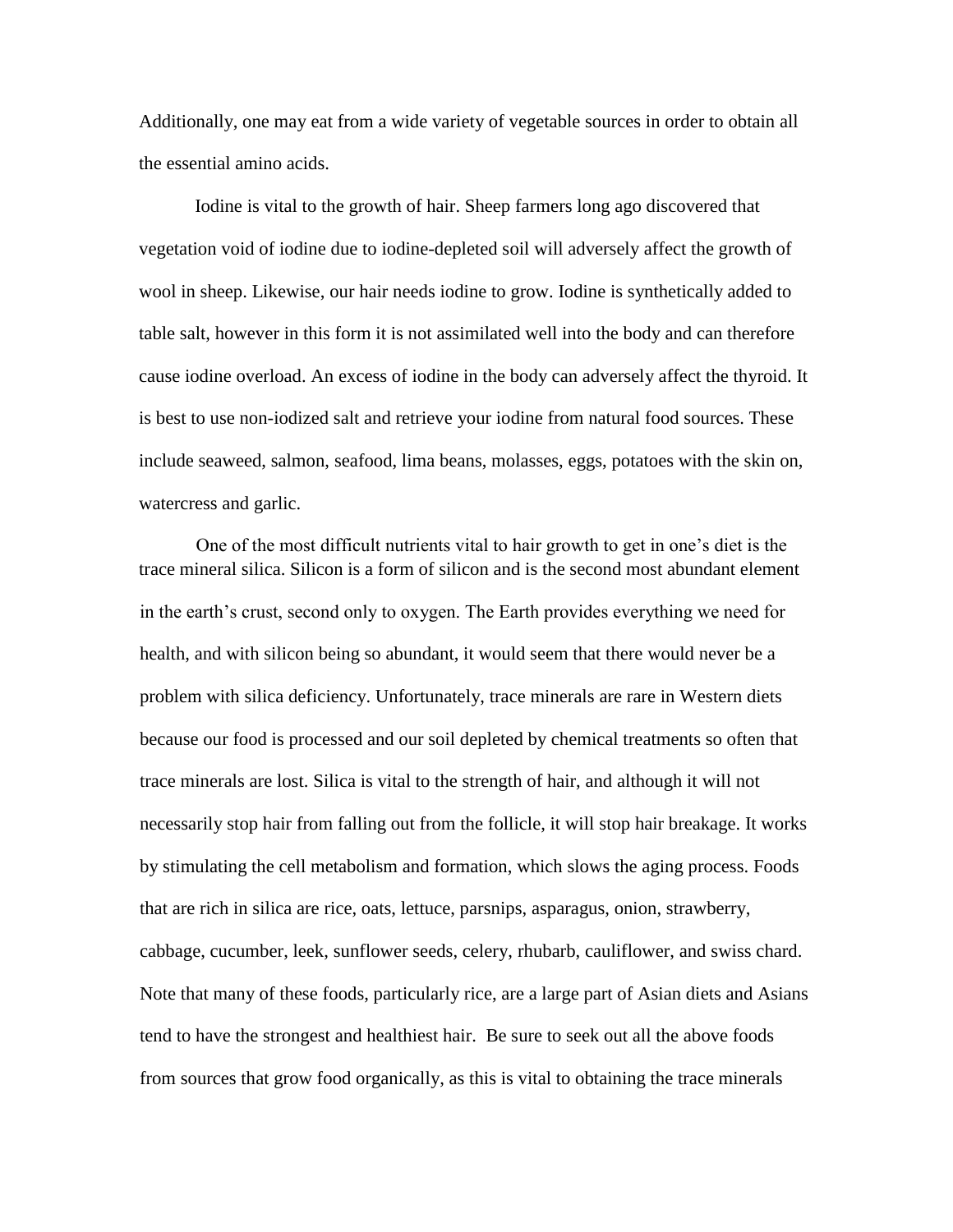that are usually not present in North American soil and therefore not in American foods. Additionally these foods should be eaten uncooked, or in the case of rice-unwashed, as trace minerals are easily cooked and washed away.

Essential Fatty Acids (EFA's) are fatty acids that are needed by the body yet not produced by the body. EFA's are a key component to healthy skin, hair and nails. Common skin diseases, such as those discussed later in this book like eczema and seborrhea, are in part caused by deficiencies in EFA's. Including deep-water fish such as salmon, sardines, mackerel, trout, or herring approximately three times a week will provide sufficient amounts of EFA's. However, if for some reason you cannot eat deepwater fish or have an extreme dislike for it, it may be necessary to take a supplement to obtain the required amount of EFA's.

Last but not least, make sure to include the proper amount of water in your diet. Water is vital to proper hydration, which is necessary in order for all nutrients to be utilized properly by the body, not to mention the proper function of every cell in the body including hair follicles. The suggested amount of water intake daily is eight 8-ounce glasses of water a day, or 64 ounces a day.

The effects of high-fat diets and the increase of DHT (Dihydrotestosterone), a chemical produced by the body found to cause hair loss, is not conclusive at this time. However, there does seem to be a connection; as societies that consumed relatively lowfat diets such as pre-World War II Japan experienced almost no pattern baldness, whereas in post-World War II Japan there is an increase in pattern baldness as their society consumes a higher fat diet. In fact, Asian and African men in their native countries traditionally suffer very little Male Pattern Baldness (MPB). Although when the same peoples come to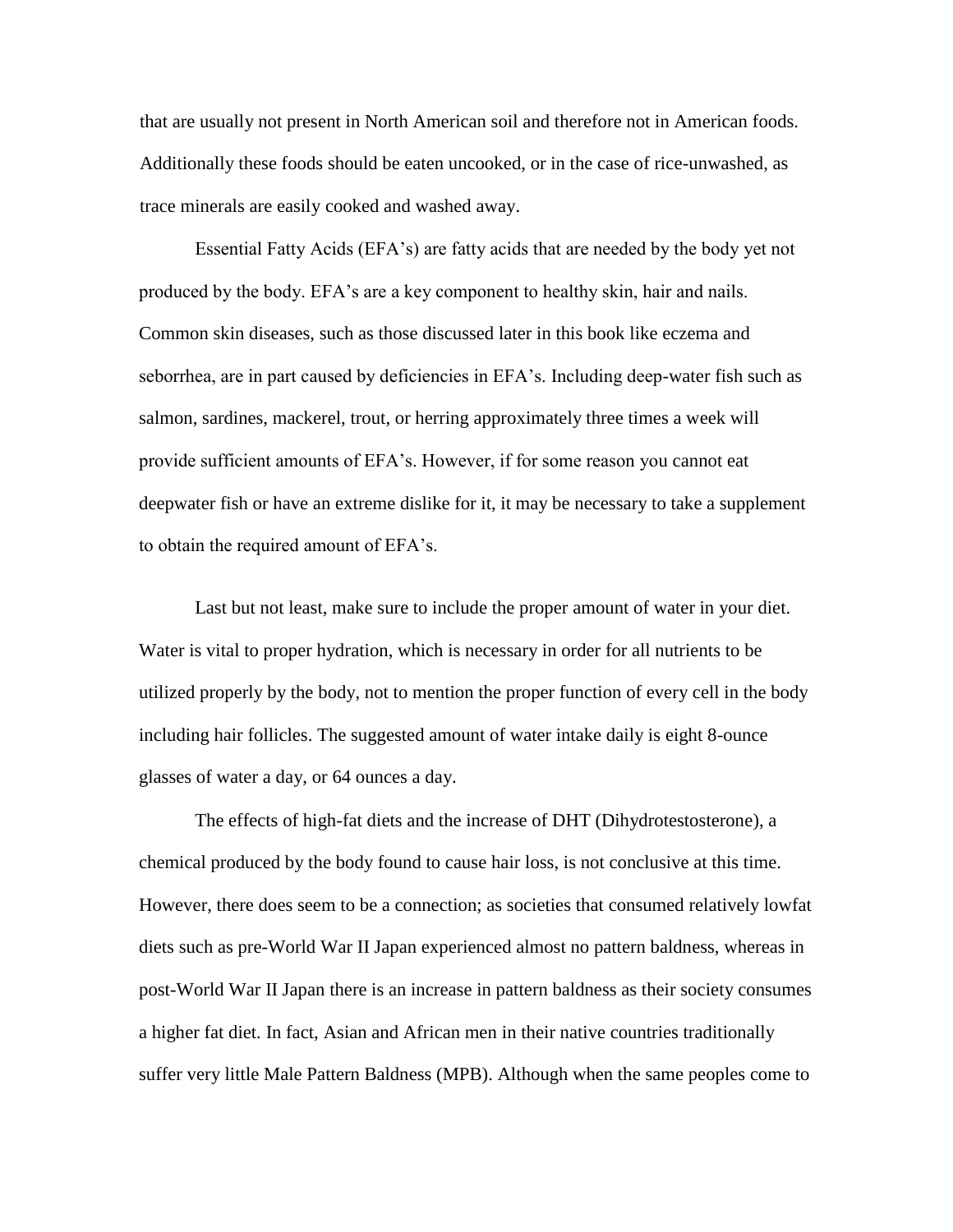North America, they begin to develop MPB. Because people of all races and ethnicities tend to develop MPB or androgenetic alopecia, yet do not exhibit these tendencies before moving to America, changes in diet may be a leading contributing factor. Diets high in fat do increase testosterone, which is the main component in DHT. More research needs to be done on this topic to reach conclusive evidence, although it certainly could not hurt to lower one's fat intake.

Fiber is vital to making sure undigested food moves through the body and to the bowels properly. Failure of foods to move through the bowels in a reasonable amount of time can cause fermentation of undigested food in the bowels and blocking of nutrients being absorbed through the body. Beyond causing degrees of malnutrition, this can also cause a level of toxicity that will overwork systems in the body such as the adrenal glands and contribute to hair loss. Healthy amounts of fresh vegetables, fruits and legumes consumed daily will ensure a proper amount of dietary fiber.

Although nutritional remedies were those that were discussed here, supplements can be used if one feels they are simply unable to eat properly due to work schedule or dislike of certain foods. Nutritional supplements containing these same vitamins and minerals can be taken, with the exception of water of course. Be sure to always take supplements that are naturally chelated, meaning that the supplements were developed in a natural base. This will ensure that the supplements you consume will be more readily absorbed in the body. There are some cautions to taking supplements of certain vitamins and minerals, particularly those that are fat-soluble because the body stores them.

Vitamin A can be highly toxic and supplements of vitamin A should be avoided unless recommended by a doctor. It is best to achieve one's vitamin A requirements either by food or through a naturally chelated multivitamin. Also remember that smoking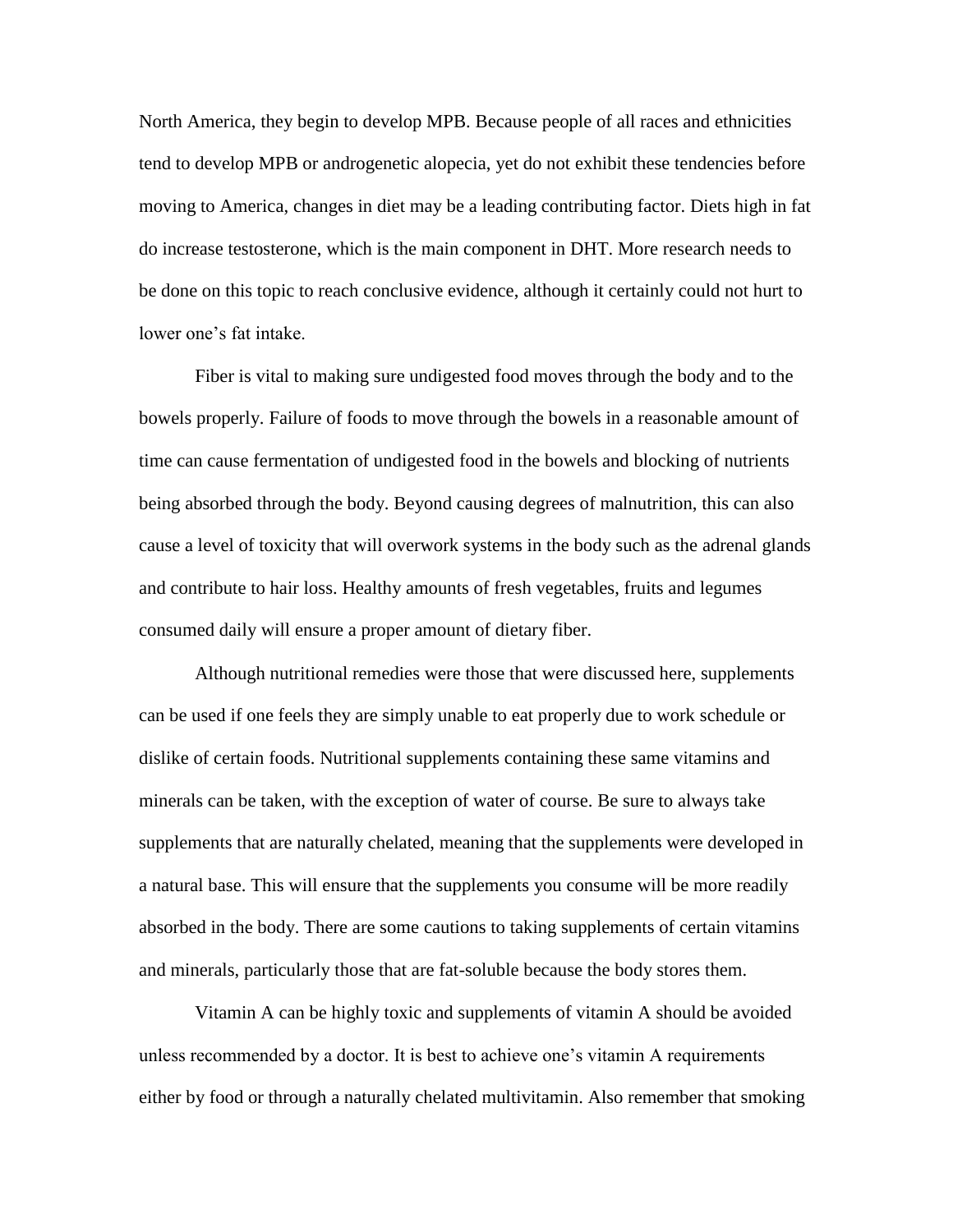and second hand smoke can cause blocking of vitamin A assimilation, so it is best to avoid smoking and remove one's self from areas and situations where second hand smoke is present if at all possible.

Vitamin E supplements should always be taken at 400 i.u. per day to start and work your way up to 800 i.u. Always take vitamin E in its natural form, which is d'alpha tocopherol. Avoid taking vitamin E supplements in the synthetic form dl'alpha tocopherol, which is derived from petroleum and is less available for assimilation into the body. If you have high blood pressure or other serious illnesses, consult a physician before taking vitamin E supplements.

Zinc is one fat-soluble mineral that can cause harm if an overdose is taken. Zinc can rob the body of copper, mentioned above as a key nutrient in hair growth and health, not to mention in other functions of the body. Zinc supplements should be taken in low doses, such as 5mg at a time. These can commonly be found in the form of zinc lozenges designed for sore throats. There is a "trick" to tell if you are taking too much zinc. When the zinc levels in the body have surpassed the level that they can be used, a metallic taste begins to form. If you pay attention to the metallic taste, you will know when enough zinc has been consumed, and you can then stop consuming zinc immediately.

Iron supplements are not recommended unless a doctor has diagnosed you with a severe iron deficiency. If you do take an iron supplement, avoid ferrous sulfate, which you will find as the most common over-the-counter iron supplement in drug stores. Ferrous sulfate is hard for the body to assimilate, and because iron is not water-soluble it will sit in the body and can cause severe liver problems over time. Further, ferrous sulfate causes constipation, which can trigger a great deal more problems besides being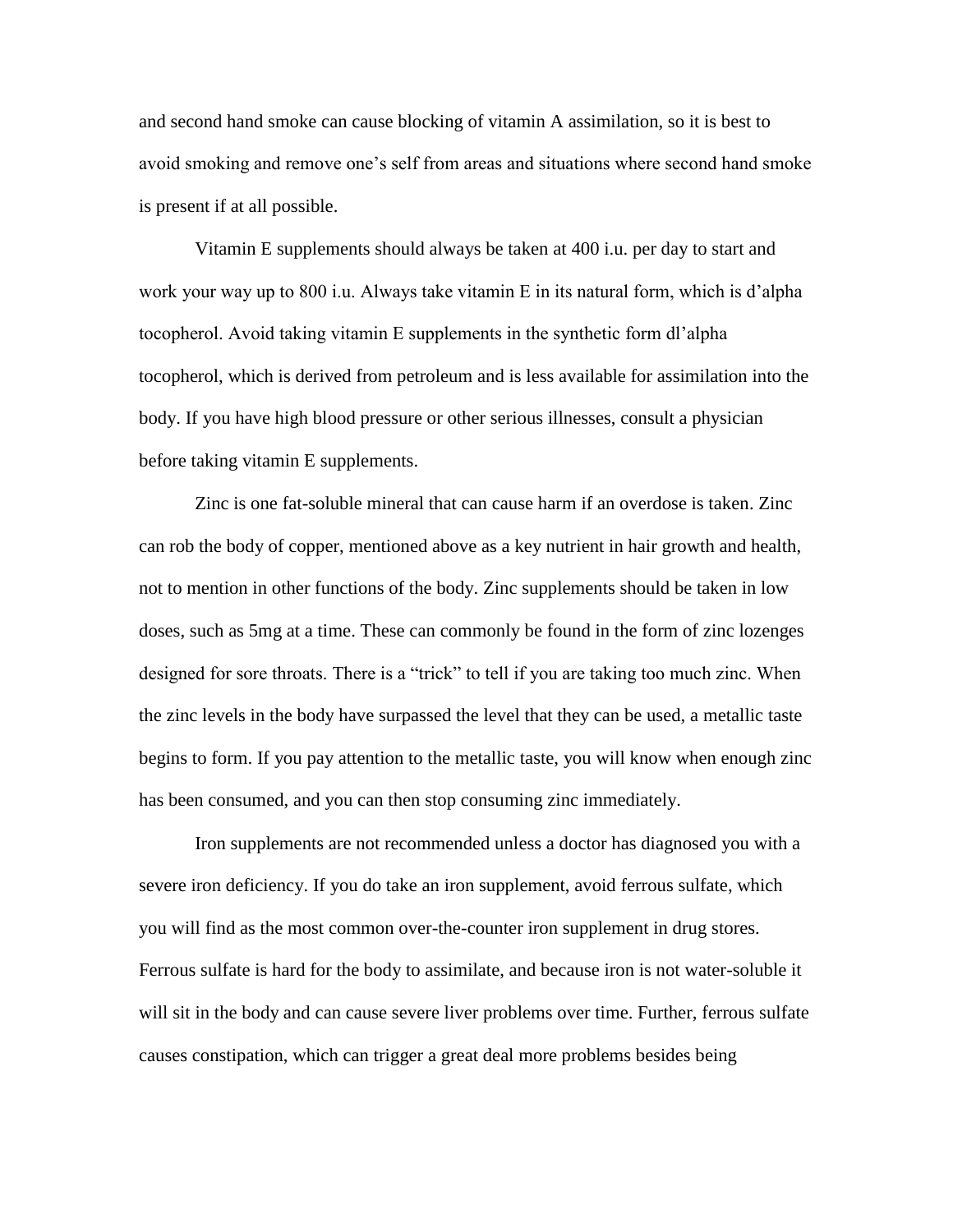extremely unpleasant. One iron supplement that does not contain ferrous sulfate is called *Floradix* and is available in both liquid and pill form.

Since there are so few foods to mention that are grown in North America and contain a good amount of silica, supplements may truly be needed. Horsetail is an herb that is a rich source of silica. It is highly important to never take horsetail directly however, or take a supplement made from unprocessed horsetail, as this herb can be toxic when ingested whole, ground, in tablets or capsules. Horsetail must be taken in an aqueous extract of the herb only. Ask someone at your health food store or someone knowledgeable about herbs to help you find this form. Silica gel is suspended in water, although it is not an aqueous solution and should be avoided. Nettle is also a good source of silica and Nettle Root Extract is readily available at health food stores.

Supplements of Essential Fatty Acids (EFA's) are easily found in most health food stores and even many supermarkets and pharmacies. These include Evening Primrose Oil, Wheat Germ Oil, Flaxseed Oil, Cod Liver Oil, and other oils from deepwater fish. It is not recommended to rely on Cod Liver Oil as a source for EFA's because it contains high levels of vitamins A and D, and the amount of Cod Liver Oil necessary to achieve proper amounts of EFA's would cause overdosing on these vitamins. The recommended supplements are Evening Primrose Oil and Flaxseed Oil. Both these oils are available in oil form or in capsules. Keep in mind that high amounts of saturated fat blocks the effectiveness of EFA's, counteracting their effectiveness, so there needs to be adjustments to your diet if there is a high amount of saturated fat in it.

Juicing is a natural way to obtain many of the vitamins, minerals, and trace minerals mentioned above. When using organic fruits and vegetables, juicing can provide quite a boost to the system and encourage the health of hair. Juices are very readily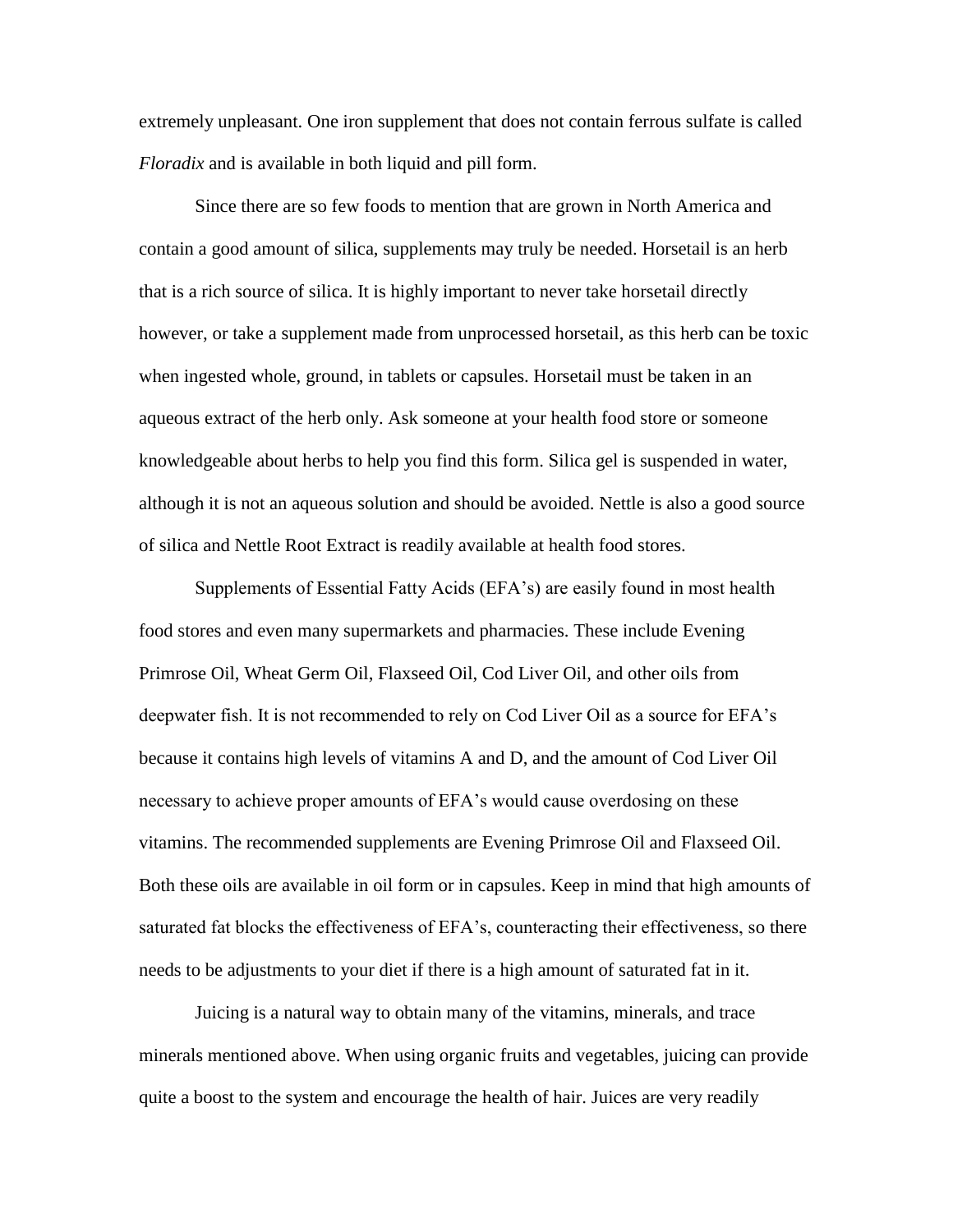assimilable by the body and provide the same content as the whole food. Fresh juices have a high enzyme content, which is beneficial because these enzymes are stored by the body and can be used by the body when cooked foods that have been robbed of enzymes are consumed. Storing the juice or purchasing pasteurized juices from the store diminishes this benefit, although the benefits of the minerals and vitamins are usually still available. All the above-mentioned fruits and vegetables can be juiced to obtain the maximum benefit from them. A great deal of silica, sulfur, iron, and potassium for example is extracted from organic carrot juice. In fact, carrots being roots contain most trace minerals the body needs. The effects of carrot juice are enhanced when adding cucumber juice to it, because of its high silica and sulfur content. Organic spinach juice is highly recommended, as it is high in iron, vitamin A, and other vital vitamins and minerals; it is often combined with lettuce and carrot juice, two very good sources of silica and vitamin A. Non-organic spinach juice can be extremely high in pesticides and should therefore be avoided. Spinach juice should also be avoided if one suffers from kidney stones, as it contains a large amount of oxalic acid, which exacerbates kidney stone growth.

There are a number of foods and substances to avoid and limit the intake of. Substances such as alcohol, caffeine, sugar and nicotine can deplete the body of nutrients and raise adrenal levels, which will cause a chain reaction of producing more androgen and causing hair loss. High levels of saturated fat and cholesterol rich foods are also linked to increased DHT levels and their consumption should be limited. Additionally, common table salt has been linked to hair loss. And the average diet provides the recommended amount of sodium intake; therefore, salt should never be added to food. However, when using salt for seasoning during cooking, be sure to use salt with Iodine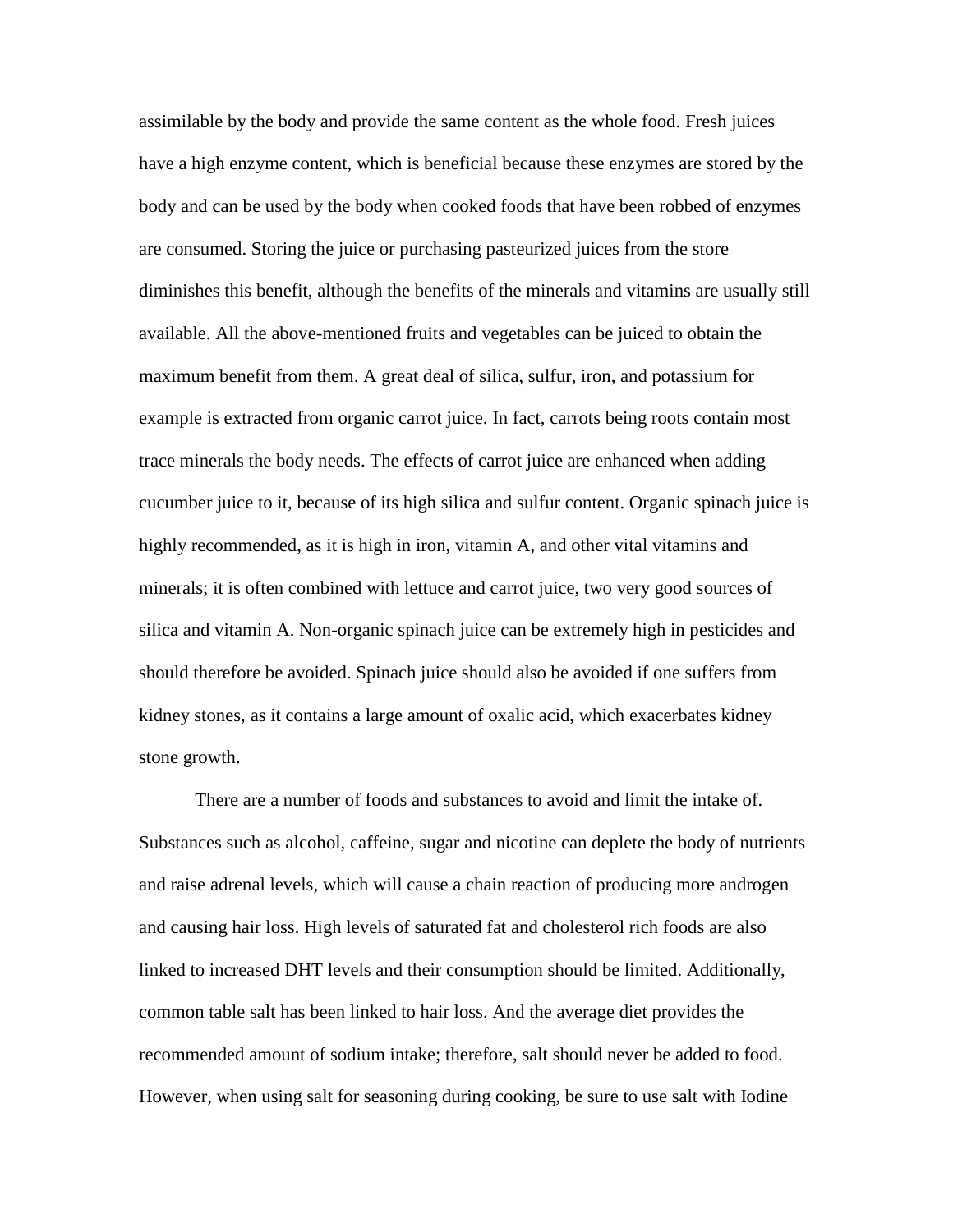being that it is a nutrient that is vital to hair growth as well, unless you are a regular consumer of seafood, which contains high levels of Iodine.

Toxemia can cause a great deal of dysfunction in the body's systems, including hair-loss related illnesses such as eczema, psoriasis, seborrhea and possibly several others. It is vital for one to cleanse the body of impurities in order to maintain a healthy system and avoid such illnesses, as there are no cure for these illnesses beyond cleansing and the maintenance of a healthy diet to allow the body to heal itself. Regular cleansing should include a diet rich in fiber as mentioned earlier, and the use of added fiber such as provided by consuming psyllium husk as a bulking agent along with laxative agents. More is discussed under the section Natural Hair Loss Remedies.

Although hair loss can be caused by many other variables, lack of proper nutrition will assuredly cause hair loss in many people. Fortunately, adopting a proper diet that includes the above nutrients can reverse hair loss caused by malnutrition. One thing for certain, regardless of whether your hair loss was caused by malnutrition or not, adopting a healthier diet will help the function of other areas of the body.

## **Natural Hair Loss Remedies**

There is again no sure-fire way to prevent all hair loss; however, there are some methods that have been used that work on some people. In addition to the dietary improvements and suggestions already offered, there are some naturopathic remedy suggestions. Massage and aromatherapy have been used with some success. In minor cases of temporary hair loss, hair growth can be stimulated by massage, since blood and oxygen flow to the scalp must be healthy in order for hair to grow. A blend of six drops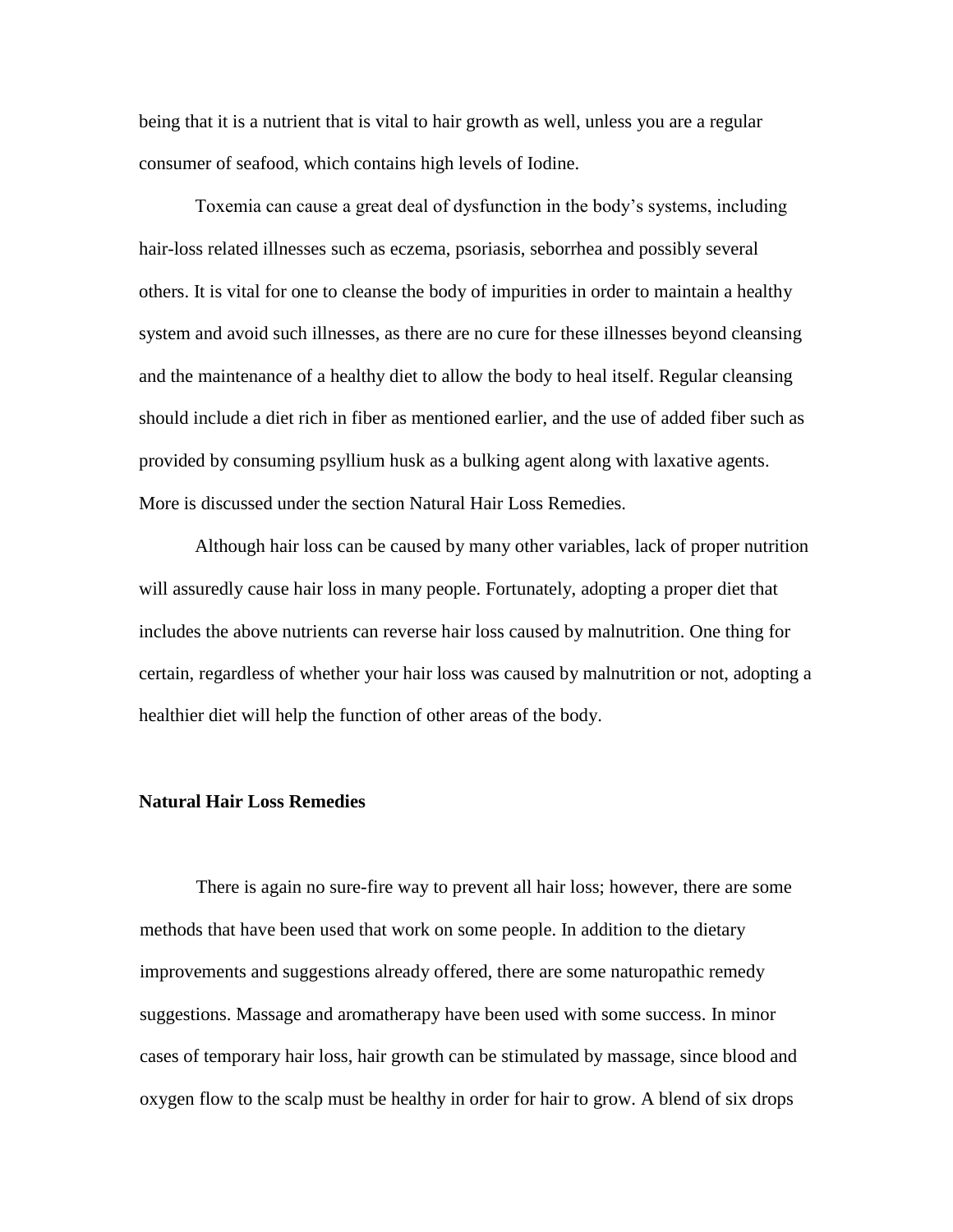each of lavender and bay essential oils in a base of four ounces of either almond, soybean or sesame oil massaged into the scalp and allowed to sit for 20 minutes has been used by aroma therapists to stimulate the scalp. Once the mixture is in the scalp for 20 minutes, wash your hair and scalp with your normal shampoo mixed with three drops of bay essential oil. Massaging the scalp in general for a couple of minutes a day can stimulate blood flow to the hair follicles and in mild cases stimulate some hair growth. Of course, one must be careful to be gentle when massaging and not tug at the hair or use the fingernails when massaging the scalp. If one is concerned about fingernails getting in the way due to extra long fingernails, there are several options. One is a flat-handed massage, which while not as effective as the finger massage can provide some circulatory benefits and results. There are several electric massagers on the market that have an attachment for scalp massaging as well. An oriental method called Qi Gong (pronounced Chi Kung) has been used to increase circulation to the scalp and face also. The fingers should be placed at the center of the skull base and then begin to tap approximately 30 times. Work your way outward toward the ears continuing to tap gently. After reaching the ears go back to the center of the skull a little higher up and work your way around to the ear region. Keep going up about eight levels, each time repeating the process.

As mentioned earlier, there is a definite connection between the prostate and hair loss for men, and therefore a connection between breakthroughs in BPH treatments developed and their effectiveness in restoring hair growth. There have been some herbalists that have experimented with the herb Saw Palmetto in order to block the production of DHT in treating BPH. Although most studies of Saw Palmetto have been for the treatment of prostatic disease, more recent studies have been conducted on its effectiveness in treating loss. The herb has been found to work in fighting benign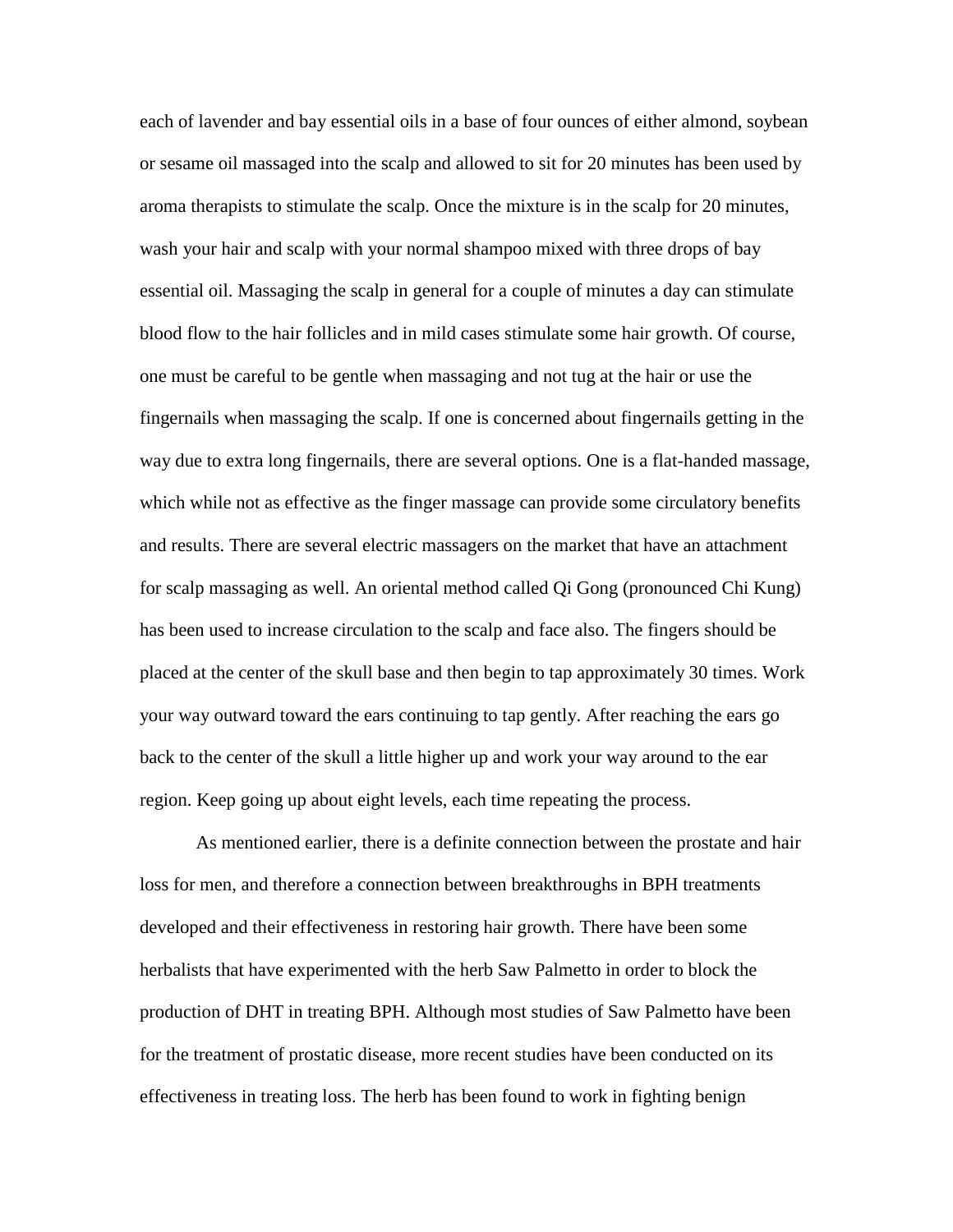prostatic disease by lowering levels of DHT, which is a known cause of androgenetic alopecia. Studies have shown Saw Palmetto extract is an effective anti-androgen and therefore there is promise for its effectiveness as an effective treatment for hair loss prevention. Women who take Saw Palmetto should cease doing so when taking oral contraceptives or hormone therapy.

Nettles are rich in vitamins A and C, several key minerals and lipids that can be beneficial to the hair. Nettle Root Extract has been used successfully in Europe as an inhibitor of 5-alpha reductase in treating BPH. As mentioned earlier, 5-alpha reductase is a key component in turning testosterone into DHT, the substance that causes the atrophy of hair follicles. Therefore there is great promise in its use as a component in natural hair loss treatments. Nettle Root Extract is available at health food stores over the counter, and has few side effects.

Rosemary and sage are two herbs that have shown benefit traditionally when used externally. It is suggested that to promote a clean scalp, stimulation of the hair root, and thickening hair one should boil together in water rosemary, sage, peach leaf, nettle and burdock. Then strain the loose herbs from the liquid and use the liquid to wash the hair daily. Also recommended is steeping one ounce of ground rosemary, two ounces of ground sage, and a half ounce of ground nettles in one pint of ethyl alcohol for a week, straining the solution and adding one ounce of castor oil and one ounce of water to the liquid. This is said to make a great hair lotion to apply at night before bed or just before shampooing.

If one is predisposed to seborrhea, eczema, psoriasis, or dandruff, one might consider the use of jojoba (pronounced ho-ho-ba) oil. Mexicans and southwestern Native American nations have used jojoba oil traditionally for centuries to promote hair growth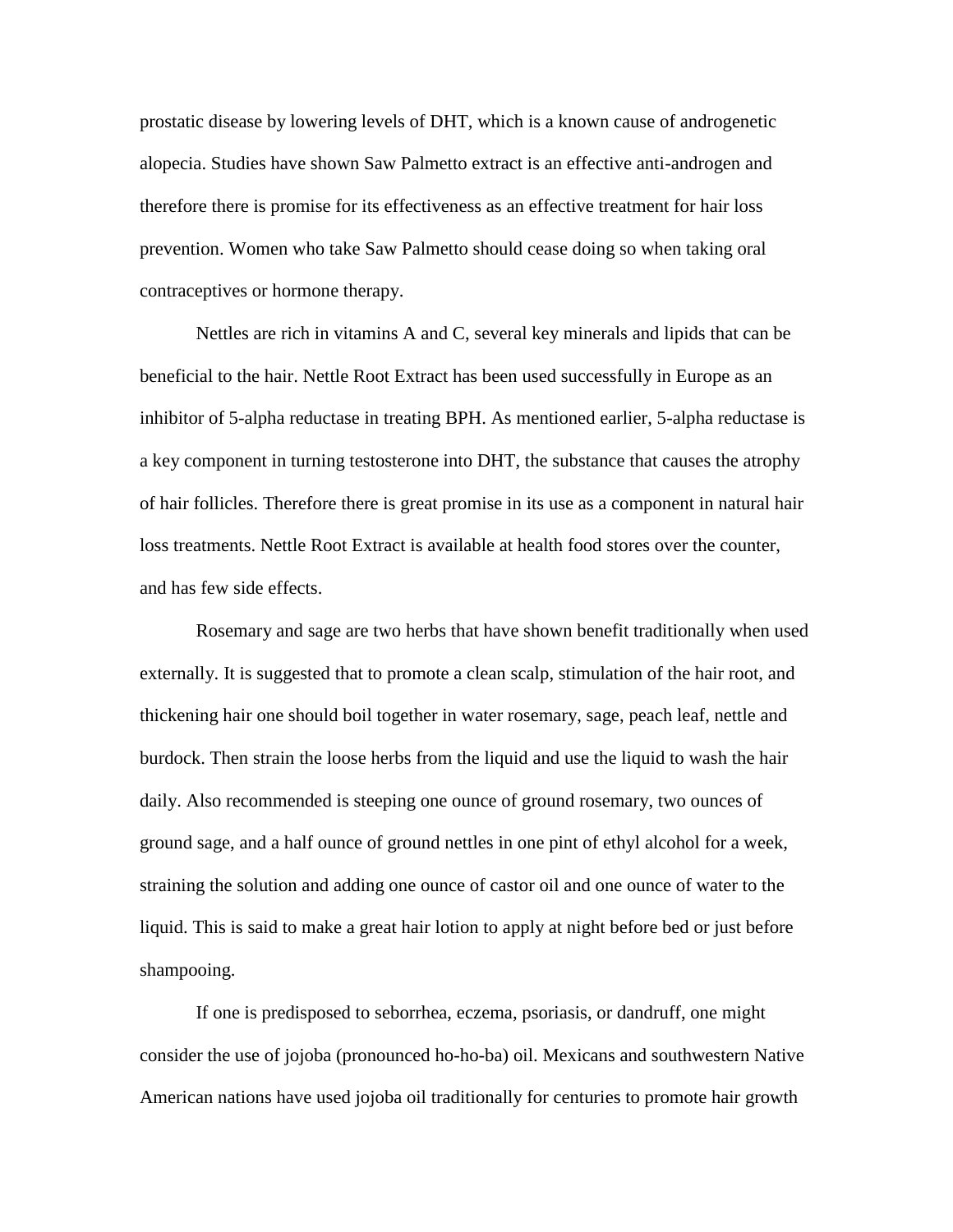and the control of dandruff. Jojoba oil is great for hypoallergenic skin by being a great moisturizer and mimicking the scalp's own sebum. It absorbs readily into the scalp and helps remove deposits of sebum from the hair follicles, neutralizes acidity, and nourishes the scalp with all the B vitamins, vitamin E, silicon, copper, zinc, chromium, and iodine.

Aloe Vera has been used by Native Americans, Indians and many in the Caribbean to promote healthy hair and prevent hair loss. Aloe's positive effects on the skin are well known, and likewise it can help the scalp by healing it and balancing the pH level of the scalp while cleansing the pores. A common preparation of Aloe Vera gel with a small amount of wheat germ oil and coconut milk is used as a shampoo and has traditionally shown great benefit. Of course, if you do not want to go through the trouble of concocting your own formulas, similar products or products containing these ingredients may be found in the health food store if one does some searching.

While Henna will not promote hair growth, henna is excellent for the maintenance of healthy hair. Henna is a natural clay conditioner that can help heal the hair shaft by repairing and sealing the cuticle, protecting hair against breakage and loss of shine. Henna comes in a variety of colors to safely color or highlight the hair temporarily, or one can obtain neutral henna if one does not desire color changes to the hair.

Cleansing should be a major part of your regimen to maintain and grow hair. Many scalp related diseases are directly the result of toxemia, while toxins in the body adversely affecting the body's systems indirectly affect other conditions. Cleansing should be performed through oral means regularly and occasionally by enema or colonic irrigation; and the colon is the key to health and the root of nearly all of the body's illnesses. A clogged colon blocks the ability of the body to absorb nutrients from foods you consume, therefore causing possible malnutrition of the hair. When the colon is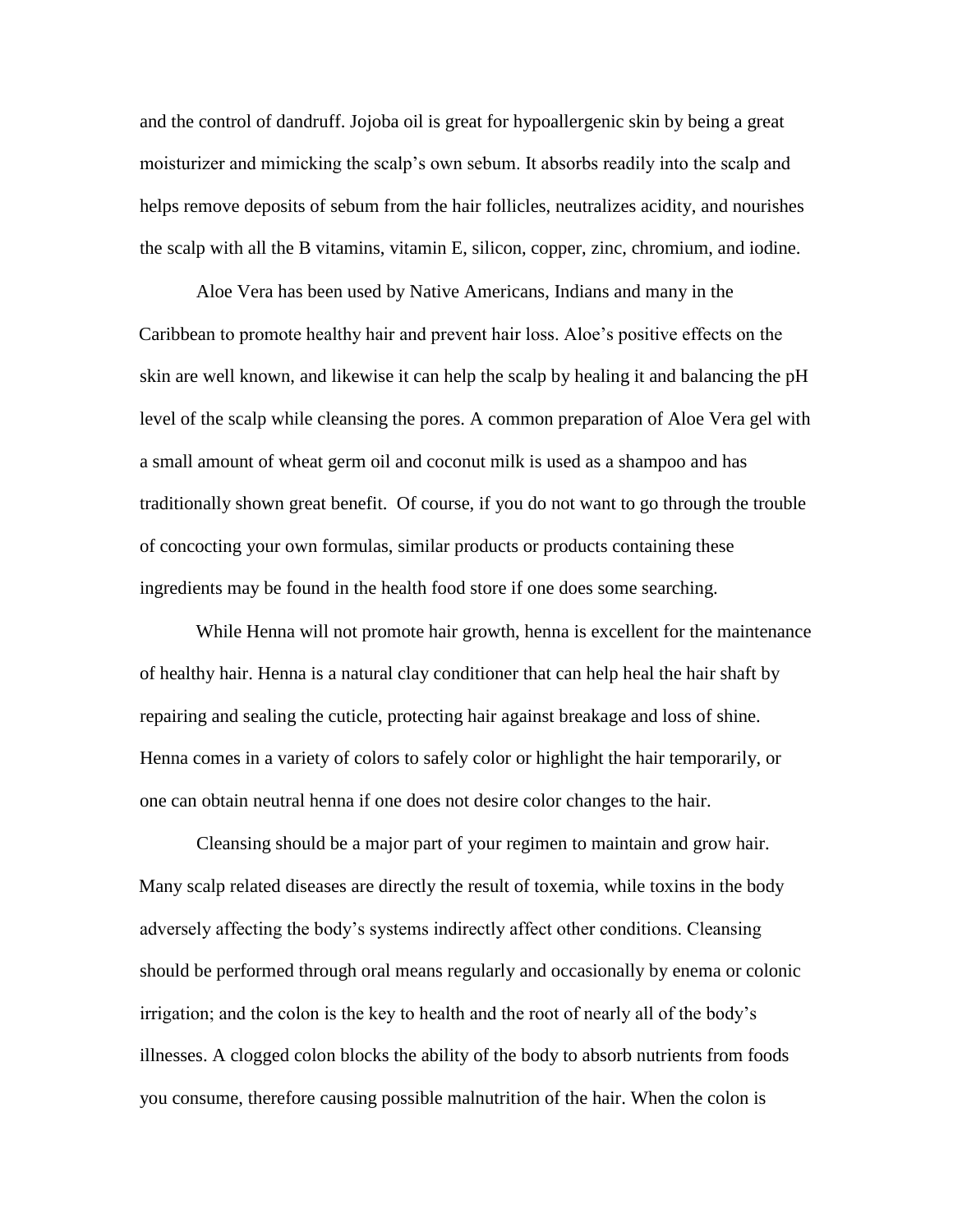clogged, toxins are harbored that harm the body. Excess toxins send the body into a panic and overwork other organs of the body when the colon cannot eliminate them. Commonly overworked organs are the liver and the kidneys, however the trickle-down effect actually causes the adrenal glands to overproduce testosterone, leading to increased levels of DHT.

Polysorbate-80 is an FDA approved surfactant that is also approved as a food additive. It causes water and oils or fats to mix, and according to research, is of very little toxicity. Although it is not proven, Polysorbate-80 is said to remove deposits of DHT and cholesterol from the scalp. Polysorbate-80 is a common additive in shampoo and is also available in its stand-alone form inn health food stores. It is being recommended by some naturopathic practitioners as an application for the scalp approximately 15 minutes prior to shampooing.

Fiber is vital to cleansing, and most North American diets are deficient in natural fiber. Psyllium husk is a bulking laxative agent that can be used to safely move waste through the colon. Psyllium is a very good substance as it gently scrubs the walls of the colon to remove waste that is stuck to the walls. Activating agents such as the herbs cascara sagrada, senna and cayenne help activate the peristaltic waves of the intestines to push clogged waste through the colon and out. It would be best to consult an herbalist, naturopath or purchase a prepared herbal tea containing the aforementioned herbs. However, the psyllium can be obtained from any health food store and mixed with water. Be sure to drink the psyllium as soon as you mix it as it will begin to turn into a gel-like substance that will be harder to swallow. Psyllium has no taste, and although many do not like its gritty feeling, the benefits far outweigh the unpleasantness.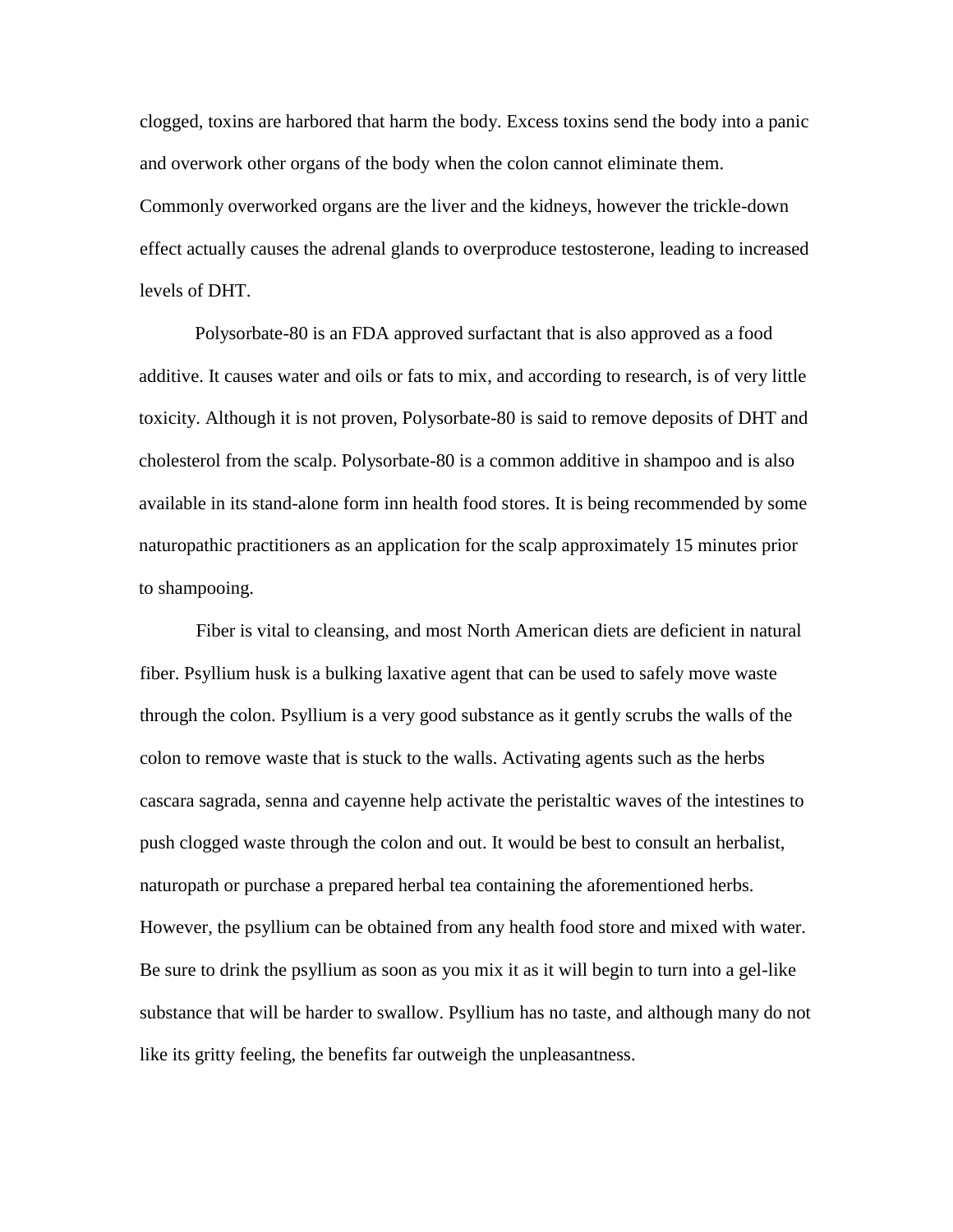Occasionally, a full colonic irrigation should be sought from a licensed professional. Colonic irrigations clean the colon through the gentle application of water into the colon by a colonic irrigation machine. Licensed practitioners who perform this function are available in most states and the benefits are unequalled. Commonly called a colonic for short, this process can remove far more waste than cleansing by taking herbs orally. With a proper diet, one should only need to have a colonic seasonally or even as little as bi-annually, for those who are maintaining a high-fiber diet. For the first treatment however, one should go through a series of colonic irrigation cleansings, since waste is impacted in the colon and must be gradually loosened.

Once one has cleansed internally, cleanliness must be maintained to avoid the buildup of toxins reoccurring. Detoxifying herbal teas such as saffron are gentle and can be drunk to remove toxins from the body. Saffron has the effect of carrying toxins from inside the body out through the pores of the skin. Chamomile, mullein or watermelon seed tea can be substituted for saffron tea for this purpose. This process is assisted by utilizing a steam bath to open the pores to allow toxins to come out easier. Be sure to consume plenty of fluids such as water and sports drinks that contain salts your body may lose before entering a steam bath. Steam baths are extremely beneficial, yet your body will lose a large amount of water and salt, so you want to be sure to consume extra amounts of water and salt before going into the steam bath, and keep some sports drinks on hand in case you feel depleted. Of course if you have any medical conditions that affect your stamina, endurance, blood pressure, or breathing, consult your physician before engaging in steam baths.

Finally, although exercise does absolutely nothing directly to grow hair, most holistic practitioners when questioned about hair loss recommend it. The reason was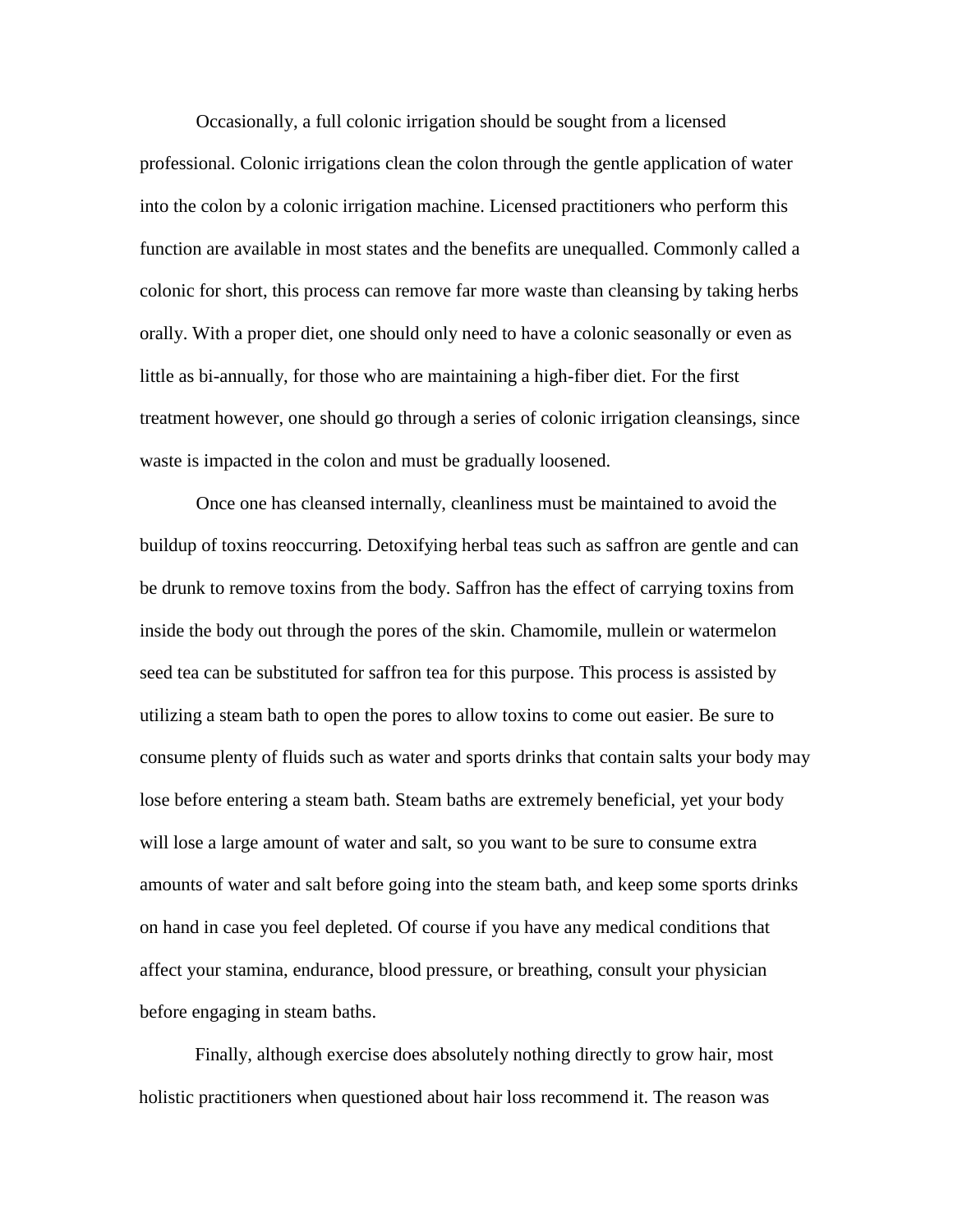stated earlier, that being the fact that the body is a complete system, and neglect of the system can cause chain reactions of which one result may be hair loss. Take some time to exercise daily if only for a few minutes. This will improve blood flow, the delivery of oxygen to the cells of the body, and help the digestion of foods, all things that aid the health of hair follicles. If you have access to seawater, swimming is one of the most complete exercises available. It exercises the entire body with little stress on the joints, and the seawater helps wash away toxins. However, beware of swimming in chlorinated water such as found in most pools, as chlorine can have negative effects on the hair. Bicycling is also another low-impact beneficial exercise that can be done in one's neighborhood or on a stationary bicycle, as is walking. Whatever method of exercising you choose, simply exercise to improve overall health. In combination with the other methods presented here, exercise will only help your condition.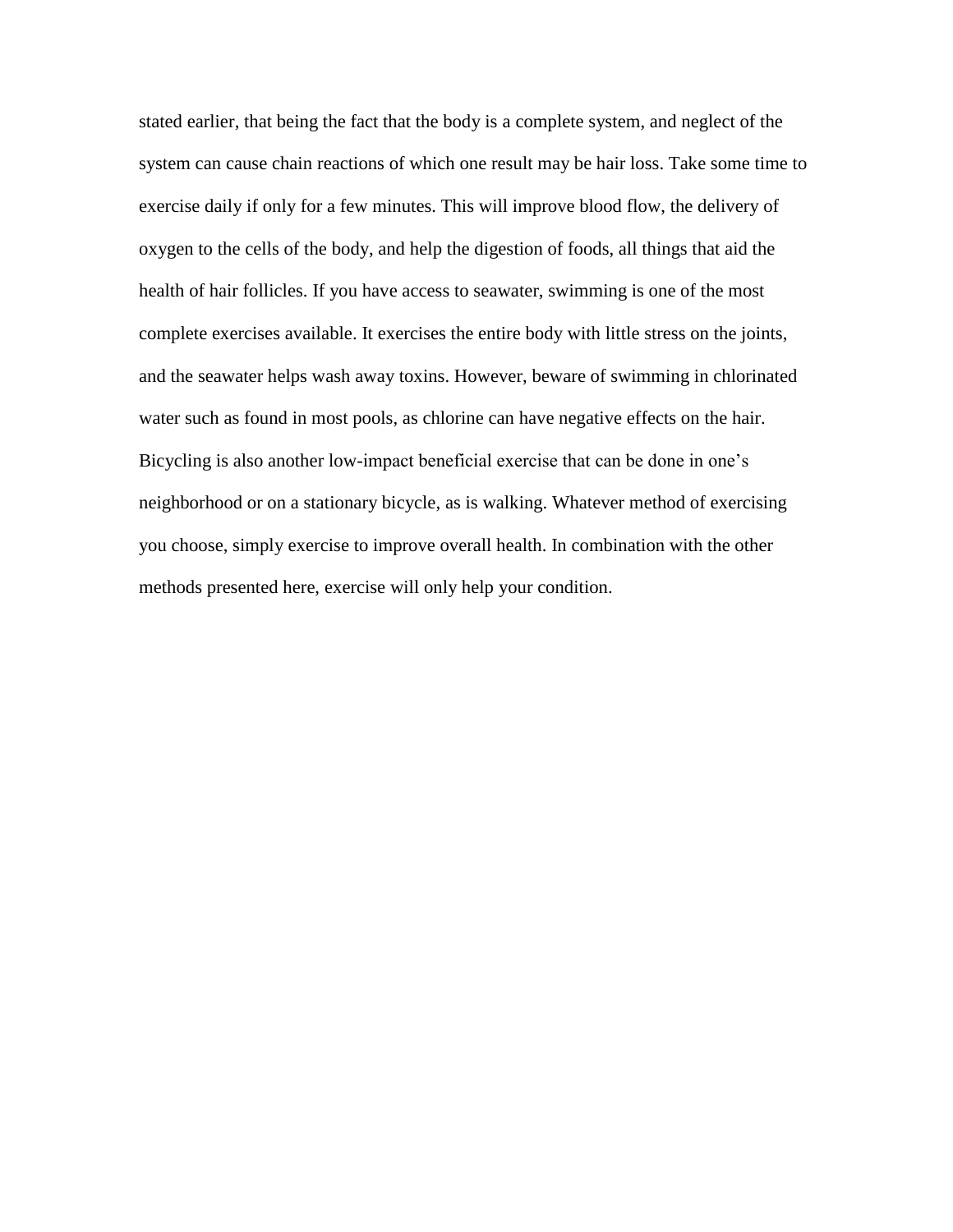## **Good Grooming and Care**

Hair is fairly strong and can generally withstand normal grooming techniques. However, there can be thinning or breakage of hair due to poor grooming habits, and following several tips can prevent these bouts of thinning and breakage. Avoid combing hair with fine-toothed combs when wet, as this is a common cause of breakage. Although this is a tempting practice because hair straightens and detangles much better if combed when wet, the stress on the hair shaft is immense when the hair is wet because it is weakened.

This goes for brushing the hair when wet also. Brushing the hair in general can be stimulating to the scalp, encouraging blood flow to the hair follicles and maintaining their health. Brushing the hair before washing it can loosen up flakes of sebum and dead skin buildup and make it easier to thoroughly clean the scalp during shampooing. Remember, over combing or over brushing generally will cause damage to the hair, which is quite contrary to the old 100-stroke brushing rule.

Although clean hair is desirable and even necessary for the maintenance of healthy hair, excessive shampooing can strip vital minerals like calcium, phosphorus, nitrogen and iron from the hair. This is particularly true when using commercial shampoos. Most commercial shampoos contain formaldehyde as a preservative. To disguise the presence of formaldehyde it is listed in the ingredients as *Quanternium-15.* This substance can be carcinogenic (cancer-causing) and poisonous to the entire system.

Unfortunately for those who suffer with dandruff, anti-dandruff shampoos are some of the most dangerous shampoos on the market. Selenium sulfide is the main ingredient in most dandruff shampoos, a substance that has shown to cause degeneration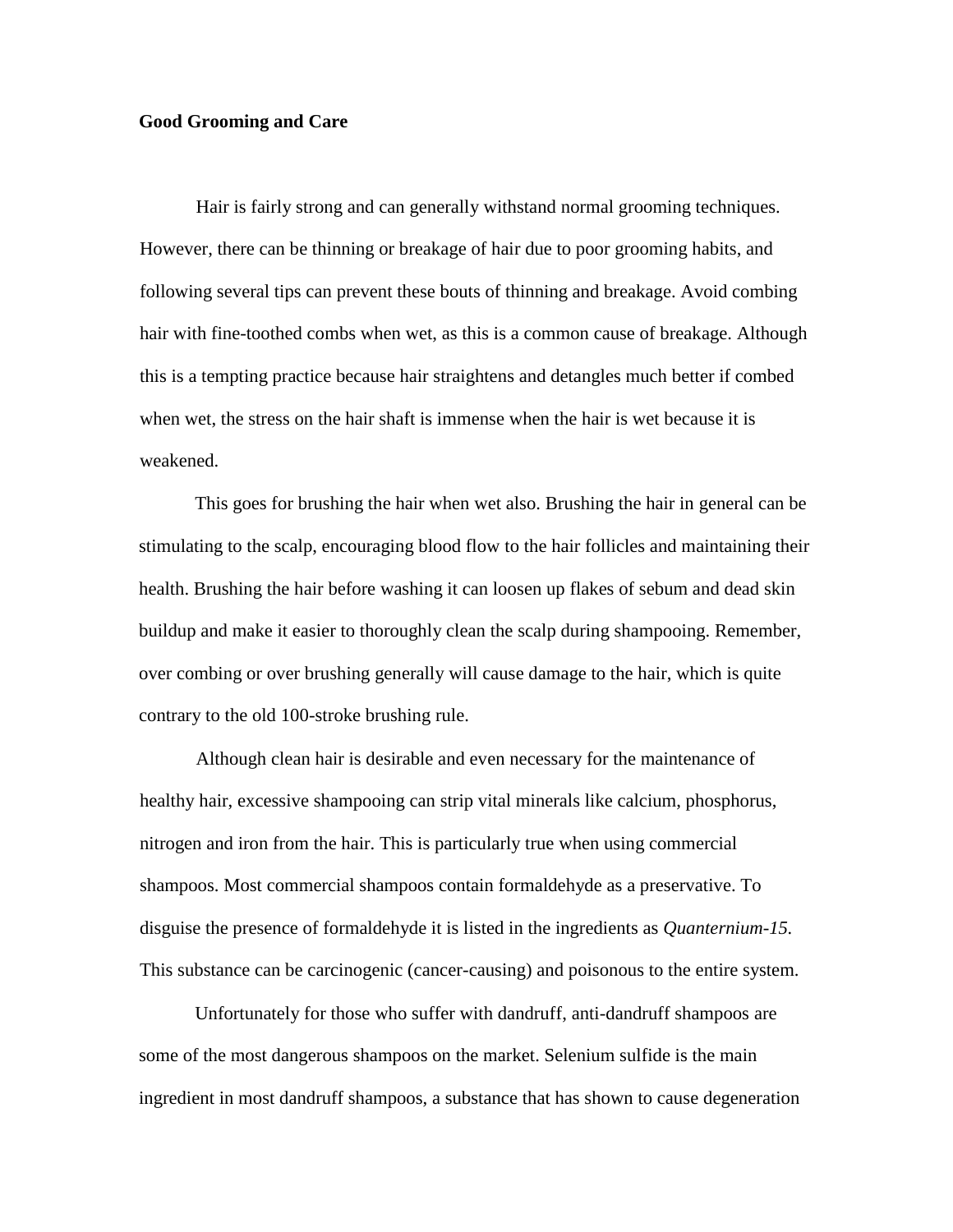of the liver. Other toxic chemicals such as polyvinyl pyrrlidone plastic (PVP), which is a proven carcinogenic, and creosol which has been proven to be highly toxic are commonly found in dandruff shampoos. This is why it is very important to correct this condition as quickly as possible through natural means.

Natural shampoos normally found in health food stores are a much better choice. Even with natural shampoos, be careful of the ingredient Sodium Lauryl Sulfate can strip away too much oil from the hair, causing shampoo residue to be left behind. Ingredients that have proven useful in shampoos are cocamides, Panthenol Pro-B, of course the previously discussed vitamins, aloe vera, sage, nettle, burdock, chamomile, chaparral, horsetail and rosemary. Also look for shampoos that contain keratin, the protein substance that hair is made of, or amino acids. This will help seal breakages in the cuticle.

Choose a shampoo with a proper pH balance; a level of 5.5 is ideal. The pH scale runs from 0 to 6.9 for acids and 7.1 to 14 for alkaline, with 7 being neutral. Although generally conditioners are good for hair provided that they do not contain the previously mentioned harmful chemicals, shampoos with conditioners included should be avoided. Shampooing and conditioning serve two different functions and the effectiveness of both are diminished by combining the process.

When shampooing, pour the shampoo into the hands and rub the shampoo in with your hands rather than pouring it on your head. By pouring shampoo directly into the hair you may promote buildup in one particular spot. Massage gently with your fingertips to loosen flakes and buildup and to stimulate circulation, but avoid using the fingernails as this may scratch the scalp and cause scarring over time. Shampoo with warm water to open the pores and rinse with cool water to promote shrinking the pores back to their normal size. After washing hair, dry it by blotting the hair with a towel. Avoid rubbing,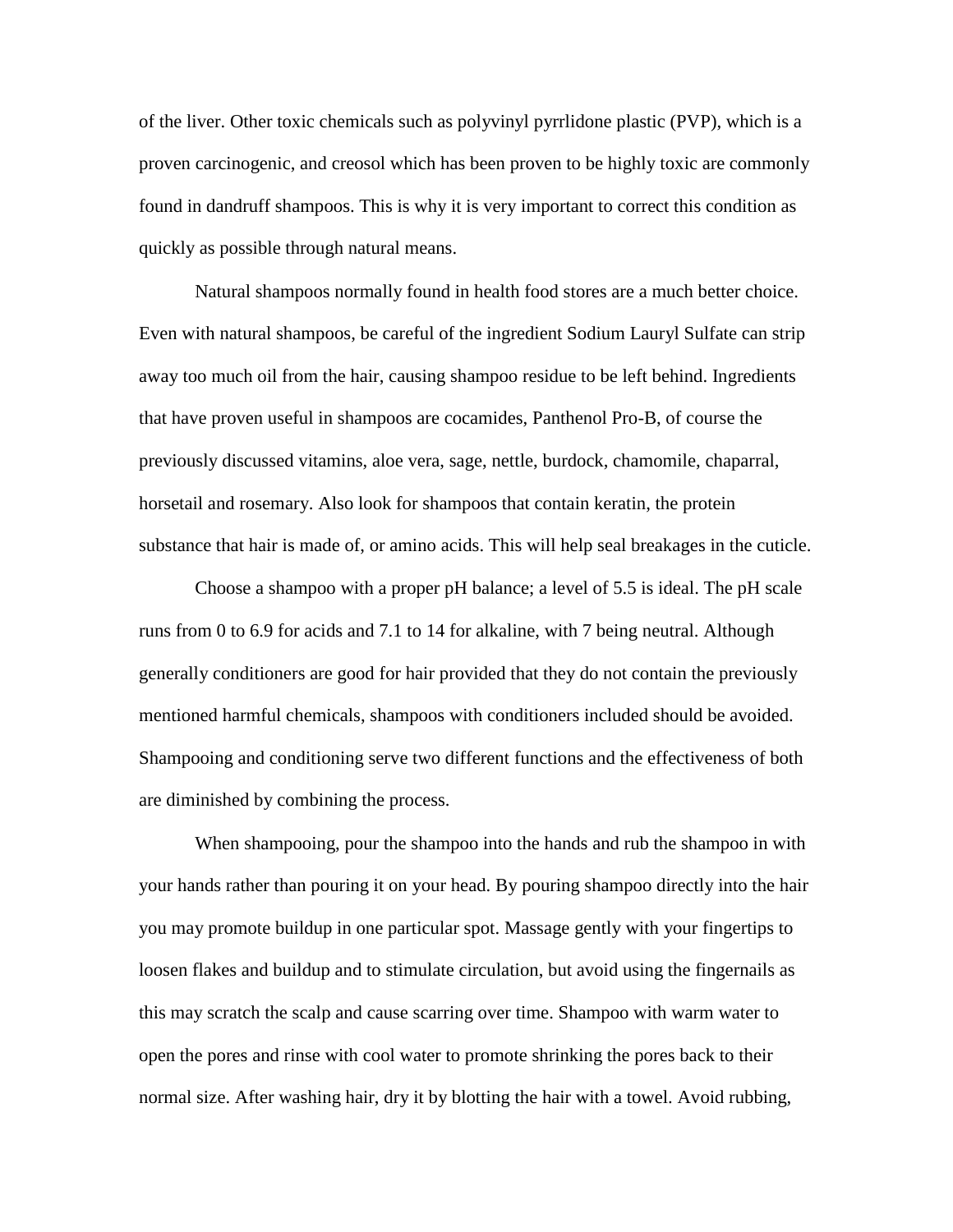especially with terrycloth towels, as this will pull hair when it is in a weakened state due to the wetness.

Be sure to follow directions on all perms and relaxers, as misuse can cause serious damage to the hair shaft. Excessive coloring, styling or heat treatments, and chemical treatments can damage hair and cause breakage even when directions are followed. Always keep in mind that these perms and relaxers have harsh chemicals in them that chemically alter hair, and long-term use of these chemicals can cause harm to hair shafts and follicles causing some hair loss. If you can avoid the use of these chemicals, by all means do. The result could be the increased life of your hair.

If you decide to use perms or relaxers to process hair, be sure to use semipermanent hair color or henna. This will avoid harsh reactions between the relaxer or perm and the ammonia and peroxide amounts in permanent dyes. It is always best to allow the hair to rest untreated as much as possible, and avoid mixing chemical processes.

Another styling caution is against the overuse of hairstyles that pull the hair too tight, such as ponytails and braids, which will cause hair loss especially along the sides of the scalp. This syndrome is called traction alopecia. Keep in mind when styling hair that hair is living and growing, and is susceptible to the stress of constant pulling continuous abuse causes scarring, which will lead to permanent hair loss in the areas affected. Along with leaving the hair chemically untreated for a time, leaving it in a loose style without over-manipulation for as long as possible will ensure optimum results.

#### **Black Hair Basics**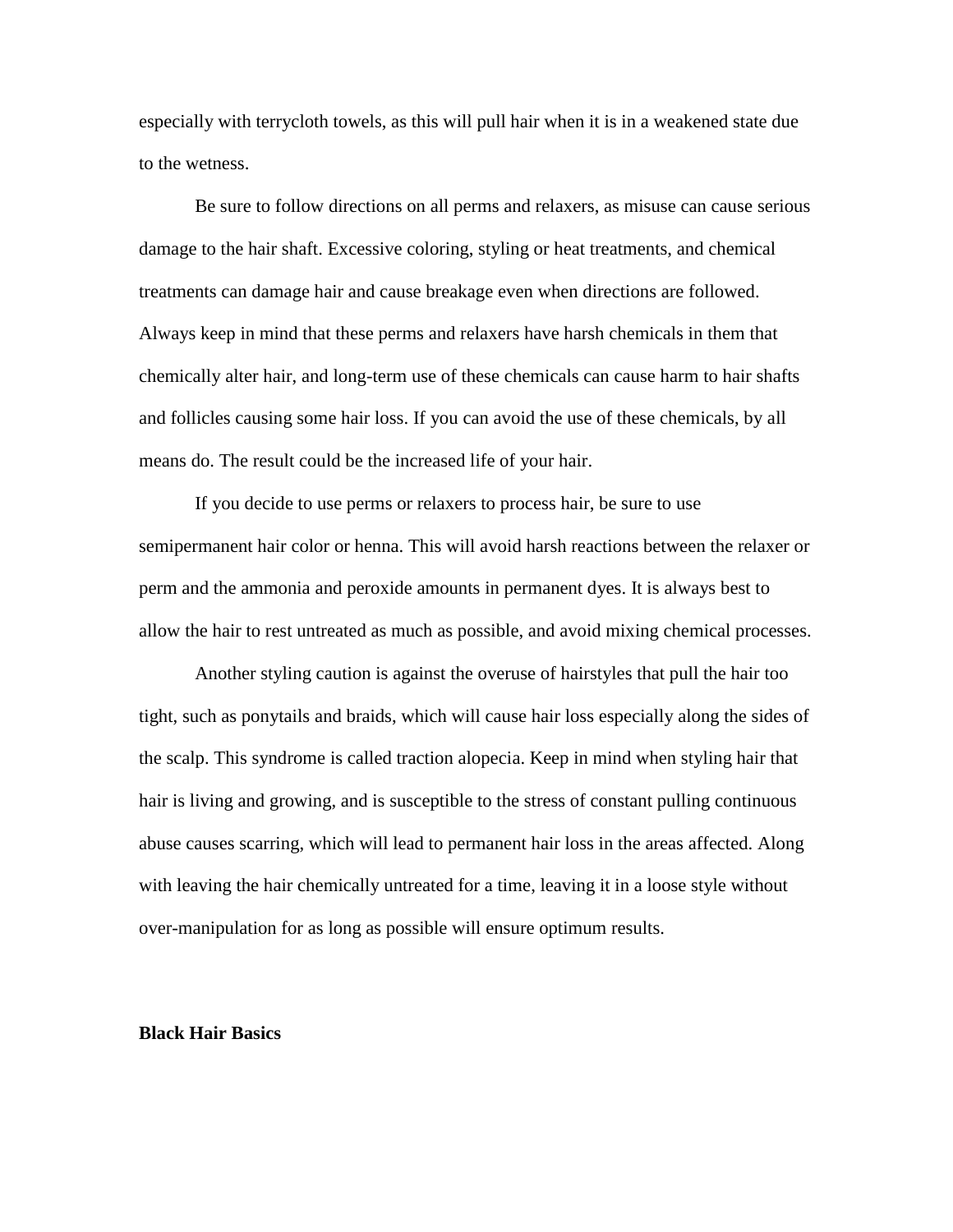The typical hair and hair follicles of those of African descent are tightly curled, thus producing hair that spirals. Black hair also typically has a larger diameter than Caucasian hair and retains less water, thus its relative "kinkiness." The many styling methods utilized on Black hair cause concern with hair loss. Black hair is very strong, fortunately so because Black hair styles cause a great deal of stress on the hair and scalp.

For example, using a hair pick to pick the hair up to a bushy style is a very damaging process due to the constant pulling causing stress on the hair shaft as well as the follicle. In fact, combing Black hair in general can create high stress on Black hair and cause breakage, which perpetuates dryness. Conrowing and braiding are methods of hairstyling that pull the hair tight, and this can cause a great deal of stress on the hair and scalp resulting in hair loss. Braiding that results in the hair being pulled very tight can cause traumatic alopecia, a hair loss that is caused by trauma to the hair and scalp. Traumatic alopecia is usually reversible with proper hair care.

Hot combs and relaxers used to straighten hair can cause a great deal of heat and chemical damage to hair and scalp, which can also cause traumatic alopecia, and over time can cause permanent hair loss. This becomes especially true when the heat or chemically processed hair is pulled tight by rollers or a hot curling iron.

Hot oil conditioners are excellent for Black hair, as hot oil treatments contain proteins and polymers vital to repairing the hair cuticles. Hot oil treatments involve heating the oil and putting it into the hair and scalp, then covering the hair with a plastic cap to allow the oil to soak in. Follow the recommendations on the treatment you are using for the amount of time you should leave the treatment on the hair. This process can heal breakages and shinier stronger hair will be the result.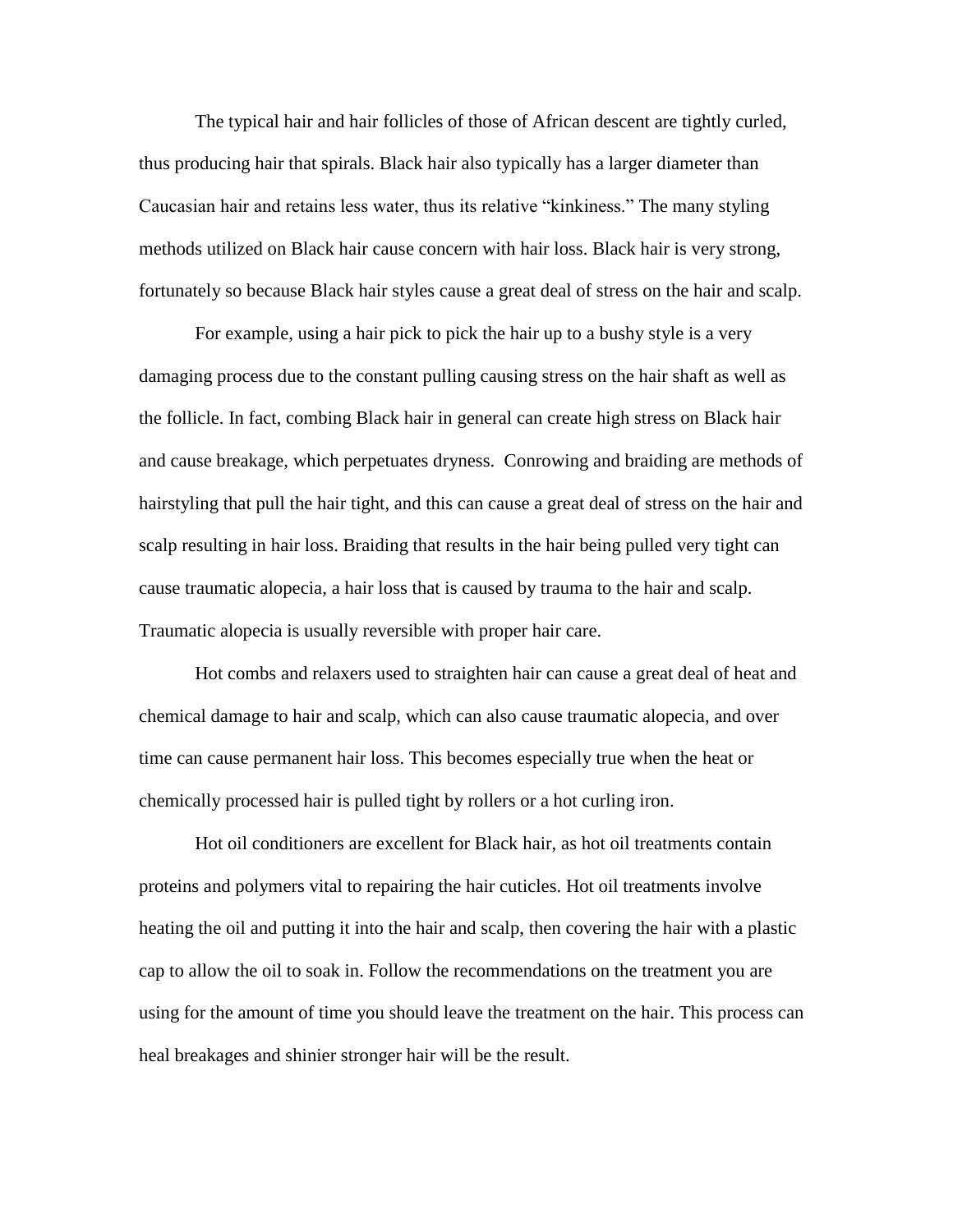Consider that hair relaxers commonly used on Black hair contain lye or similar chemicals that break down the hair shaft. Left on beyond the recommended time, these chemicals would eat right through the hair and cause it to fall out in clumps. This is why these same products are used in products like Drano® to clean clogged drains which often are clogged by hair. No-lye relaxers are very popular today, mainly because it leads people to believe that the product is not caustic. This is far from the truth. The combination of calcium hydroxide and guanidine carbonate are combined to form guanidine hydroxide, which could just as easily clean a sink. Repeated use of such products can cause some degree of hair loss, and if scarring occurs while using these chemicals, the hair loss can be permanent in that area of the scalp. One must ask themselves is it wise to place such caustic chemicals in the hair on a regular basis for the sake of desired appearance? The question must be answered by each individual, however the facts should be known.

There is little that can be done to alleviate this syndrome without changing the typical hairstyles of African Americans. There is a *catch-22* concerning relaxing Black hair, since combing natural Black hair causes so much stress and breakage of hair, while chemicals cause so much harm to the hair and scalp as well. There are a few hair-relaxing products on the market that use chemicals and are somewhat less harsh than sodium hydroxide (lye) or its popular equivalent in "no-lye" relaxers: calcium hydroxide (quicklime) mixed with guanidine carbonate. One such product is called *Natural-Laxer® and Sahara Clay*® by Baka Products™ that has been on the market since 1990. This product is all natural and because it does not contain many of the harsh chemicals of commercial relaxers and actually contains only a finely ground plant called *Daphne Gnidium* and clay from Africa it is figured to be relatively safe. Of course this product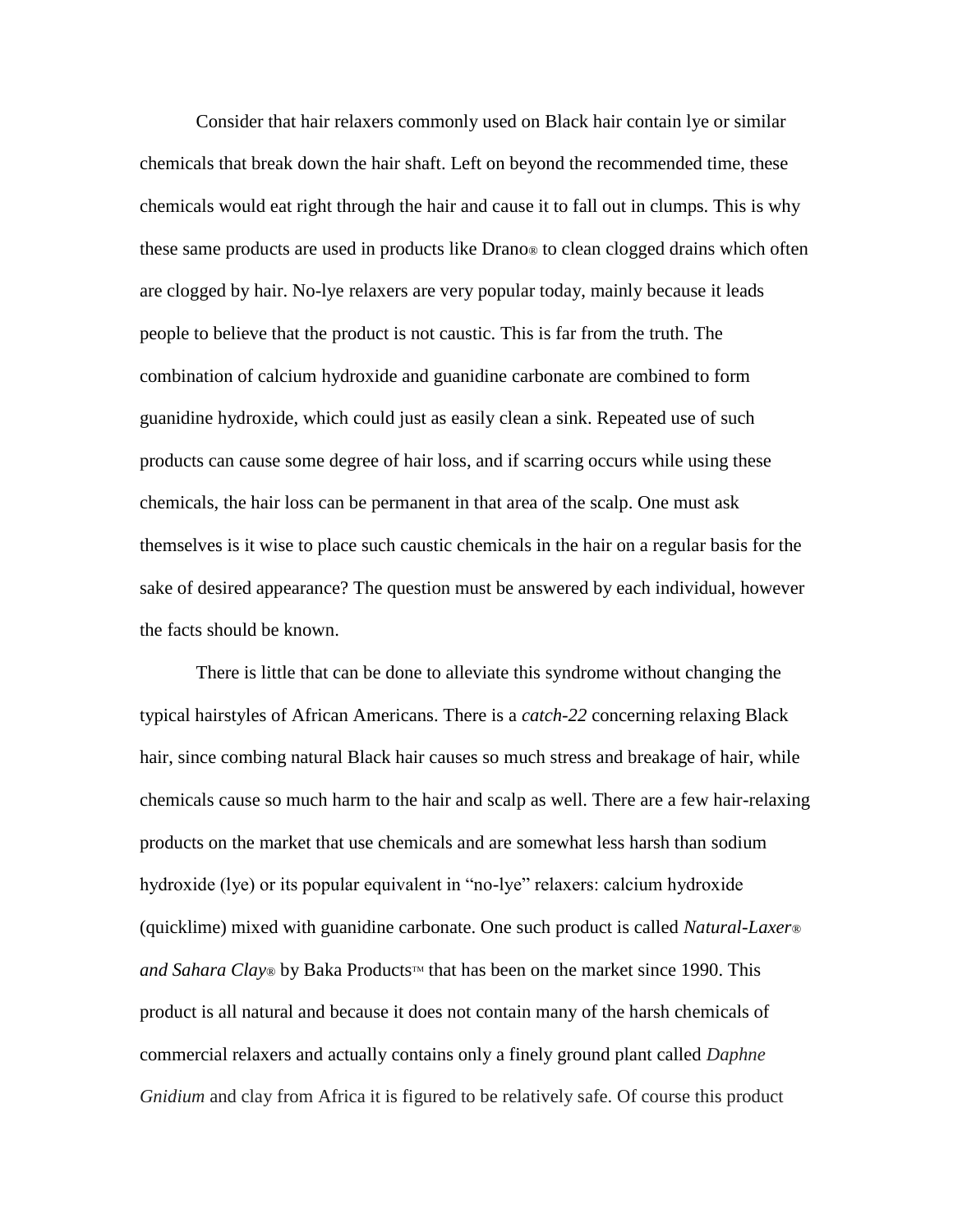does not straighten hair in most instances the same way as commercial relaxers, however it does tend to make Black hair more manageable. There is yet another product on the market that is reported to be 92-96% natural which is called *Naturalaxer Kit In A Jar*™ that does not require the applicant to comb through the hair during the application, which results in a lot less damage.

Of course the bottom line is once again, if you can leave your hair in its natural state then you will experience less stress and damage to the hair and thus prevent at least one cause of hair loss. There is a growing segment of the Black population that is becoming comfortable with wearing their hair in natural styles. One such style is dreadlocks. There are many rumors and myths concerning dreadlocks, as there is little proper information available concerning this style, and as with anything that is misunderstood many myths arise around it. Dreadlocks can and must be washed; otherwise they will smell badly like any other dirty hair. The best process to use to wash dreadlocks is to use a residue-free shampoo. Most commercially made shampoos leave residue and can cause hair not to lock, lending fuel to the rumor that hair had to be dirty to form dreadlocks. Clean hair actually locks much better than dirty hair, as dirt is a residue in itself that will inhibit hair from locking. For best results one should use a fragrance free, conditioner free shampoo. Dreadlocks do not react well to oily and greasy substances, yet there are many good substances that are on the market today that will assist you in forming dreadlocks.

Dreadlocks are formed through a process, not simply by not combing or brushing the hair. Generally, one should start with hair about two inches in length, and the hair should be separated into even squares of hair and twisted gently together using a bonding or gel substance. Many use natural beeswax containing no petroleum, while others use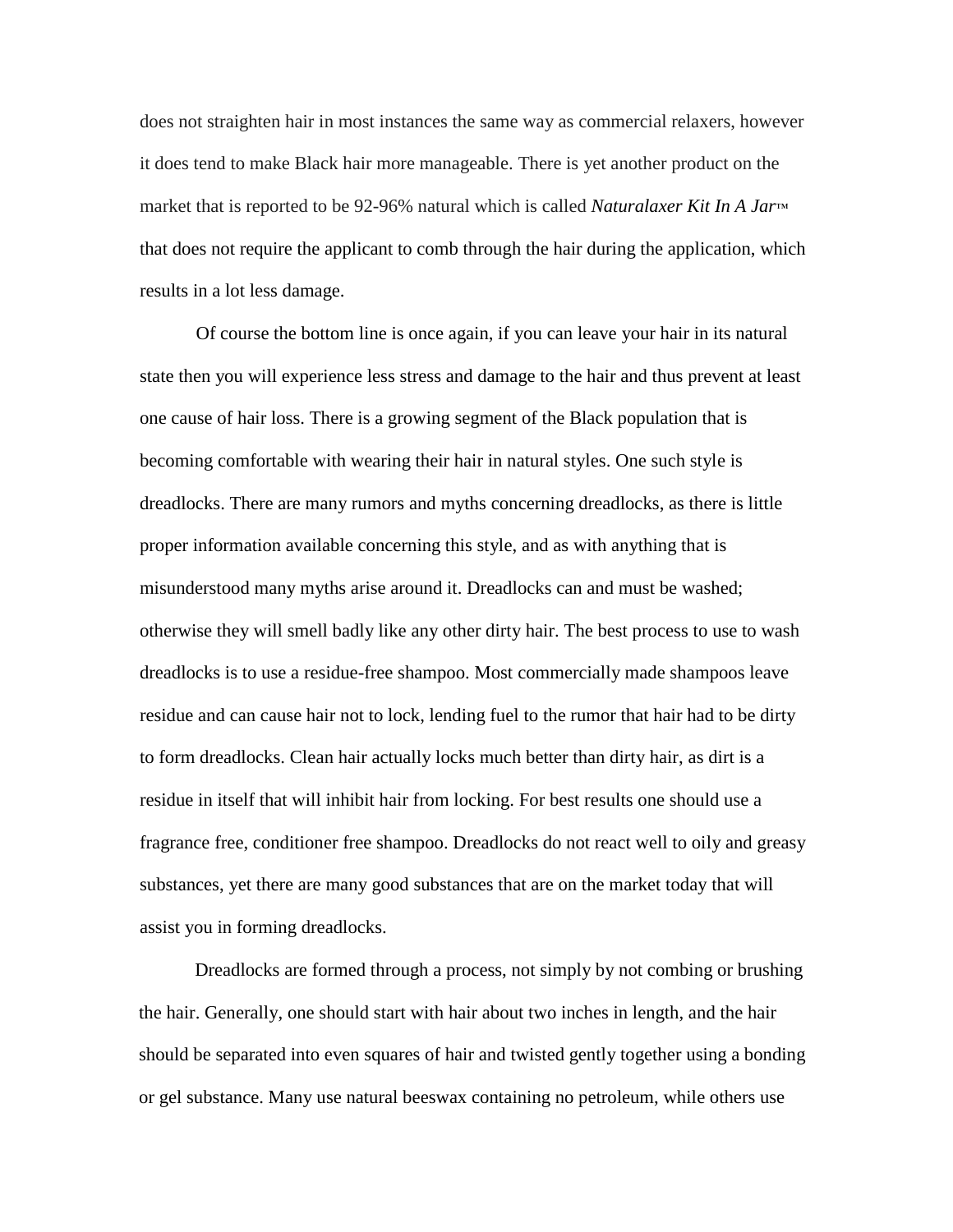loc and twist gels specifically formulated for locks. Once the hair is separated and twisted into small locks, it is important that they are left alone and allowed to bond naturally. The length of time it will take to lock will depend on the coarseness of your hair, but one can normally expect to wait several months before locks begin to form. While the hair is locking, it will need to be washed. Here is where washing should be extended for a while if possible, so that the hair can be allowed to lock for two weeks to about a month without manipulation. When you do wash your hair, use a stocking cap or "do-rag", and lowpressure water to make sure that the newly forming locks do not come loose. It will be necessary to rinse for a much longer time than you normally do, because of the lower pressure of the water and the lack of direct manipulation of your hair with your hands. The water is good for your hair and locking process, so this is not a problem. It is also imperative as indicated before that you use a shampoo that does not contain a conditioner and leaves as little residue as possible. A little research on your part will be necessary here; your health food store should contain a variety of natural shampoos. Have a skilled professional or a friend re-twist the hair gently, reapplying the twist gel or beeswax that you used previously. Repeat this process every two weeks to a month, the longer you are able to wait the better, and within a few months your hair will begin to lock. Again, if you have a fine grade of hair rather than a kinky grade of hair, a beautician skilled at forming locks ("*locktitian*") or a friend who is very familiar with the hairstyle should be consulted. Even though dreadlocks are mainly a hairstyle for Blacks, there are other races that have people that enjoy the hairstyle. In general, it tends to be a style of hair that in the long run will give the hair and scalp needed rest from the rigors of chemical and heat treatments and rigorous combing and brushing, and therefore can contribute to longer life for your hair.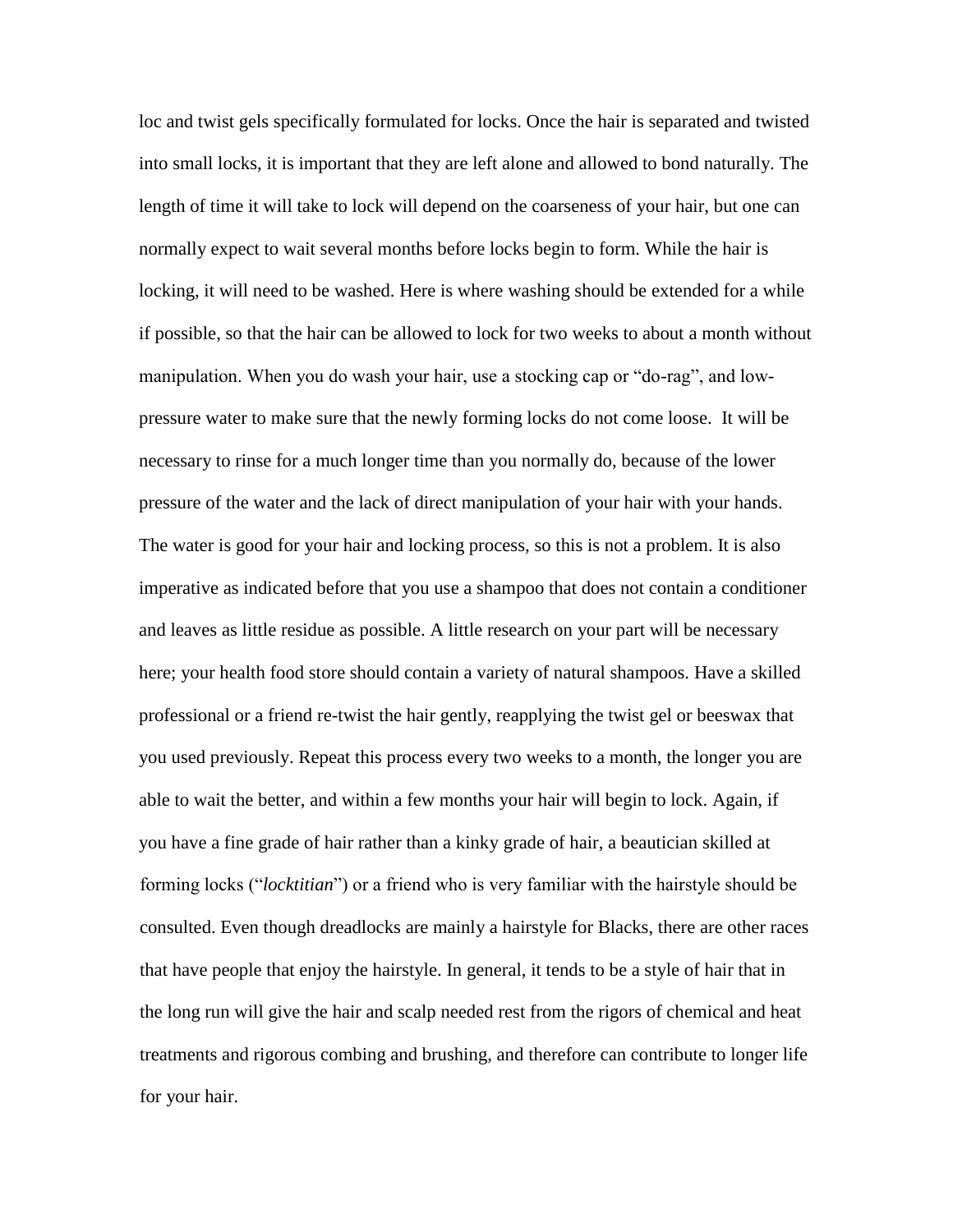#### **Hair and Scalp Diseases**

There are a variety of hair and scalp diseases; some are very common, while other more severe hair and scalp diseases are fortunately rare. Alopecia Areata is an autoimmune skin disease that causes the body's immune system to attack the hair follicles, causing baldness in patches. It affects 1.7 percent of the population, including 4.7 million people in the United States. In cases where the disease progresses to the point where all scalp hair is lost, it is called Alopecia Totalis, and where hair loss advances to the entire body it is called Alopecia Universialis. There is no known cause for alopecia areata and therefore no known cure. The disease usually hits before age 20, and does not seem to favor one particular gender or culture. Hair loss with alopecia areata comes in stages, with hair returning and falling out in phases. For information on this disease, contact the National Alopecia Areata Foundation (NAAF) at PO Box 150760, San Rafael, CA 94915-0760, (415) 472-3780.

Seborrheic Dermatitis, an advanced form of seborrhea, is a non-contagious skin disease that causes excessive oiliness of the skin, most commonly in the scalp, caused by overproduction of sebum, the substance produced by the body to lubricate the skin where hair follicles are present. Seborrhea is the form of the disease where oiliness only occurs without redness and scaling. The disease commonly occurs in infants, middle-aged people, and the elderly, and is commonly known in infants as cradle cap. The disease has no cure, yet in infants it usually disappears in time. With adults the condition may persist with varying degrees of severity. Flaking, scaling and redness often are symptoms of this disease. It is easily treated with topical solutions found in creams containing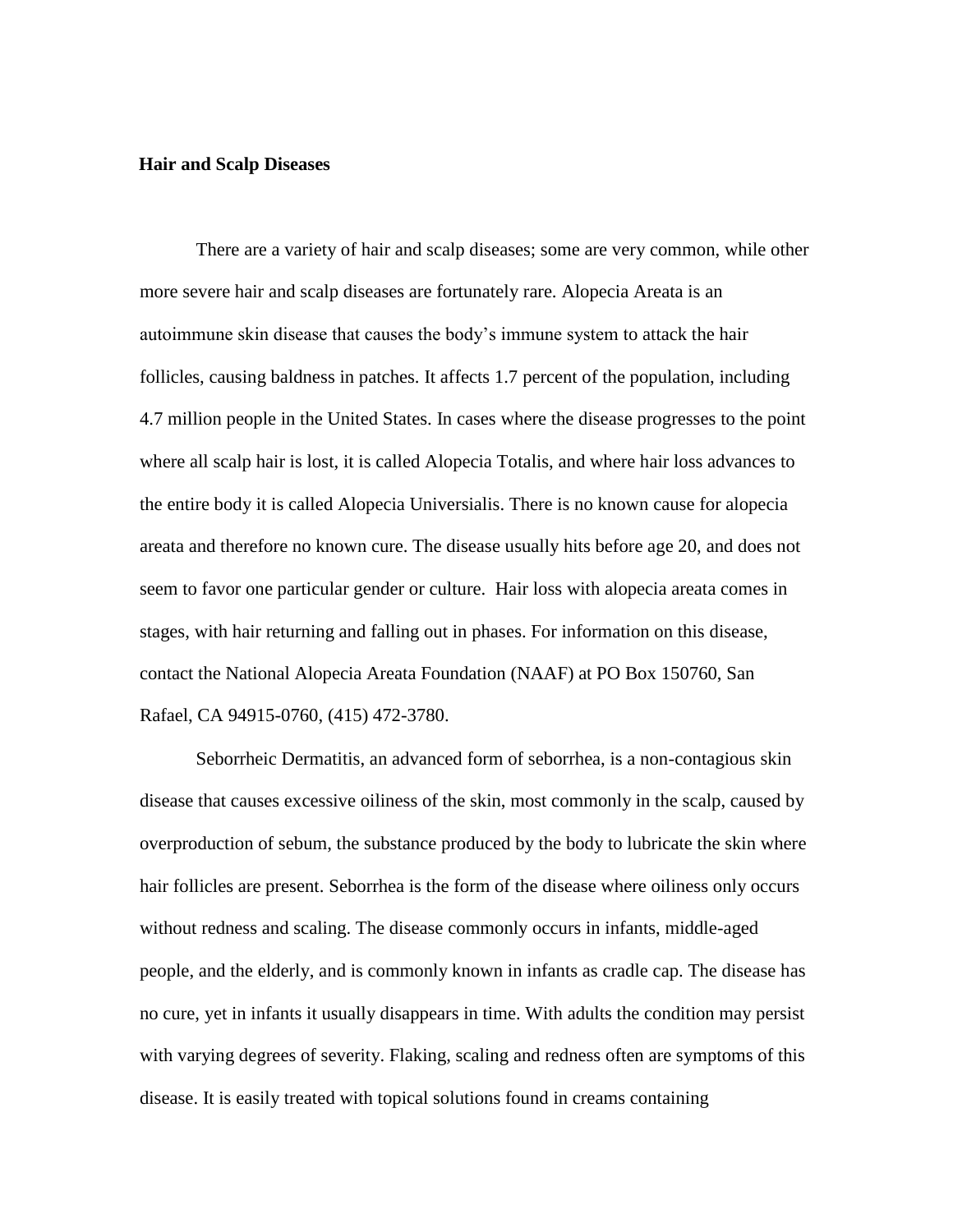corticosteroids and shampoos containing pine tar, selenium sulfide or salicylic acid. Seborrhea and seborrheic dermatitis are both easily treated and controlled, and should be because left untreated they can contribute to hair loss. In fact, a group of Japanese scientists have linked the overproduction of sebum to hair loss. This is because the sebaceous glands in areas of the scalp where hair is thinning or bald are enlarged, and are thought to cause the clogging of pores and several other problems that promote hair loss. Psoriasis is termed an immune-mediated disorder that affects different areas and functions of the body. It is non-contagious, and one of the areas of the body it can affect is the scalp. It usually appears as patches of raised red skin accompanied by burning and itching. Several contributing factors are thought to contribute to the outbreak of psoriasis, including emotional stress, certain infections, toxemia, the thinning of the intestinal walls and adverse reactions to certain drugs. At least half of people who have psoriasis have scalp psoriasis. Like seborrhea, scalp psoriasis left untreated can cause hair loss. Fortunately, it can also be treated with a variety of topical creams and shampoos containing tar and salicylic acid. For more information on psoriasis, contact the National Psoriasis Foundation at 6600 SW 92nd Ave., Suite 300, Portland, OR 97223-7195, (503) 244-7404 or (800) 723-9166.

It is vital not to scratch the scalp and pick at the scabs that psoriasis causes, as this could damage the hair follicles in the dermis and cause permanent hair loss. As long as the follicles are not damaged, hair loss caused by this malady is usually temporary and hair will grow back once the condition clears. Some of the best ways to stop the itching are using very common household substances such as mouthwashes like Lavoris® and Listerine®. Carbolated Vaseline® works well along the hairline to relieve symptoms. Hair dyes of all kinds and chemical treatments such as permanents and relaxers should be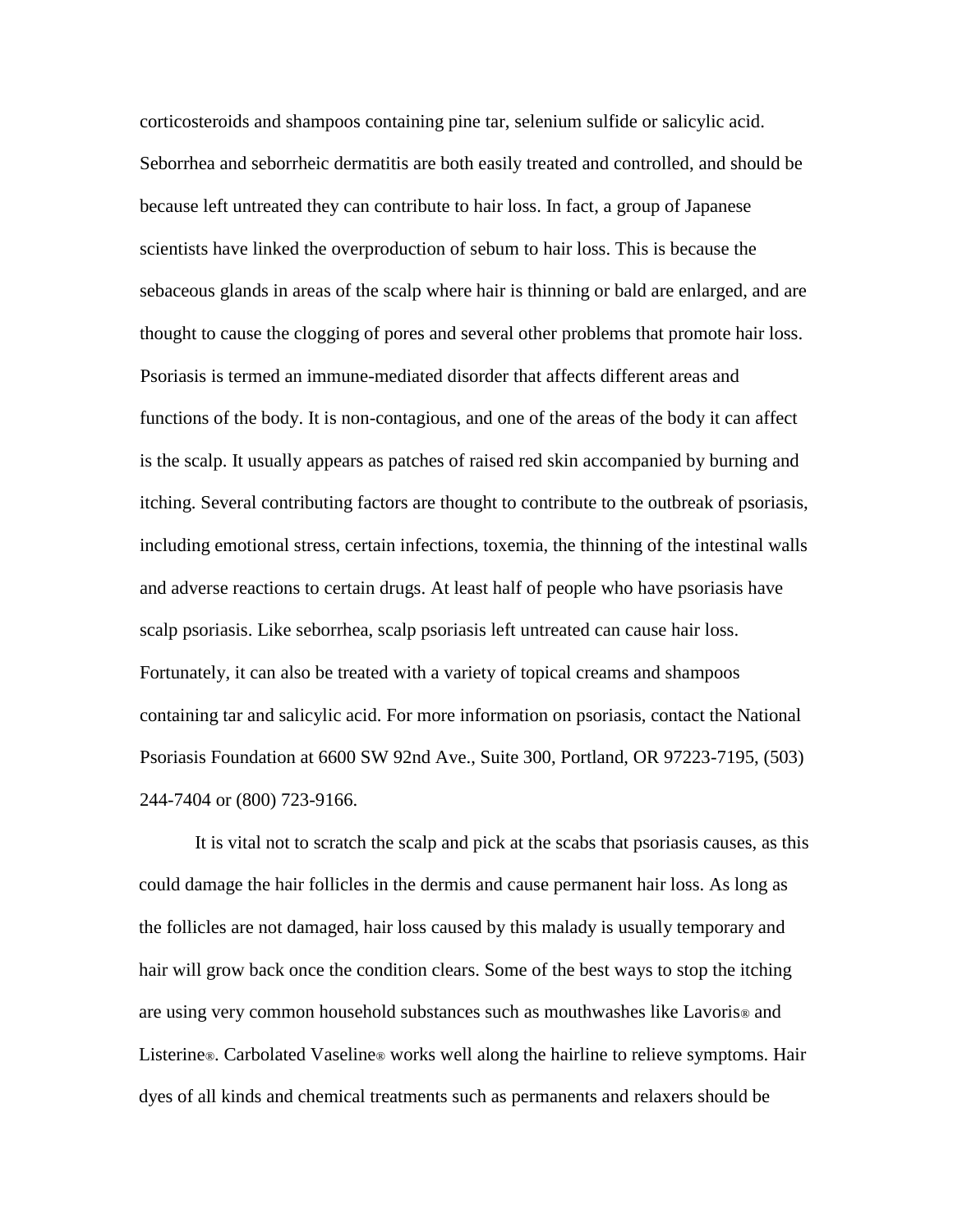avoided at all costs with psoriasis. These chemicals are extremely harmful in general, but with psoriasis can lead to irreversible damage to the hair follicle over a relatively short period of time.

Like any of these other maladies, one must keep in mind that psoriasis cannot be cured through drugs, and if any cure exists it is in the form of the body healing itself by the correction of malfunctions in the body. One condition present with everyone suffering with psoriasis is toxemia. When the body becomes toxic, various genetic dispositions mature and psoriasis is but one illness that arises due to toxemia. Toxemia is caused by poor circulation and the thinning of the intestinal walls. The patient's blood becomes acidic, and thus this acidity comes through the largest organ in the body: the skin. Several cases of psoriasis have been healed through natural processes such as internal cleansing, giving up alcohol, increasing the intake of water-especially distilled water, an increase in exposure to the sun in certain cases, an active reduction in stress by removing stressful conditions and practicing meditation, and the elimination of nightshades such as tomatoes, tobacco, eggplant, white potatoes, peppers (not black pepper) and paprika. One food that is a common plague to those suffering with psoriasis is pizza. Obviously containing tomatoes, pizza also contains every ingredient a psoriasis sufferer should avoid, such as white flour, peppers and hot spices. Additionally, pizza is highly acidic and should be avoided by all means.

In addition to the dietary suggestions given earlier, it is suggested that those suffering with psoriasis should eat fish, poultry and lamb regularly, maintain a high alkaline diet and consume low fat milk or buttermilk. Fish, especially fresh or canned salmon, sardines and solid white albacore tuna contains Omega-3 fatty acids that are vital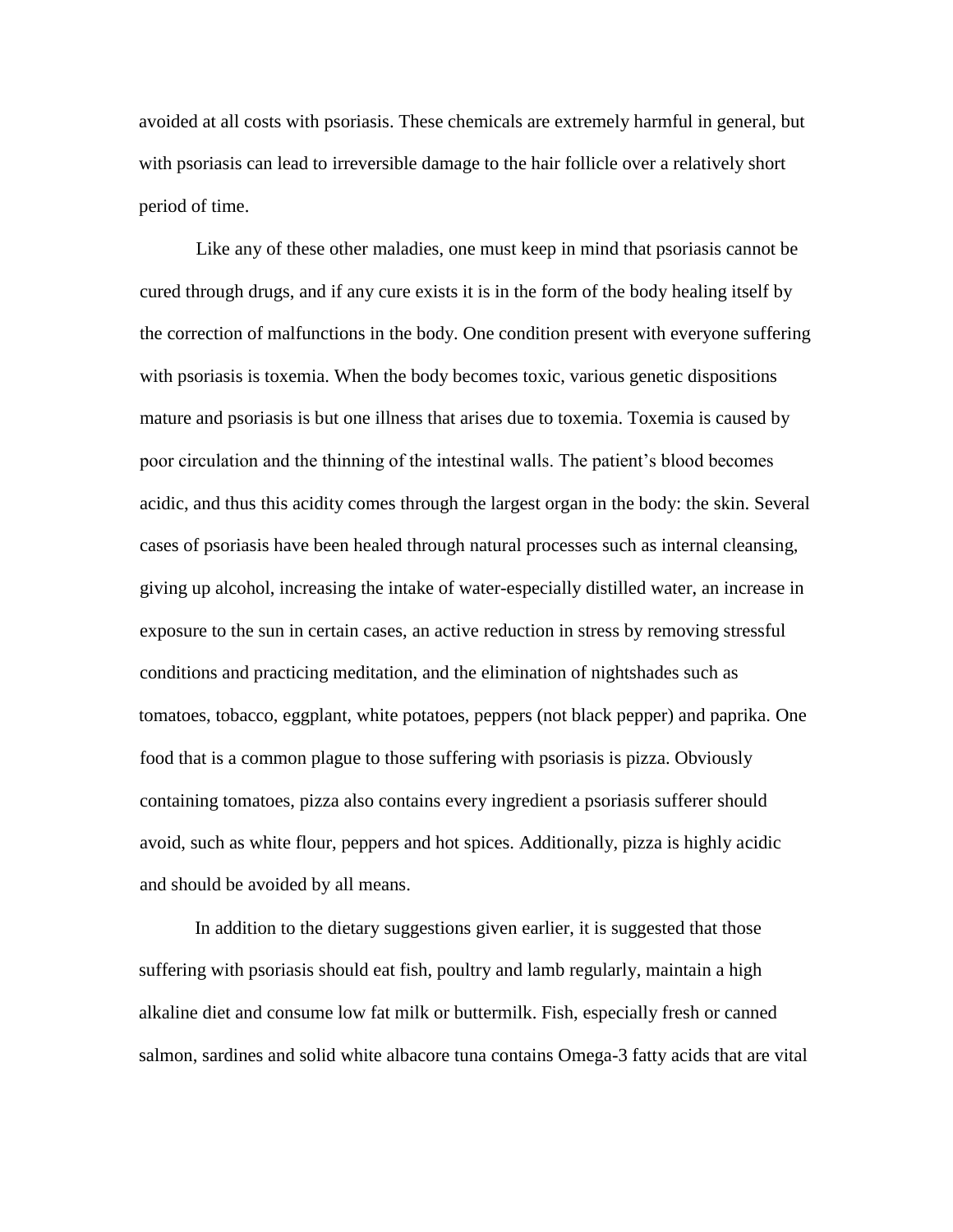for skin and scalp health. Although most fish are recommended, avoid dark-fleshed fishes such as mackerel or bluefish, sushi or shellfish. Poultry such as chicken, turkey, Cornish Hens and other non-fatty fowl are excellent foods for those with psoriasis when not fried. To avoid excess fat, remove the skin before eating and avoid fowl that has high fat content like goose and duck. Lamb is the only recommended red meat for those suffering with psoriasis, being that it is easy to digest and still a great source of protein. Of course it should be prepared any way except by frying. Dairy products should be consumed sparingly, and only low-fat or non-fat dairy products Those suffering with psoriasis can obtain their calcium from sources mentioned earlier in the section on Diet, Nutrition and Hair Loss, such as soybean products, celery, lettuce and greens. White bread should be avoided. And a limited amount of whole grain bread and whole grain products can be substituted, but should be consumed with caution because all grains except millet are acid forming. Additionally, one should eliminate alcohol consumption entirely, except for perhaps a small glass of red wine with dinner to promote rich blood and digestion. For cleansing suggestions, see the earlier section on Natural Hair Loss Remedies.

Lecithin is beneficial for psoriasis, and can be taken in its granular form in the dosage of one tablespoon three times a day, five days a week, either plain or added to water, juice, sprinkled on salad or cereal. After the condition clears, reduce the dosage to one tablespoon taken once per day, five days a week. Lecithin can be obtained at any health food store, and although it can be obtained in liquid or tablet form in addition to granular form, it is best used in granular form due to the high phosphatide content when consumed as such. These doses should not be exceeded, as the over consumption of lecithin can cause a blockage in the absorption of calcium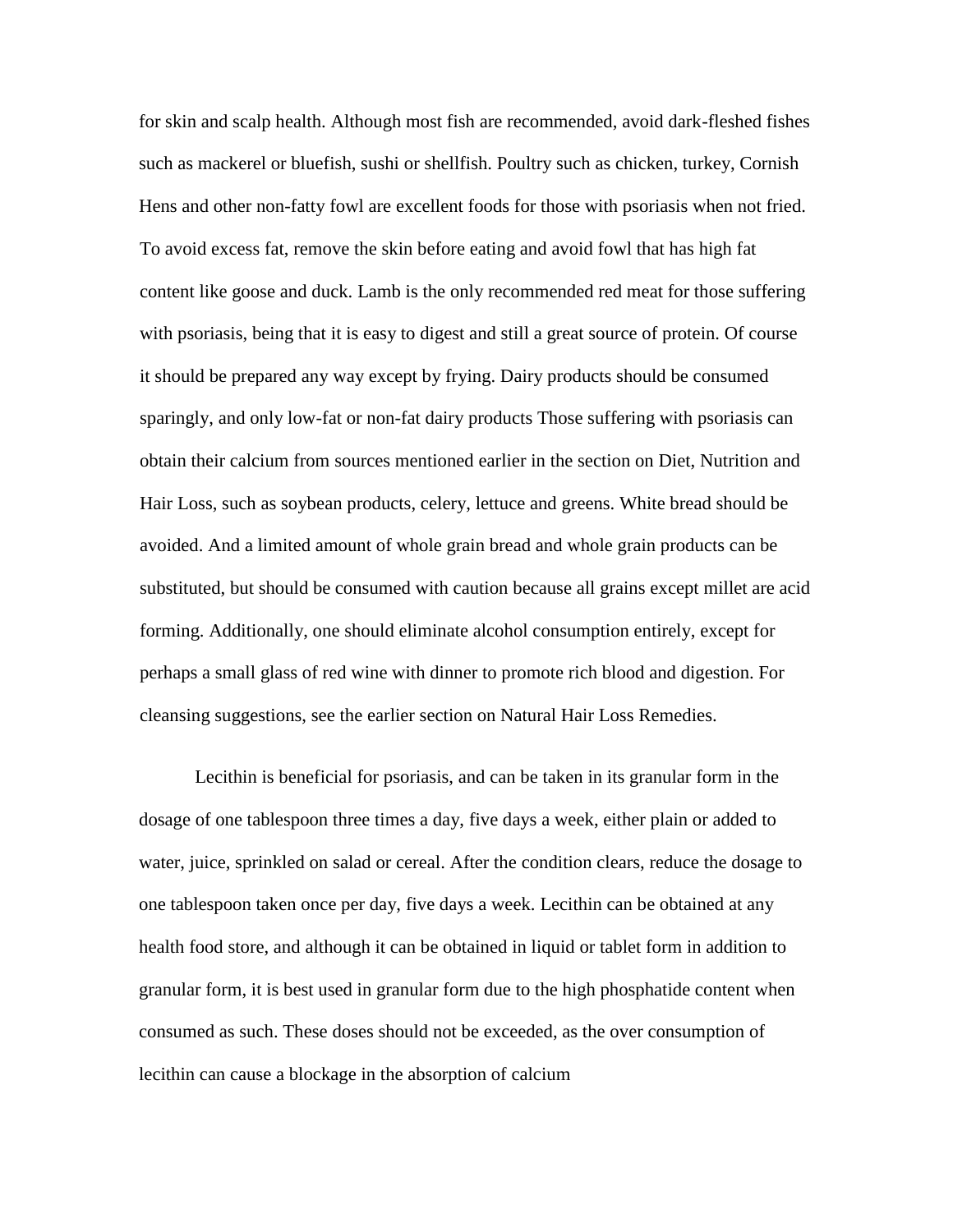Eczema is another non-contagious skin disease that mimics psoriasis very closely. Eczema produces scales, reddened inflamed skin that periodically ooze, and the familiar itch that is of supreme annoyance to those that suffer with it. These are however two different diseases that usually require different treatments. However, there are certain treatments that work for psoriasis that work for eczema also. Eczema causes extreme buildup and sores on the scalp, and can cause severe scarring. The buildup caused by eczema can cause temporary hair loss, however the scarring that can occur especially if one scratches the painfully itchy lesions can cause permanent damage to the hair follicles.

Eczema is an illness caused by toxemia as well. And although one can use the various medicated shampoos and creams on the market to control its symptoms, permanent relief is only going to come from removing the cause of the toxemia. Therefore once again cleansing and drinking plenty of purified water are keys to fighting eczema. Many of the dietary recommendations are the same for one who suffers from eczema, except there is usually an increased sensitivity to fish-therefore it should be eaten in a limited amount. Also, there is usually a high intolerance of cow's milk, since eczema is highly associated with allergies. Therefore, one should use soymilk or goat's milk instead.

Hair loss due to chemotherapy treatments is a common side effect of the treatment. Chemotherapy kills rapidly reproducing cancer cells, however the side effect of this treatment is that chemotherapy also destroys the rapidly reproducing cells that promote the growth of hair and nails. Hair is lost rapidly and in large quantities in most instances. During this process, no prescription, herbal or over the counter treatments of any kind have been found to assist in maintaining the hair. Fortunately, hair normally returns within six months to a year after treatments cease. Patients have found that hair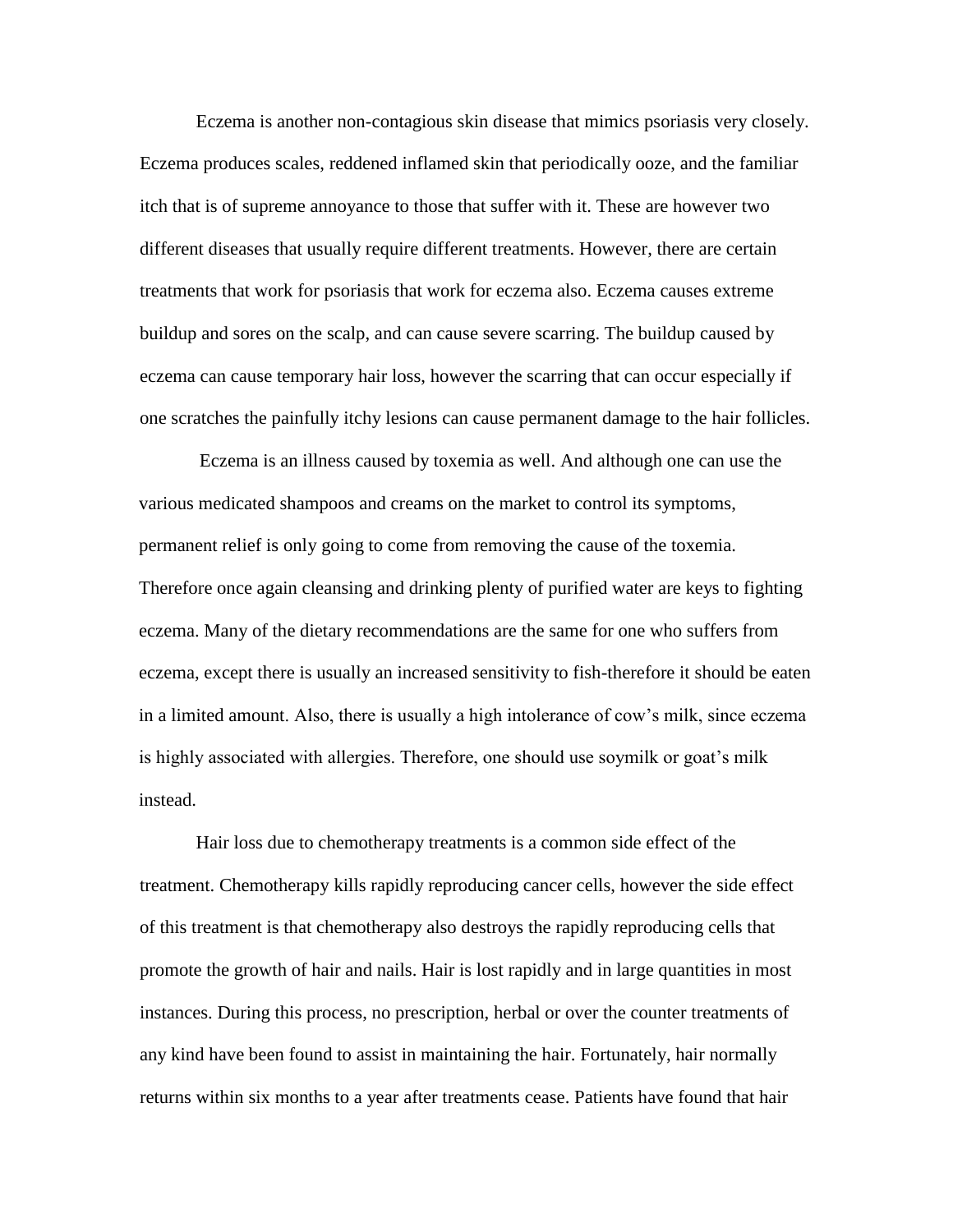re-grown after chemotherapy is finer in texture and lighter in color at first. These are usually temporary conditions that improve with time. Those recovering from chemotherapy should avoid chemical processes such as perms, relaxers, bleaching and coloring in the hair until it grows at least three inches and not until at least one year after the last treatment. Chemotherapy can cause skin sensitivity and these chemicals can be extremely irritating to the scalp.

#### **Women's Issues**

The term Male Pattern Baldness (MPB) tends to lay credence to the thought that hair loss is primarily a male problem. While males do lose hair more readily and tend to lose hair in sections, women suffer baldness and hair thinning also, except the thinning is more uniform throughout the head. With this is mind, women are better candidates for surgical hair replacement and weaving treatments, because large portions of the scalp are highly unlikely to be bald on a woman suffering with androgenetic alopecia.

Because a great deal more emphasis is put on the beauty of a woman's hair, this is becoming a great concern for today's woman. While the general information covered thus far is good for all persons in general, there are a few things specific to women concerning hair loss.

Many women suffer hair loss and an increase of facial hair after the onset of menopause. This is because of the drop in estrogen production, changing the ratio of estrogen to testosterone in a woman's body. Prior to menopause, a woman's body is constantly producing estrogen, which binds excess testosterone to proteins called globulins. Therefore, there is little excess testosterone in a woman's body. After the onset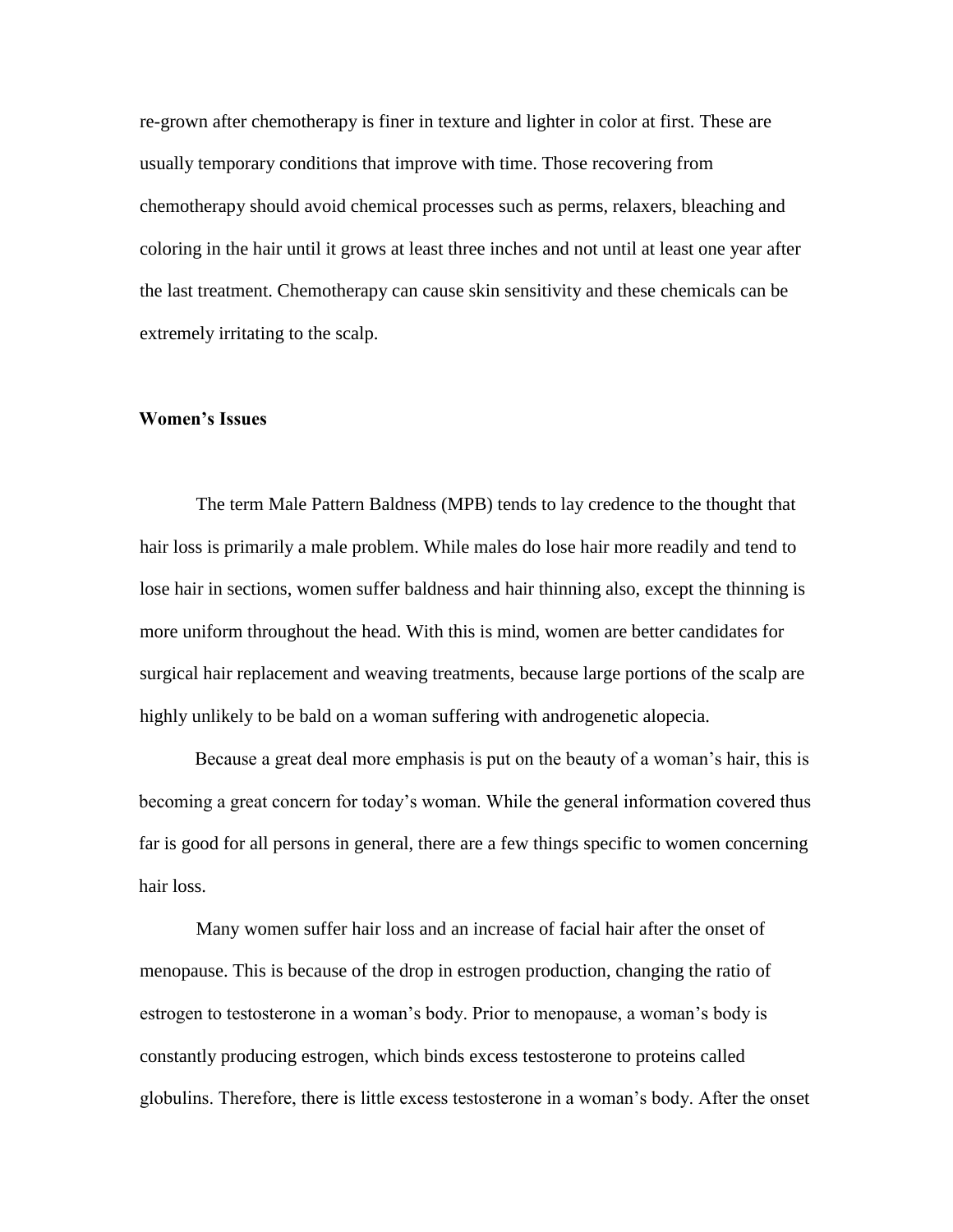of menopause this estrogen is no longer present, thereby exposing it to a similar although milder type of syndrome that males go through concerning the overproduction of DHT. An interesting note is that once again, the syndrome of menopause and its unique effects are not as common in the Eastern world, but are specific to Western civilization. The key differences are the consumption of less red meat and fatty foods in Eastern lands than in the West and less daily stressors in most Eastern lands as compared to Western civilization.

Anorexia is an eating disorder that is becoming more prevalent among women in the past few decades and is psychologically driven in Western society due to the emphasis put on slender women being the ideal in Western civilization. Needless to say, if you or a loved one is suffering with this disorder, a qualified physician should treat any cases of anorexia. However, some of the side effects of anorexia can be hair loss due to the malnutrition the syndrome caused. In this case, it is vital to carefully follow the advice given in the sections Nutrition, Diet, and Hair Loss, and Natural Hair Remedies. It is of course recommended in all cases that you reduce your intake of red meats, fatty foods, and reduce stress, however due to your profession and engrained habits there may be a limit to how much you can change this part of your lifestyle. There is another factor in Eastern civilizations that may cause a stark difference in their women not suffering through typical menopausal symptoms here in the West. The consumption of soybeans and soybean products is much higher in the East. This is significant because soy contains estrogen-like substances and work in the body similarly to estrogen. Therefore there is not an extreme drop in estrogen levels in women who consume soybean products, thus reducing the symptoms of menopause typically suffered in the West.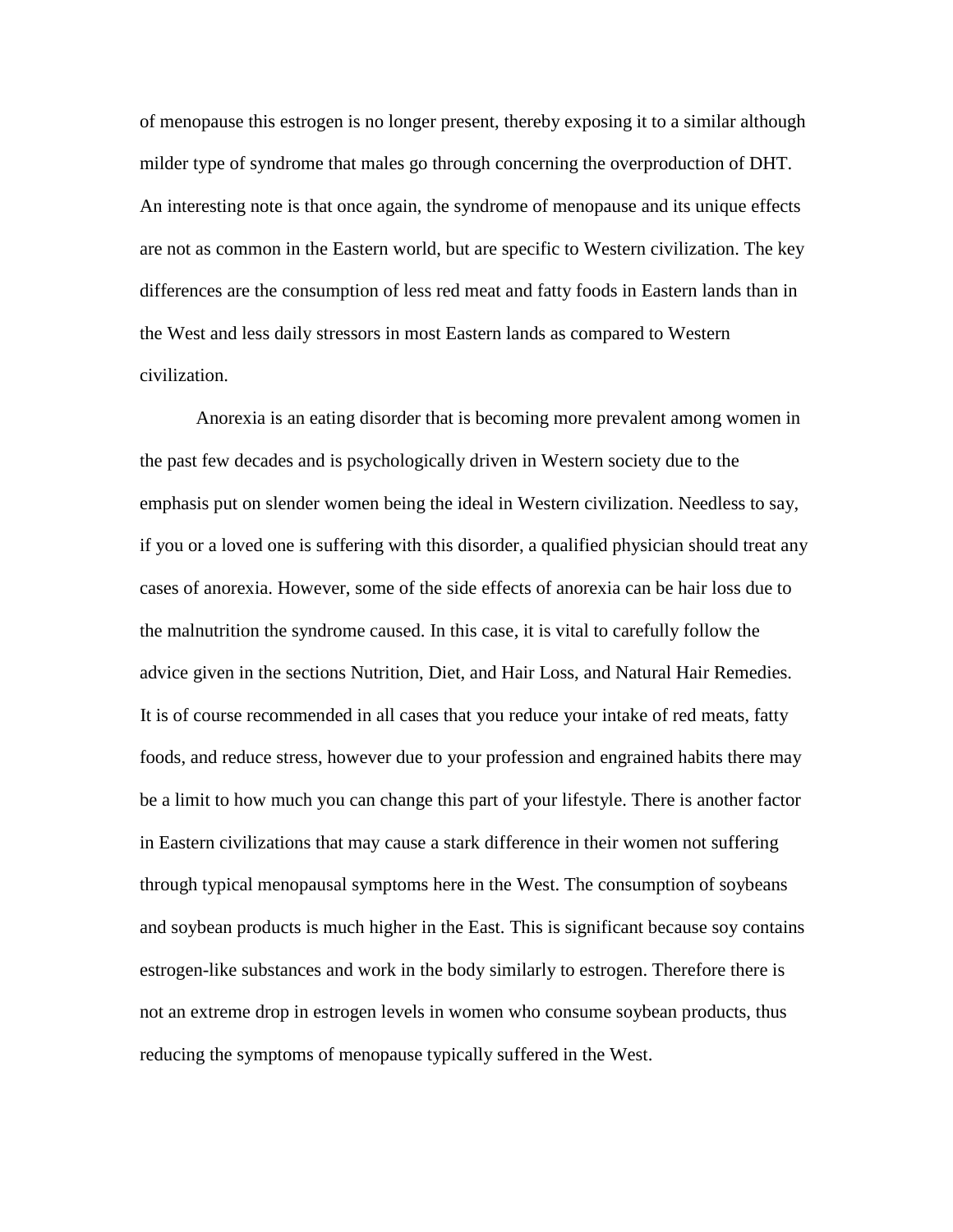Some women who suffer hair loss tend to have gastrointestinal problems that do not allow them to absorb proteins and zinc that are necessary to maintain a healthy head of hair. If you think that you have problems with your gastrointestinal system and are experiencing unusual hair loss, of course see your doctor. You may be able to take some natural non-dairy acidophilus after meals for a couple of months in order to increase your digestion of these nutrients.

There are a number of myths associated with hair loss in women particularly. Many were told that brushing the hair 100 strokes each night will promote healthy hair growth. As mentioned earlier, extreme brushing of the hair can cause stress on the hair which can cause breakage and hair loss. Also, just as hats have been rumored to cause hair loss, wearing wigs has also been rumored to cause hair loss. This is very untrue, especially if the scalp is given sufficient time to breathe at night and hair is washed regularly to avoid buildup. Although stress can cause temporary hair loss, permanent hair loss is usually unconnected to stress. Last but not least, the belief that there are cosmetic products that are out on the market that grow hair is simply unfounded. There is only one product on the market that has been proven to grow hair on women safely, and that is women's Rogaine® discussed later in the section Over The Counter Treatments.

During pregnancy hair growth increases dramatically in most women. This increases the usual percentage of hair normally growing on the head. Therefore, after childbirth there may be an increase in hair loss due to more hair follicles than usual entering the rest phase. The temporary excessive loss of hair usually occurs between one and three months after childbirth and is quite normal; it should balance out a few months after childbirth at most. Similar syndromes occur after ceasing birth control pills or switching types of birth control pills.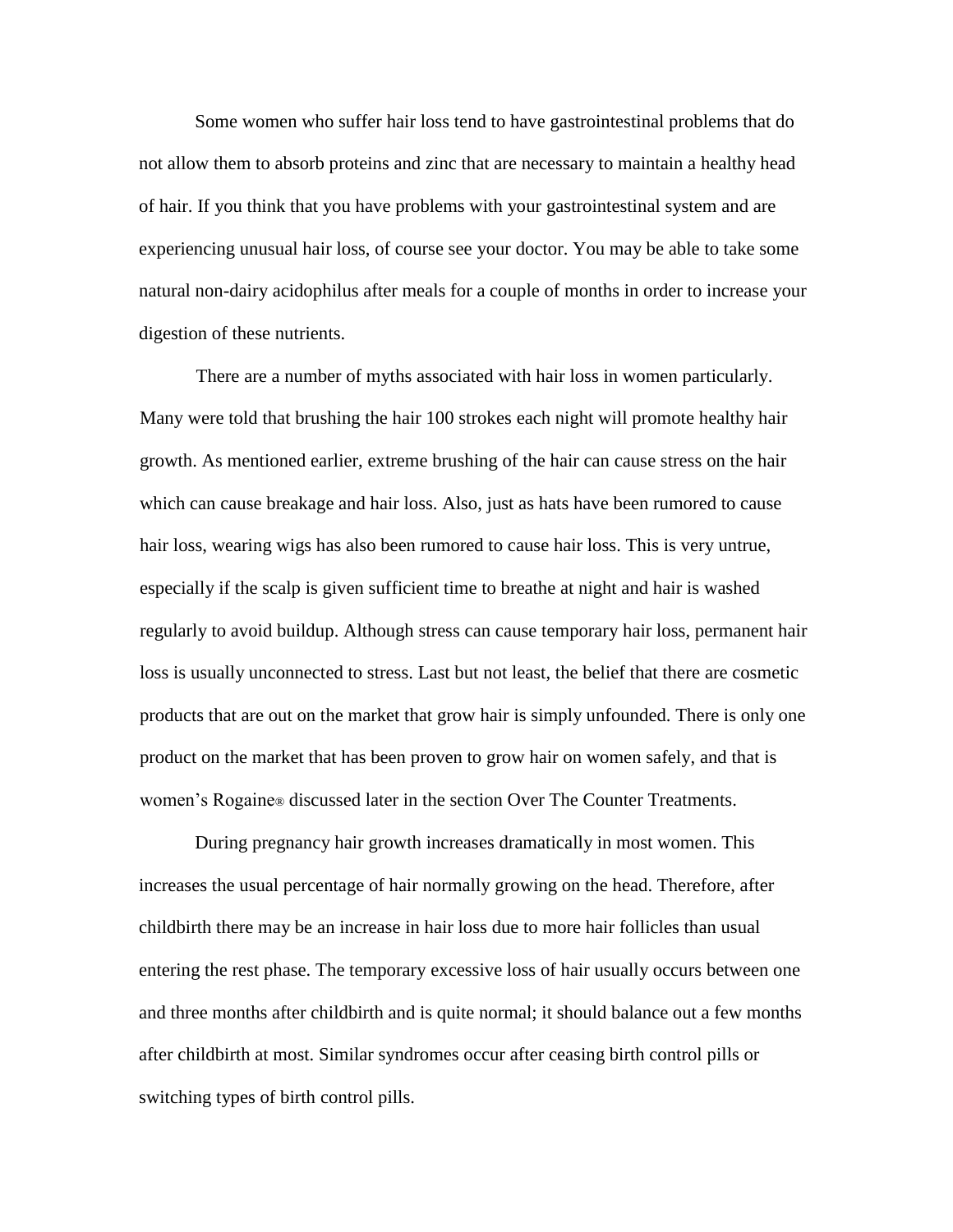#### **Hair Replacement and Restoration Techniques**

There has been a great deal of progress in the field of hair replacement and restoration in the past few years. Surgical techniques have improved greatly from the days when hair replacement first began. All hair replacement techniques involve the use of your own hair; therefore, hair replacement candidates must have some healthy hair, usually at the back and sides of the head. The process is a relatively safe procedure when performed by a qualified surgeon, however as with any surgery there are risks. Candidates must be checked for uncontrolled high blood pressure, blood-clotting problems, or skin that scars excessively, as these conditions may make healing difficult. Small pieces of hair growing scalp grafts are removed from areas of the scalp with healthy hair and are placed where hair is thinning. There are three major types of grafts: punch grafts, mini-grafts, and micro-grafts. Punch grafting takes about 10-15 hairs and places them in the scalp. This was the first type of technique to be developed, and when first developed caused a patchy look in many candidates. The technique has been improved since the first days of being developed, and the new mini-graft technique has also been added as an option. Mini-grafts contain only 2-4 hairs per graft, and therefore look much more natural. Micro-grafts are still smaller grafts that contain one to two hairs each. To maintain healthy circulation of the scalp, grafts are placed  $1/8<sup>th</sup>$  of an inch apart. Local anesthesia is usually sufficient for these procedures, and several procedures are usually required to achieve the desired result. Post-surgery, a period of approximately 10 days of no sexual or strenuous activity is recommended, as strenuous activity may cause bleeding from the graft areas.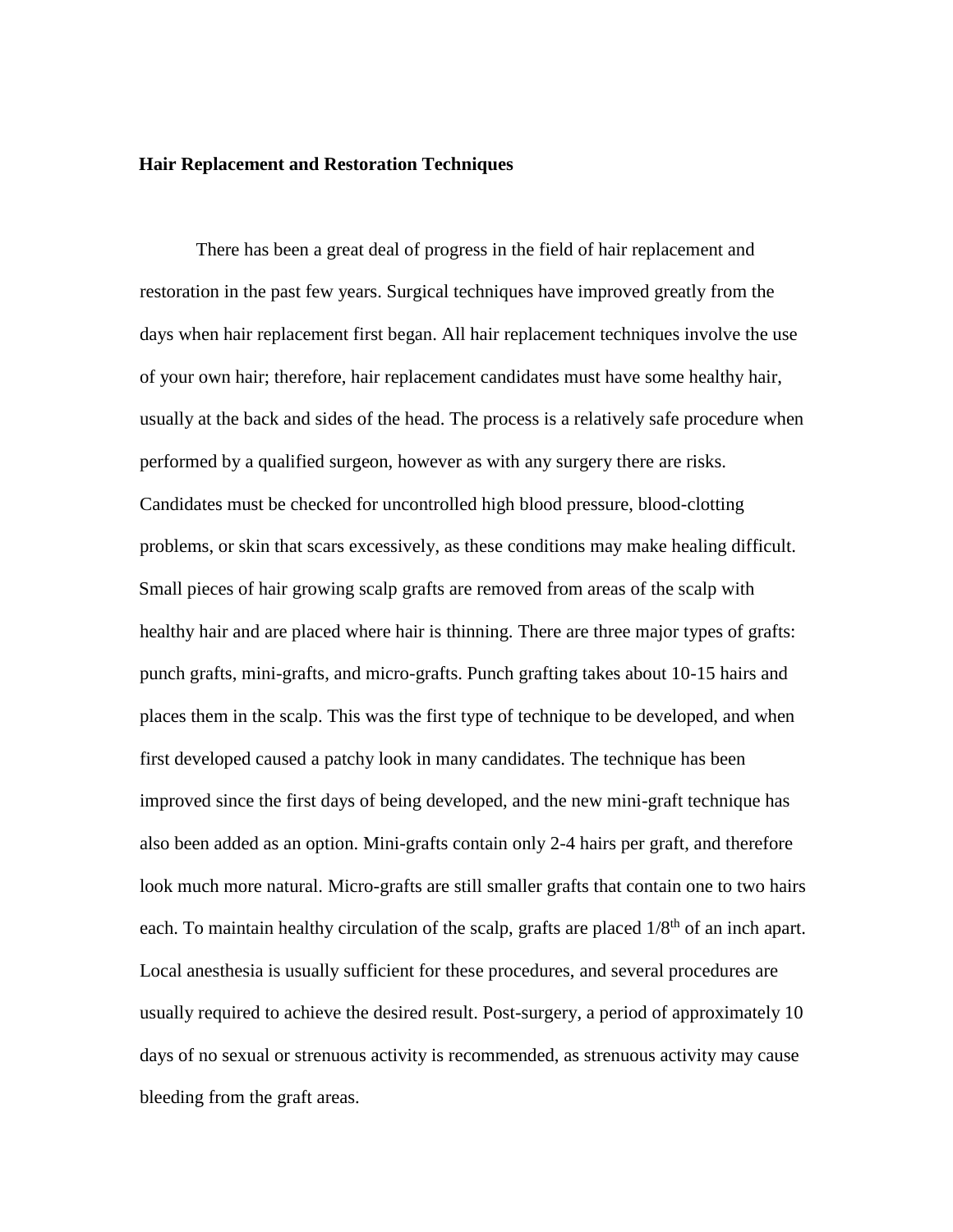Of course surgery is a serious option, and often an expensive one as well. For those not wishing to undergo surgery for either reason, the option of non-surgical hair additions is often explored. Many professionals have developed techniques to add hair to existing hair on your scalp that look very natural. Weaves, fusions, bonding, cabling and micro linking are some of the techniques used to bond hair to the existing hair or scalp non-surgically.

Many jokes were made in the past about wigs and toupees, and they have gained an unfavorable light amongst many people because they were so obvious on the wearer. Today's toupees and wigs are often made of real hair and are very well styled, causing them to look more natural on the wearer. These hairpieces are held in place by affixing adhesive to the scalp and stay in place through vigorous exercise. Of course you will need to seek a professionally made toupee in order to make it worth your while, and you should purchase at least two so that you can maintain them properly, servicing one while wearing the other. A professionally styled and fitted toupee is expected to cost upward of \$600 to \$1000 in today's market. Of course no one wants to go through the embarrassment of wearing the obvious "rug" on top of your head, so if you are not willing to spend the money it takes to purchase a professional toupee then it is probably best to not wear any hairpiece at all.

Structured hairpieces as they are called are a semi-surgical approach that permanently attaches hair to the scalp by stitching the hair to the bald scalp. This procedure is not recommended, as it is a process that involves introducing a foreign material to the scalp. Most ethical surgeons do not perform this procedure any longer as they are generally deemed to be ethically inappropriate. If this procedure is recommended to you, get a second opinion from a trusted physician.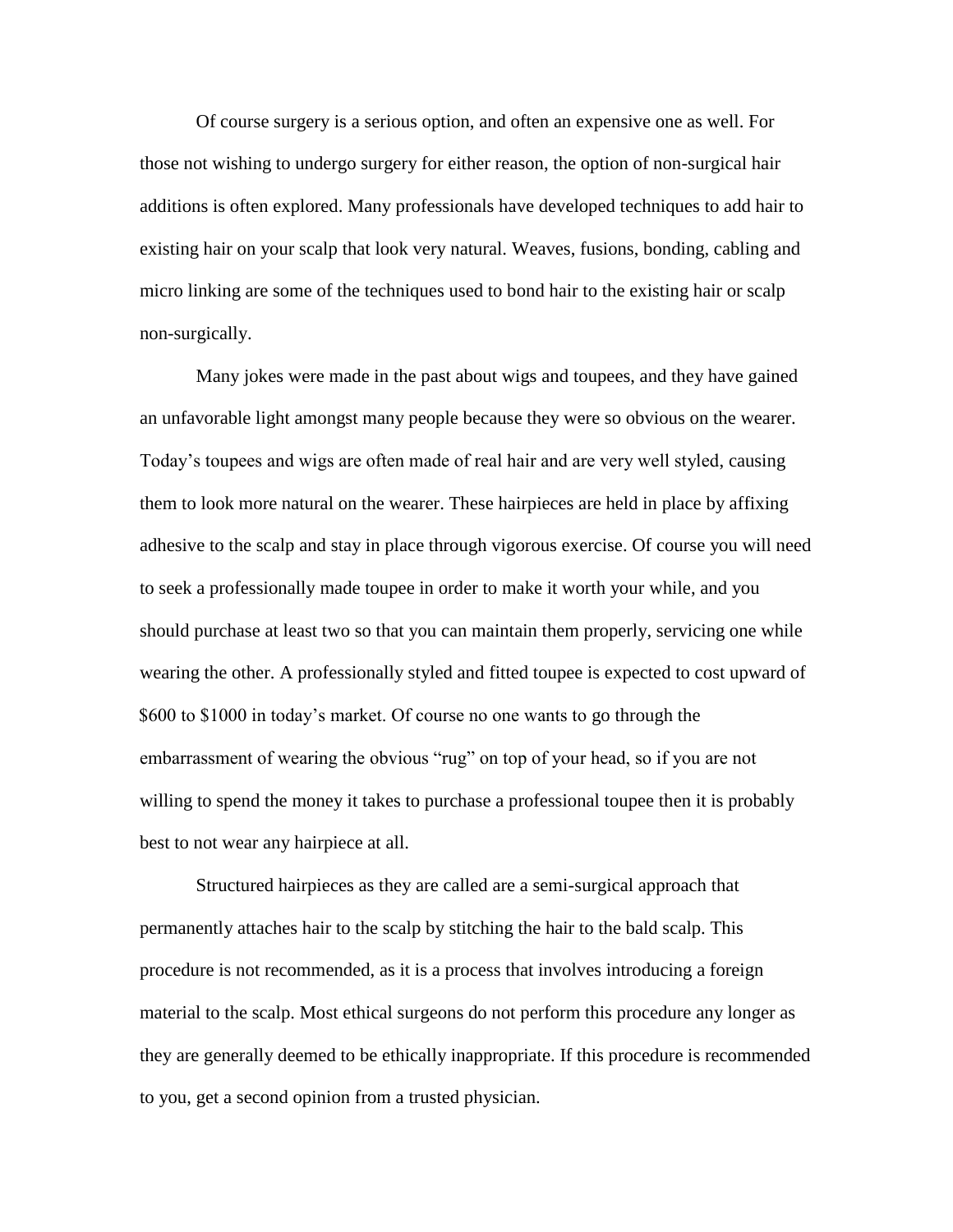A much safer procedure is hair weaving, yet this can only be used if hair is thinning and large balding areas are not present. The process is also called hair intensification or hair integration. Strands of synthetic or real hair are braided or weaved into your own existing hair giving an appearance of a full head of hair. This procedure does have its drawbacks, because it can make the scalp difficult to access, interfering with proper hair and scalp maintenance necessary for the health of your remaining natural hair, and this method can also stress existing hair since the artificial hair introduced through weaving is attached to it. This method is usually expensive, costing several thousand dollars per application, and being that because of the aforementioned drawbacks it can only be left in for a few weeks at a time it is usually impractical for the average person.

It is highly recommended that one seek professional assistance with these procedures from licensed beauticians or barbers, and have a patch test done to the skin if using adhesives to test for skin sensitivities. Extra care must be taken to maintain cleanliness of the hair and scalp when wearing added hair in order to maintain the health of existing hair and the scalp in general. Of course, if you are undergoing chemotherapy or are in the early stages of diagnosed alopecia areata then these procedures should be avoided as the hair they are connected to is likely to fall out as well. Either waiting for a period of time or obtaining a full prosthesis is recommended in these cases.

Yet still there is another type of treatment which is a spray of micro fibers made up of the same substance that hair is made of: keratin. If your hair is simply thinning, while you are investigating a more permanent solution to your hair loss problems or in the process of employing a particular process that takes some time, you can use these substances to cosmetically produce the appearance of thicker and fuller hair. The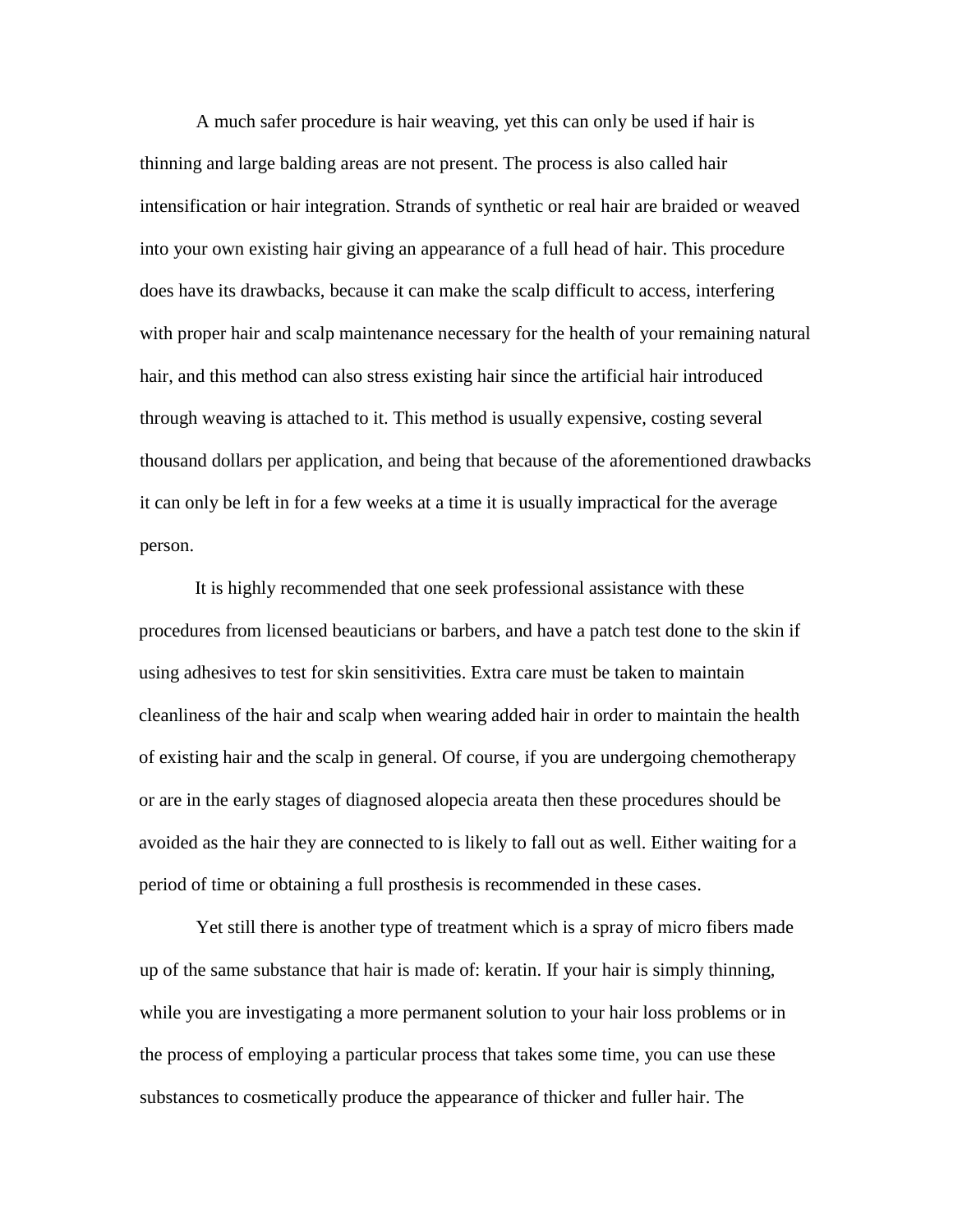substance is marketed under several different names, one such being Topik®. Being a temporary solution it is relatively inexpensive, and can provide some immediate aesthetic results to bolster confidence and optimism as you work on more permanent solutions.

#### **Over The Counter Treatments**

The most popular over-the-counter hair restoration drug today is Rogaine®, a brand of topical monoxidil solution by Pfizer Corporation, approved for over the counter sale in 1997 by the Food and Drug Administration (FDA). Monoxidil was originally used as a blood pressure medication, and then doctors found that it produced the side effect of increased scalp hair growth. Today monoxidil remains the only FDA approved pharmaceutical topical solution proven to grow hair. In the preliminary studies held in 1985, 55% of men tested were able to re-grow hair with extra strength Rogaine® (5% topical monoxidil treatment), although the best results came from those who had been balding for less than 10 years and were bald in a section of four inches across or less. Another test study compared the results of regular strength Rogaine® (2% topical monoxidil solution) with the extra strength version, and found that subjects grew 45% more hair with the extra strength Rogaine® than with the regular strength Rogaine®, and users of both solutions outgrew the users of the placebo. Only 6% of those tested experienced any type of irritation. Rogaine® works by blocking the production of DHT. Of course there are generic brands of topical monoxidil solution also on the market. Rogaine® was originally made only for men's use, and then a women's version of the drug was produced. Similar results were achieved with the women's version. As with both men's and women's versions, users must take note that continuous use of the drug is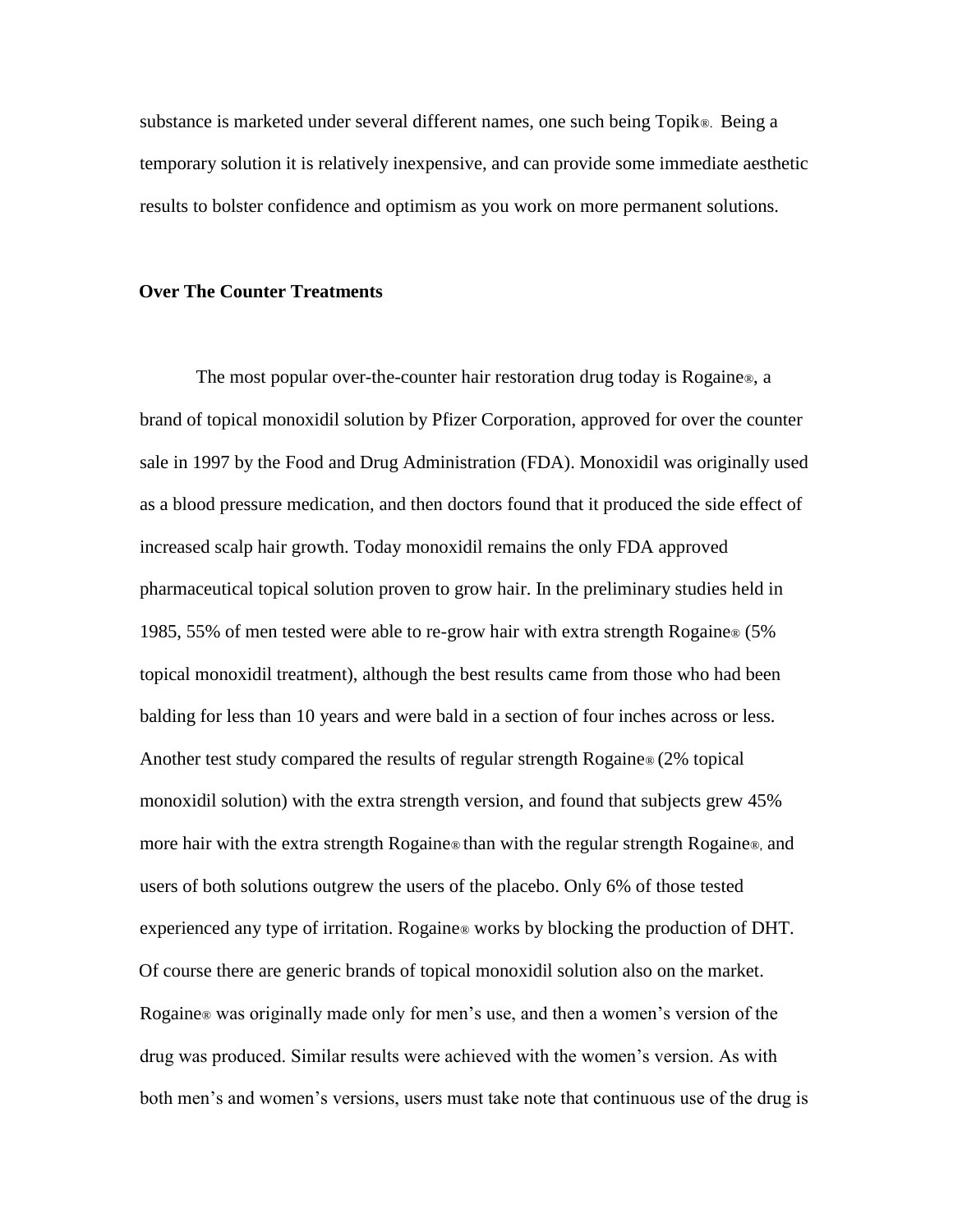necessary to maintain the newly grown hair, as it is a usual reaction for newly growing hair to stop growing and fall out when one ceases to use the drug. As with any drug, follow all directions and cease to use if irritation or discomfort persists.

Of course many people choose not to use drugs to treat conditions, because they want to avoid the use of chemicals and their possible side effects. In this case, there are several treatments in existence that have been found to block the production of DHT and thus work similarly to topical monoxidil products. As mentioned earlier, Saw Palmetto has been used effectively to block DHT in the treatment of prostatic disease, and is now being explored for its effectiveness in stimulating hair growth. Traditionally it has been used by herbalists to stimulate hair growth effectively. Nettles, usually taken in the form of Nettle Root Extract has shown itself to be effective in preventing hair loss as well. More information on these was covered in the section called Natural Hair Remedies.

## **Prescription Drug Treatments**

While topical solutions such as Rogaine® brand monoxidil have been used to treat hair loss, Propecia® brand Finasteride by Merck & Company, Inc. is the only FDA approved pill approved for the prevention of hair loss and possible hair re-growth. Like Rogaine®, Propecia® was discovered when its generic equivalent being used for another purpose was found to have beneficial side effects. Finasteride is the generic name for the drug, which was already in existence for quite some time and had been produced under the name Proscar® by Merck & Company and used for treatment of enlarged prostates, a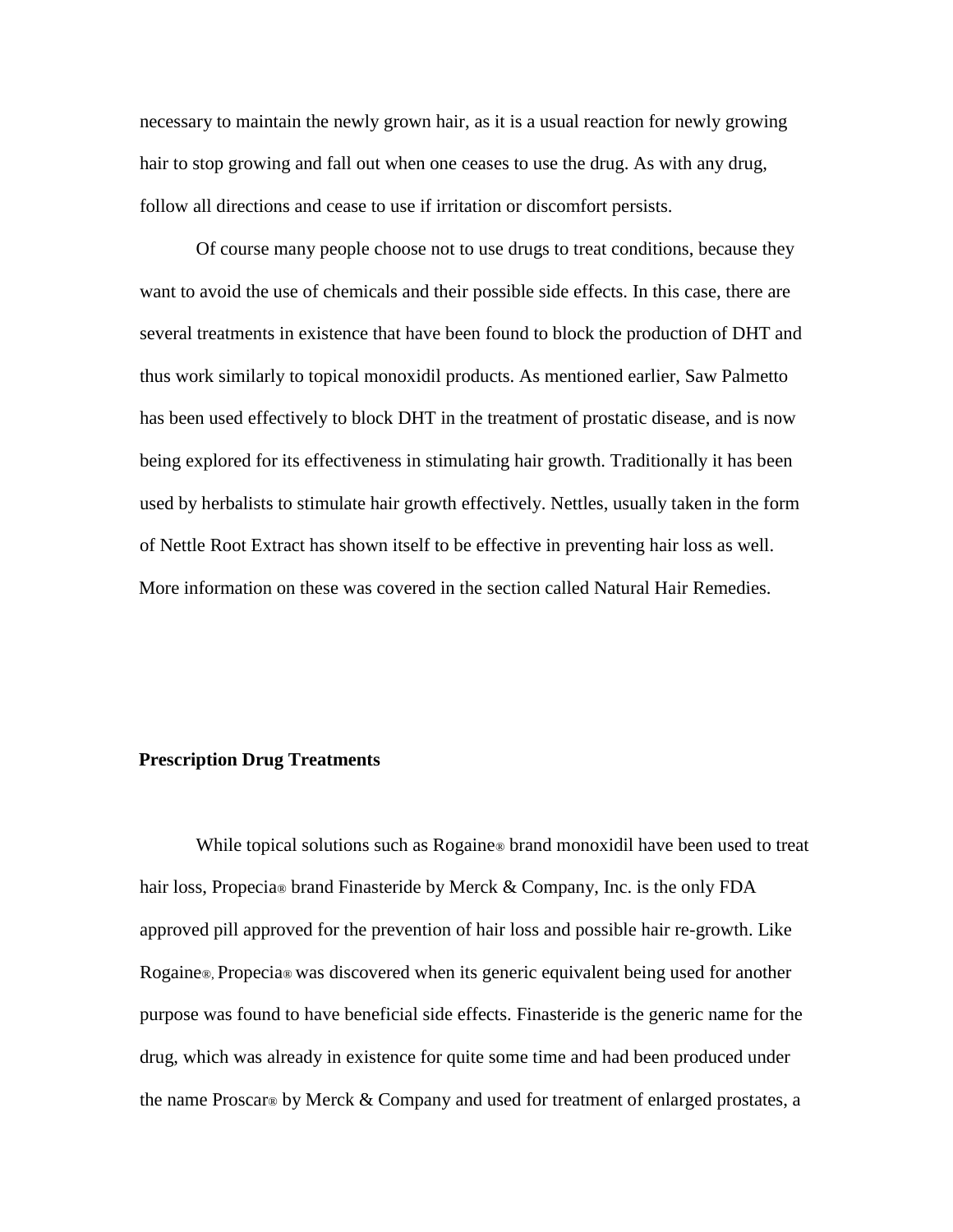syndrome medically called benign prostatic hyperplasia (BPH). BPH is caused by an overproduction of DHT, which causes the prostate to grow. Many BHP patients were also suffering with MPB, and when patients began taking Proscar®, they noticed the re-growth of hair also. This sparked new testing and the birth of Propecia® as a hair restoration drug. The approval of Propecia<sup>®</sup> by the FDA was easy to achieve, since it was merely marketing already approved Finasteride as a hair restoration drug, with a much smaller dosage than that required for BPH.

Propecia® is being prescribed by doctors to some patients as an oral treatment to internally block the production of DHT. Propecia is an androgen hormone inhibitor only approved for men, and has been clinically proven to grow hair on a significant percentage of men who suffer with Male Pattern Baldness (MPB) or more properly androgenetic alopecia. Unfortunately, the drug has not been approved for use by women at this time. This is especially true for women who are pregnant or can become pregnant, because the process of inhibiting testosterone from being converted to DHT can affect secondary sex characteristics of unborn fetuses.

Propecia® works by reversing the shrinkage of hair follicles that are in the telogen phase, or last phase of the normal hair cycle. Propecia® works best in combination with topical treatments of Monoxidil such as Rogaine®. Participants in studies have seen hair grow in as little as six months, whereas those who have seen no results in a year's time are reported not likely to see any results from the drug. One round of testing of over 2,000 men with androgenetic alopecia over a four-year period showed half with reported new hair growth.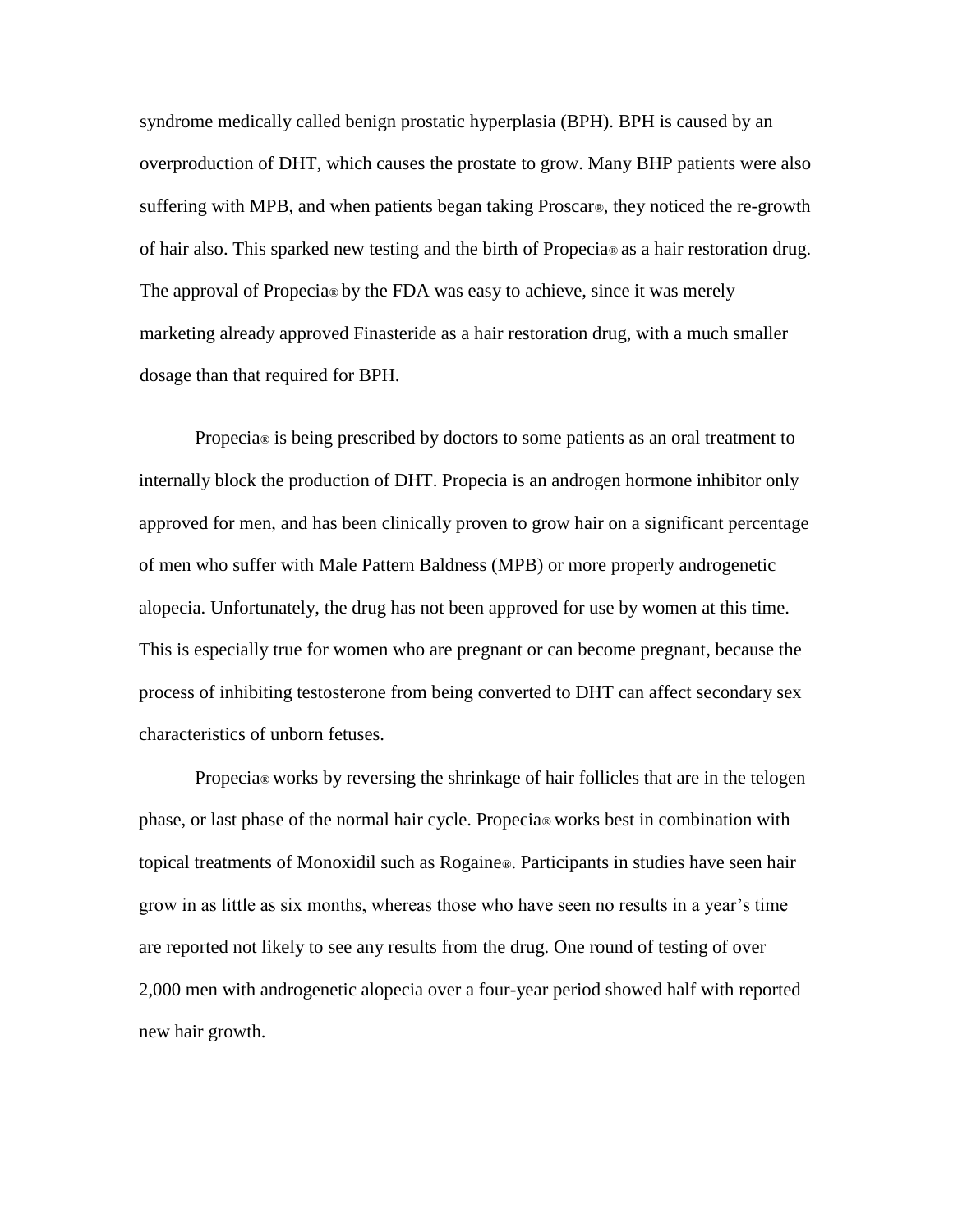Side effects of Propecia® in a few persons studied include diminished sex drive, difficulty in achieving an erection, and a decreased sperm production. Side effects were found in less than three percent of participants in clinical studies. Fortunately when the drug's use was discontinued, the side effects went away and normal functions resumed. Of course there are some who say that the growth of new hair is worth the cost of a drop in libido. Only you can decide whether this side effect is worth the personal cost to you. Finasteride is metabolized primarily by the liver, and therefore anyone suffering with liver disease may not be able to take the drug, and should consult a physician. Additionally, as with Monoxidil, it can mask PSA levels, thus caution should be used if used by patients with elevated PSA levels, as it may be difficult to read levels properly when diagnosing potential prostate cancer. Of course proper consultation with your physician will help determine if taking Finasteride treatments such as Propecia® is right for you.

An interesting phenomena concerning Propecia® is the dramatic rise in price it caused for Finasteride when it entered the market as a hair restoration drug. Propecia® is simply a 1mg version of Finasteride, a drug that was already being marketed as Proscar® for BPH by the same company that markets Propecia®, Merck & Company, Inc. Therefore there should not be an increase of any kind in the cost of production of Finasteride, since it was simply being marketed under a new name at a much smaller dosage. Merck & Company therefore was prepared to introduce Propecia at the price of \$1.25 per pill or \$37.50 for a 30-day supply in 1998. However, after reconsiderations it was decided that Propecia would be introduced at \$50 for a one-month supply. This is compared to a 30-day supply of Proscar® which is 5mg Finasteride being marketed at \$55-60.00 for a 30-day supply. The price was adjusted to be in the range of Rogaine<sup>®</sup>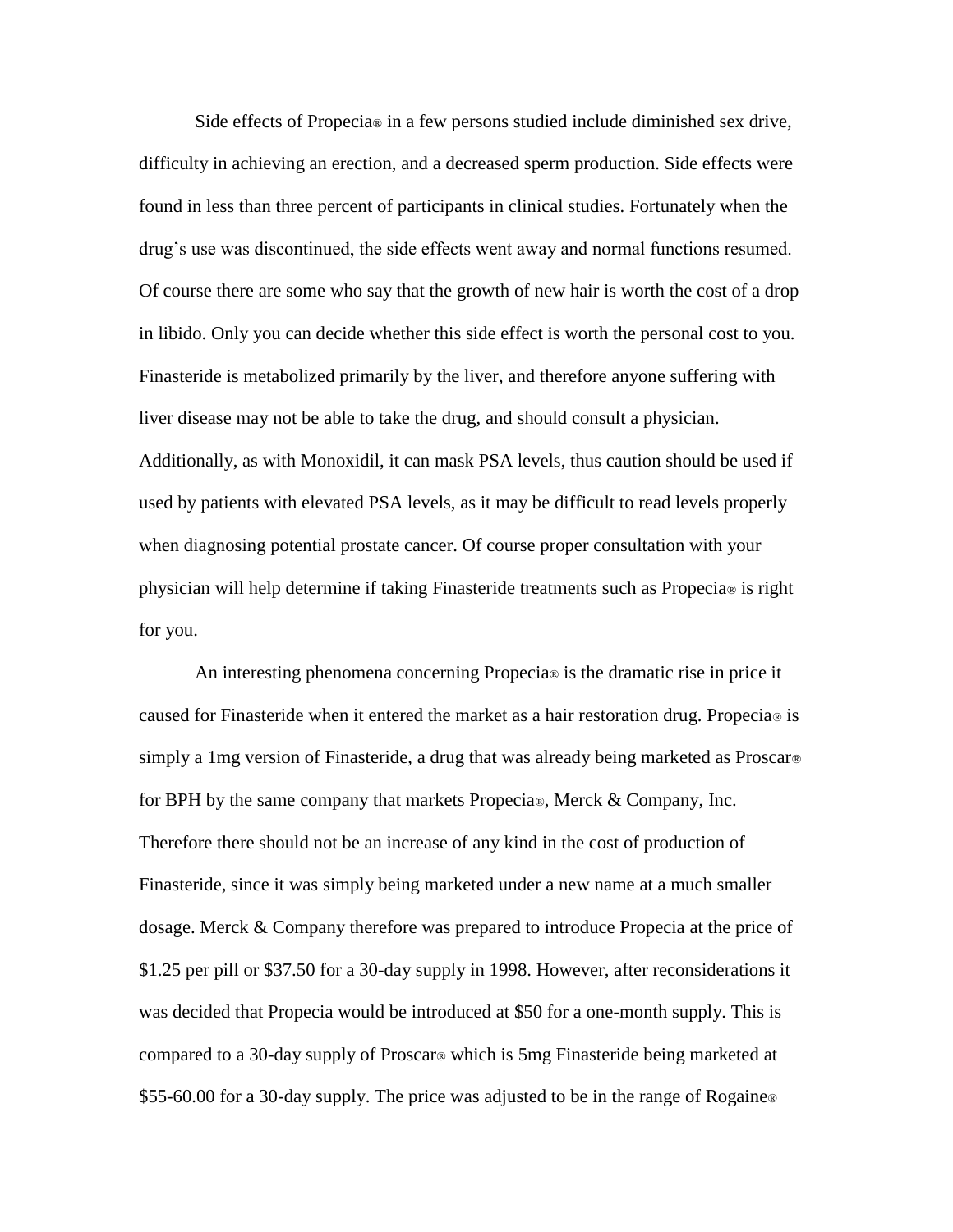Extra Strength. The price of Propecia® today in 2004 is in the range of \$130 for a 30-day supply, while Proscar® prices have risen at a much slower pace, and is now less expensive than the same Finasteride drug that is  $1/5<sup>th</sup>$  the dosage. Doctors of course are discouraged by pharmaceutical companies to prescribe Proscar for cosmetic treatment of androgenetic alopecia. Of course there are always going to be those who find ways to circumvent this. Therefore, many have been driven to find ways to purchase Proscar® and divide the pill into fourths or fifths instead of paying the exorbitant prices for the very same Finasteride.

#### **Summary**

Hair is a living protein, and as with any living part of our bodies we must be sure to maintain proper health to optimize our chances of maintaining a healthy head of hair. Proper nutrition is vital to maintaining healthy hair, since the hair is a living and growing part of the body's system. Viewing it in this manner can help us to treat our bodies different and raise expectations through proper care. A healthy balanced diet, occasionally with the help of vitamin and mineral supplements and exercise are all key components to a healthy regimen of maintaining healthy hair.

Male Pattern Baldness (MPB) or androgenetic alopecia is the condition that over 95% of persons that suffer hair loss have, and it is caused by a rise in DHT, a direct component of testosterone. The scientific developments of the past two decades have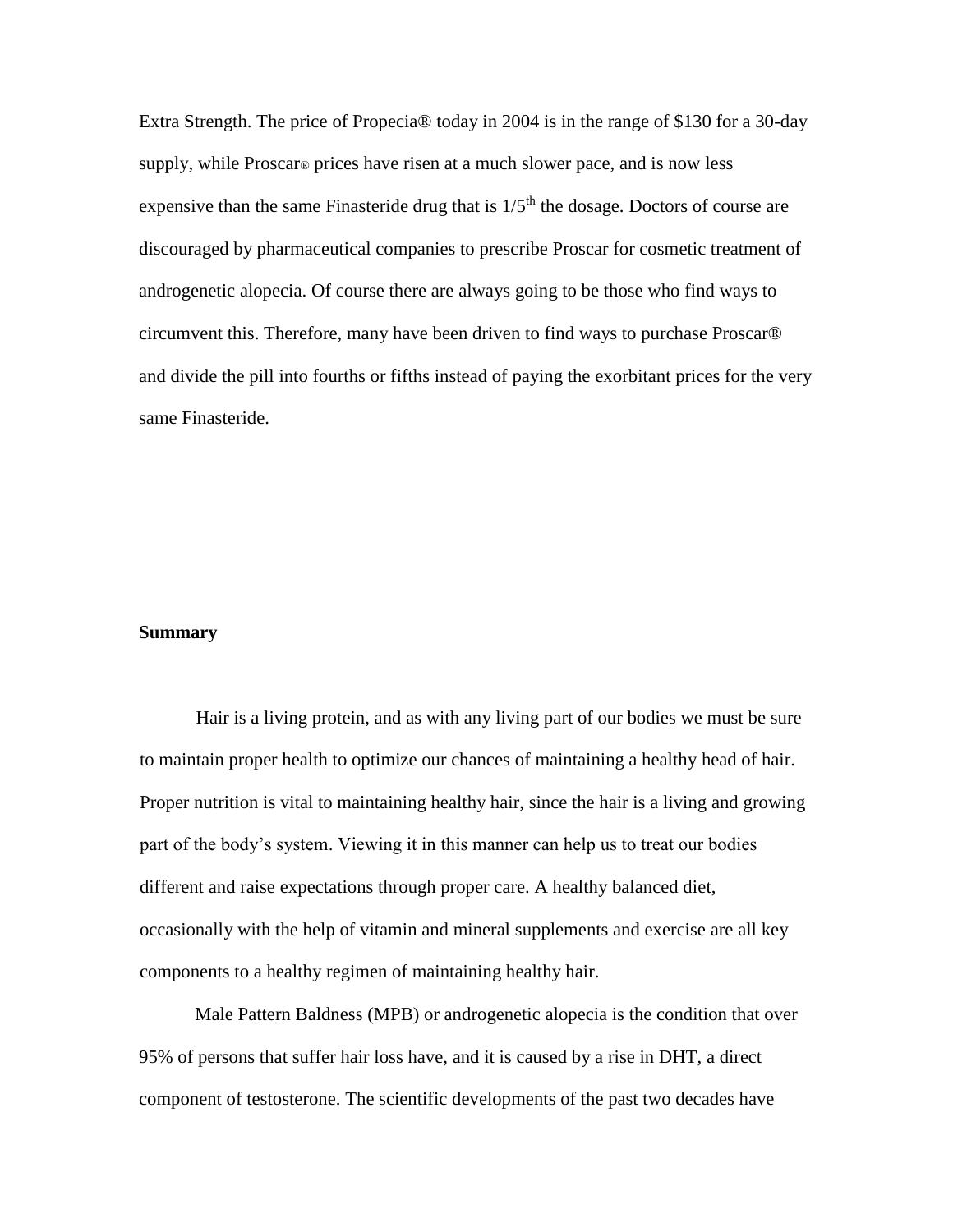brought hope and promise to many who suffer with this type of hair loss. Treatments like Rogaine®, Rogaine® for Women, Propecia, and improved surgical treatments have brought relief to many who would have previously had to settle for gradual hair loss, wigs, or hairpieces. The discovery of the role of DHT in preventing hair loss has even opened the doors to possible herbal solutions to hair loss prevention, such as *saw palmetto, nettles, rosemary and horsetail*. Even more promising is the fact that the hair loss commonly known as androgenetic alopecia is found to occur mainly in Western civilization or those who have adopted the ways of Western civilization, meaning that there may be dietary practices that contribute to hair loss and therefore giving hope to the possibility that diet could control not only temporary hair loss, but androgenetic alopecia as well.

Doctors and scientists are studying DHT production in the body to understand it more thoroughly. There is an obvious link to hair loss and prostatic health and this only increases the pace of hair loss discoveries. Most treatments for prostatic diseases such as benign prostatic hyperplasia (BPH) also have the pleasant side affect of growing hair on the heads of those taking it. With the pace of research and discoveries today, there is a great deal of optimism in the field of hair loss prevention. Hair is an important part of our dress and appearance, therefore a large part of our self-esteem. It is likely that there are answers for your situation presently or coming in the near future.

Remember, the restoration of hair growth is not an overnight process. The process takes time regardless of the method chosen. Be patient and follow as much of the advice given by professionals as possible. Keep in mind that the body is a system, and it is the abuse of this system by food intake and environmental causes that lead to most common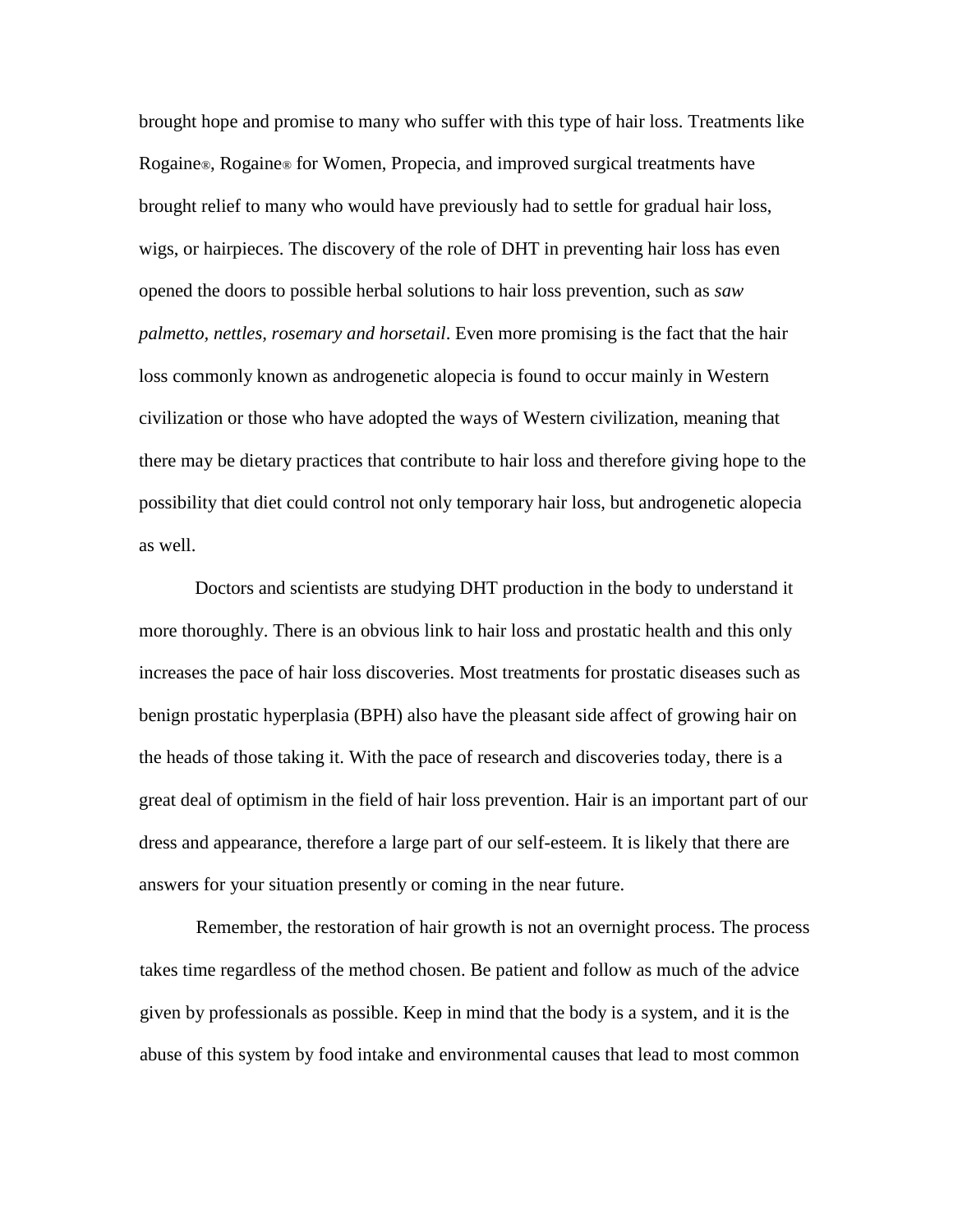hair loss. Through returning the body back to its natural state, hair growth can be restored. Good health to you!

## **Resources for Hair Care and Hair Loss Prevention**

These books, websites, and reports may prove helpful to you if you wish to read further about MPB or androgenetic alopecia and its prevention.

*Alopecia Areata: Understanding and Coping with Hair Loss* by Wendy Thompson, M.A. and Jerry Shapiro, M.D. John Hopkins University Press, Baltimore 1996.

*Hair Loss Prevention Through Natural Remedies: A Prescription for Healthier Hair* by Ken Peters, David Stuss, and Nick Waddell. Apple Publishing Company, Ltd., Vancouver, British Columbia, Canada, 1994.

*The Hair Replacement Revolution: A Consumer's Guide to Effective Hair Replacement Techniques* by James Harris and Emanuel Marritt. Square One Publishers.

*Bald No More* by Morton Walker. Kensington Publishing Corporation.

*Your Hair: Helping to Keep It: Treatment and Prevention* by Neil Sadick and Donald Charles Richardson. St. Martin's Press.

*The Bald Truth* by [Spencer David Kobren,](http://www.amazon.com/exec/obidos/search-handle-url/index=books&field-author=Kobren%2C%20Spencer%20David/002-9925936-9003256) [Diane B. Eisman,](http://www.amazon.com/exec/obidos/search-handle-url/index=books&field-author=Eisman%2C%20Diane%20B./002-9925936-9003256) and [Eugene H. Eisman.](http://www.amazon.com/exec/obidos/search-handle-url/index=books&field-author=Eisman%2C%20Eugene%20H./002-9925936-9003256)